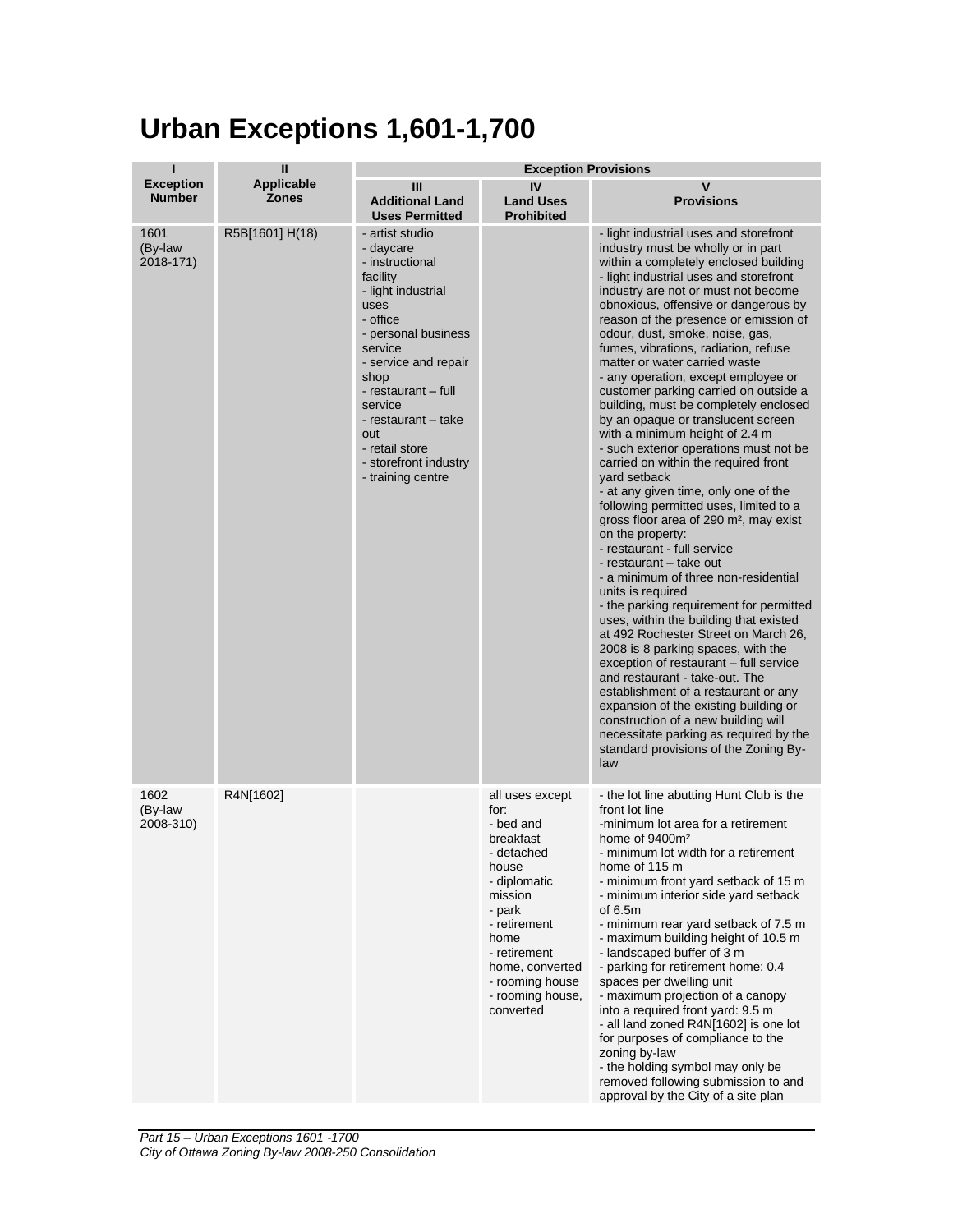| П                                                                            | $\mathbf{I}$                       | <b>Exception Provisions</b>                                                                       |                                                     |                                                                                                                                                                                                                                                                                                                                                                                                                                                                                                                                                                                                                                                                                                                                                                                                                                                                                                                                                                                                                                                                                                                                                                                                                                                                                                                          |
|------------------------------------------------------------------------------|------------------------------------|---------------------------------------------------------------------------------------------------|-----------------------------------------------------|--------------------------------------------------------------------------------------------------------------------------------------------------------------------------------------------------------------------------------------------------------------------------------------------------------------------------------------------------------------------------------------------------------------------------------------------------------------------------------------------------------------------------------------------------------------------------------------------------------------------------------------------------------------------------------------------------------------------------------------------------------------------------------------------------------------------------------------------------------------------------------------------------------------------------------------------------------------------------------------------------------------------------------------------------------------------------------------------------------------------------------------------------------------------------------------------------------------------------------------------------------------------------------------------------------------------------|
| <b>Exception</b><br><b>Number</b>                                            | <b>Applicable</b><br><b>Zones</b>  | Ш<br><b>Additional Land</b><br><b>Uses Permitted</b>                                              | IV<br><b>Land Uses</b><br><b>Prohibited</b>         | v<br><b>Provisions</b>                                                                                                                                                                                                                                                                                                                                                                                                                                                                                                                                                                                                                                                                                                                                                                                                                                                                                                                                                                                                                                                                                                                                                                                                                                                                                                   |
|                                                                              |                                    |                                                                                                   |                                                     | control application                                                                                                                                                                                                                                                                                                                                                                                                                                                                                                                                                                                                                                                                                                                                                                                                                                                                                                                                                                                                                                                                                                                                                                                                                                                                                                      |
| 1603<br>(By-law<br>2016-249)<br>(By-law<br>2009-392)<br>(By-law<br>2009-184) | TM6[1603] H(19)<br>TM6[1603] H(37) |                                                                                                   |                                                     | - no parking is required for permitted<br>commercial uses<br>- the parking rate for apartment<br>dwelling, low rise and apartment<br>dwelling, mid-high rise and dwelling<br>units is 0.25 spaces per unit<br>- amenity area must be provided for<br>each dwelling unit at the rate of $5.0m^2$<br>per dwelling unit, one half of which<br>must be provided as uncovered<br>outdoor amenity area<br>- no maximum yard setback for any<br>part of a building over the second<br>storey<br>- no floor space index applies                                                                                                                                                                                                                                                                                                                                                                                                                                                                                                                                                                                                                                                                                                                                                                                                  |
| 1604                                                                         | AM[1604]                           |                                                                                                   | - drive-through<br>facility<br>- restaurant         | - minimum yard setback between lot<br>line abutting Merivale Road and<br>building: 0 m<br>- minimum front yard of 2.5 m<br>- minimum parking space rate for non-<br>residential: 1 space per 10 m <sup>2</sup>                                                                                                                                                                                                                                                                                                                                                                                                                                                                                                                                                                                                                                                                                                                                                                                                                                                                                                                                                                                                                                                                                                           |
| 1605                                                                         | I1A[1605]                          |                                                                                                   | -all uses except:<br>- residential care<br>facility | - no frontage on a public highway is<br>required<br>- minimum yard setback abutting a<br>residential zone: 6 m<br>- minimum yard setback abutting any<br>other zone: 1 m                                                                                                                                                                                                                                                                                                                                                                                                                                                                                                                                                                                                                                                                                                                                                                                                                                                                                                                                                                                                                                                                                                                                                 |
| 1606<br>(By-law<br>2009-390)                                                 | DR[1606]                           | - waste processing<br>and transfer facility<br>limited to<br>construction and<br>demolition waste |                                                     | - a waste processing and transfer<br>facility is permitted for a temporary<br>period effective November 25, 2009<br>and expiring on November 25, 2011<br>and is subject to the following:<br>- the processing of liquid, hazardous<br>or toxic materials is not permitted<br>- flood or erosion control facilities are<br>permitted<br>- the storage, processing or sorting of<br>materials is not permitted within 250<br>metres of Navan Road<br>- no permanent structures are<br>permitted<br>- temporary office trailer accessory to<br>the main use is permitted<br>- minimum yard setback for temporary<br>office trailer: 6 m from any lot line<br>- minimum four (4) parking spaces or<br>1 space per 20m <sup>2</sup> of gross floor area<br>of office space, whichever is greater,<br>must be provided<br>- 15 m minimum setback for any<br>development from top of bank of the<br>"Ottawa Front Municipal Drain"<br>- a fully sight obscuring landscaped<br>buffer of 1.8 m in height required<br>between any parking area and any<br>residential zone or use<br>- a fully sight obscuring landscaped<br>buffer of 1.8 m in height required<br>along the side lot lines for a distance<br>of 150 m from the front lot line<br>- following expiration of the temporary<br>zoning, the lands will revert to the |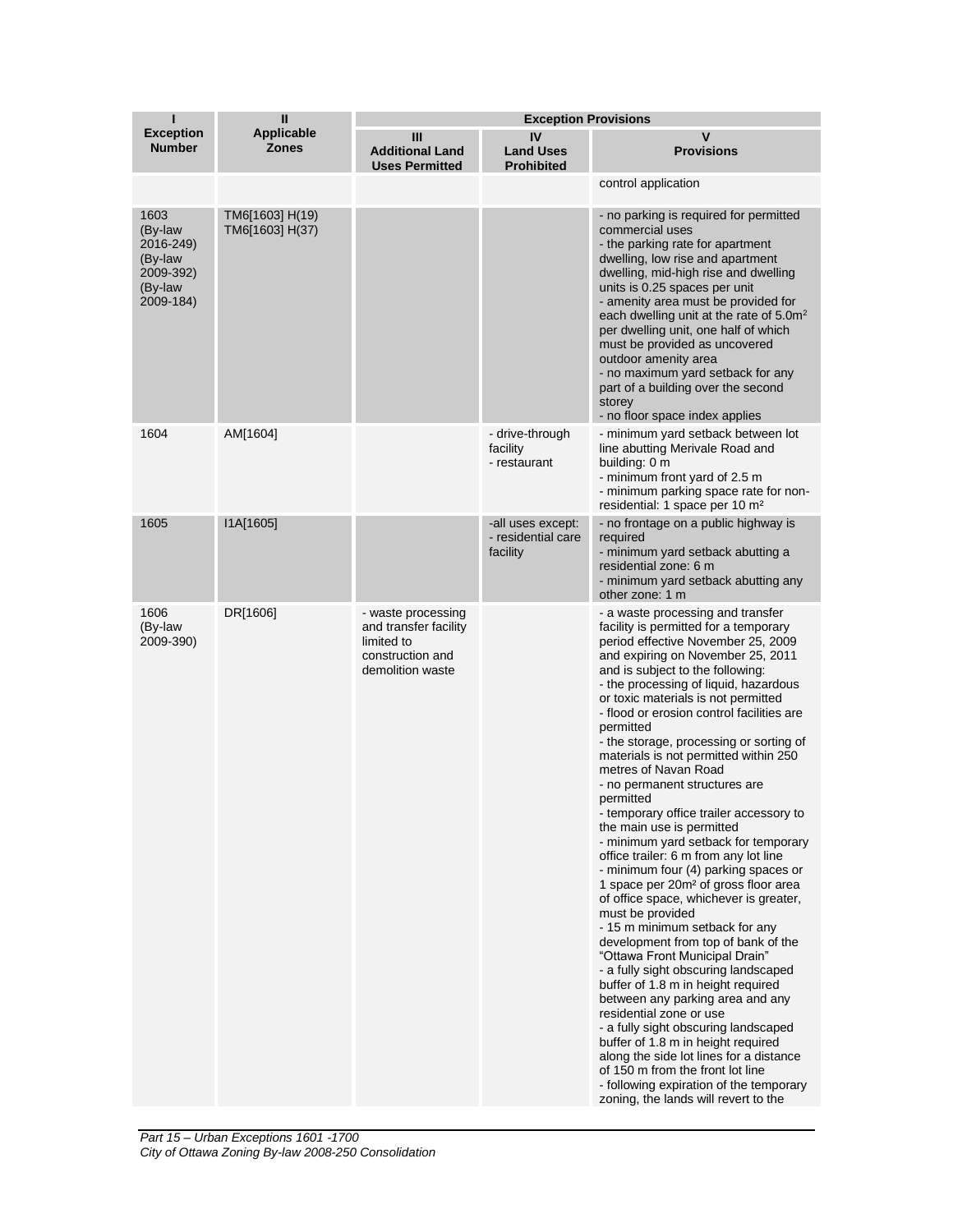| П                                 | $\mathbf{I}$               | <b>Exception Provisions</b>                          |                                             |                                                                                                                                                                                                                                                                                                                                                                                                                                                                                                                                                                                                                                                                                                                                                                                                                                                                                                                                                                                                                                                                                                                                                                                                                                                                                                                                                                                                                                                                                                                                                                                                                                                                                                                                                                                                                                                                                                                                                                                                                                                                                                                                                                                                                                                                                                                                                                                 |
|-----------------------------------|----------------------------|------------------------------------------------------|---------------------------------------------|---------------------------------------------------------------------------------------------------------------------------------------------------------------------------------------------------------------------------------------------------------------------------------------------------------------------------------------------------------------------------------------------------------------------------------------------------------------------------------------------------------------------------------------------------------------------------------------------------------------------------------------------------------------------------------------------------------------------------------------------------------------------------------------------------------------------------------------------------------------------------------------------------------------------------------------------------------------------------------------------------------------------------------------------------------------------------------------------------------------------------------------------------------------------------------------------------------------------------------------------------------------------------------------------------------------------------------------------------------------------------------------------------------------------------------------------------------------------------------------------------------------------------------------------------------------------------------------------------------------------------------------------------------------------------------------------------------------------------------------------------------------------------------------------------------------------------------------------------------------------------------------------------------------------------------------------------------------------------------------------------------------------------------------------------------------------------------------------------------------------------------------------------------------------------------------------------------------------------------------------------------------------------------------------------------------------------------------------------------------------------------|
| <b>Exception</b><br><b>Number</b> | Applicable<br><b>Zones</b> | Ш<br><b>Additional Land</b><br><b>Uses Permitted</b> | IV<br><b>Land Uses</b><br><b>Prohibited</b> | v<br><b>Provisions</b>                                                                                                                                                                                                                                                                                                                                                                                                                                                                                                                                                                                                                                                                                                                                                                                                                                                                                                                                                                                                                                                                                                                                                                                                                                                                                                                                                                                                                                                                                                                                                                                                                                                                                                                                                                                                                                                                                                                                                                                                                                                                                                                                                                                                                                                                                                                                                          |
|                                   |                            |                                                      |                                             | underlying DR zone                                                                                                                                                                                                                                                                                                                                                                                                                                                                                                                                                                                                                                                                                                                                                                                                                                                                                                                                                                                                                                                                                                                                                                                                                                                                                                                                                                                                                                                                                                                                                                                                                                                                                                                                                                                                                                                                                                                                                                                                                                                                                                                                                                                                                                                                                                                                                              |
| 1607                              | AM[1607] H(21)-h           |                                                      |                                             | - maximum gross leasable floor area<br>(glfa): 40 000 $m2$<br>- gross leasable floor area cannot<br>exceed 23 255 m <sup>2</sup> until such time as a<br>minimum of 1 858 $m2$ of glfa of office<br>use is provided in the zone<br>- office uses required as part of a<br>development in the zone must occupy<br>a separate office building or buildings,<br>or the floor or floors immediately<br>above the ground floor of a<br>commercial mixed-use building<br>- the maximum gross leasable floor<br>area for the zone may be increased to<br>50 000 m <sup>2</sup> when:<br>(a) the gross leasable floor area of<br>office use in the zone, and<br>(b) the gross leasable floor area of<br>office and industrial uses in the<br>abutting IG[1608] H(21)-h zone,<br>together are equal to or greater than<br>7 432 m <sup>2</sup><br>- minimum parking required for a<br>shopping centre: 3.4 spaces per 100<br>m <sup>2</sup><br>- minimum width of driveway or aisle:<br>6.5m<br>- garden centre or similar seasonal<br>facility not permitted in a yard abutting<br>a public street<br>- a driveway providing access to a<br>parking lot in the AM[1607] $H(21)$ -h<br>zone may pass through other zones<br>- all land zoned AM[1607] H(21)-h is<br>considered one lot for the purposes of<br>determining zone provisions despite<br>the lawful division of a lot pursuant to<br>the Planning Act, the Condominium<br>Act or any other similar legislation<br>- the following conditions must be<br>satisfied prior to removal of the<br>holding -h symbol:<br>(a) a connection to the sanitary sewer<br>within the Vanguard Drive public road<br>allowance is provided;<br>(b) the sanitary sewers within<br>Vanguard Drive and Tenth Line Road<br>south of Vanguard Drive are<br>constructed to the Tenth Line Road<br>sanitary pumping station and are put<br>into service; and<br>(c) when the first two conditions of<br>holding are satisfied, development in<br>the AM[1607] $H(21)$ -h zone or<br>adjacent IG[1608] H(21)-h zone may<br>proceed provided the combined total<br>gross floor area in both zones does<br>not exceed<br>23 225m <sup>2</sup> . However, prior to any<br>further development in excess of the<br>combined total gross floor area of 23<br>225 m <sup>2</sup> in either zone, the following<br>condition of holding must be satisfied, |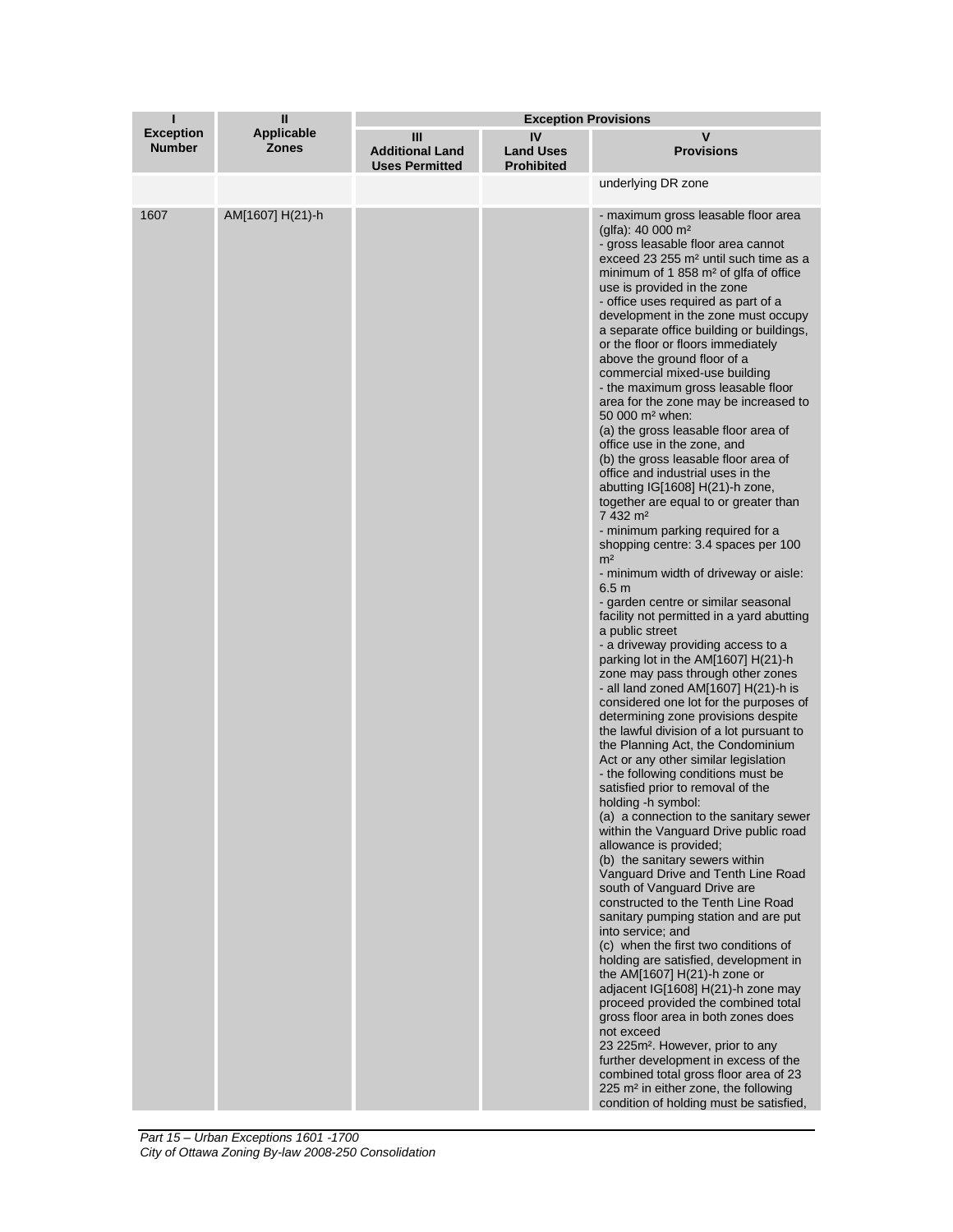| ı                                                                  | $\mathbf{I}$                      | <b>Exception Provisions</b>                          |                                                                                                                                                                                                                                                                                                                                                                                                                                                                                                                                                                                         |                                                                                                                                                                                                                                                                                                                                                                                                                                                                                                                                                                                                                                                                                                                                                                                                                                                                                                                                                                                                                                                                                                                                                                                                                                                                                                                                                                                                                                                                                                                                                                                  |  |
|--------------------------------------------------------------------|-----------------------------------|------------------------------------------------------|-----------------------------------------------------------------------------------------------------------------------------------------------------------------------------------------------------------------------------------------------------------------------------------------------------------------------------------------------------------------------------------------------------------------------------------------------------------------------------------------------------------------------------------------------------------------------------------------|----------------------------------------------------------------------------------------------------------------------------------------------------------------------------------------------------------------------------------------------------------------------------------------------------------------------------------------------------------------------------------------------------------------------------------------------------------------------------------------------------------------------------------------------------------------------------------------------------------------------------------------------------------------------------------------------------------------------------------------------------------------------------------------------------------------------------------------------------------------------------------------------------------------------------------------------------------------------------------------------------------------------------------------------------------------------------------------------------------------------------------------------------------------------------------------------------------------------------------------------------------------------------------------------------------------------------------------------------------------------------------------------------------------------------------------------------------------------------------------------------------------------------------------------------------------------------------|--|
| <b>Exception</b><br><b>Number</b>                                  | <b>Applicable</b><br><b>Zones</b> | Ш<br><b>Additional Land</b><br><b>Uses Permitted</b> | IV<br><b>Land Uses</b><br><b>Prohibited</b>                                                                                                                                                                                                                                                                                                                                                                                                                                                                                                                                             | v<br><b>Provisions</b>                                                                                                                                                                                                                                                                                                                                                                                                                                                                                                                                                                                                                                                                                                                                                                                                                                                                                                                                                                                                                                                                                                                                                                                                                                                                                                                                                                                                                                                                                                                                                           |  |
|                                                                    |                                   |                                                      |                                                                                                                                                                                                                                                                                                                                                                                                                                                                                                                                                                                         | at which time the holding -h symbol<br>may be removed:<br>(i) The City must approve a<br>Transportation Impact Study the<br>recommendations of which are to be<br>implemented as a condition of<br>development. Such study must<br>address the increased trip generation<br>and its effect on the surrounding road<br>network during the year that any<br>additional development in either zone<br>is proposed and five years following<br>the build-out of development in both<br>zones.                                                                                                                                                                                                                                                                                                                                                                                                                                                                                                                                                                                                                                                                                                                                                                                                                                                                                                                                                                                                                                                                                        |  |
| 1608<br>(Subject to<br>By-law<br>2017-275)<br>(By-law<br>2009-164) | IG[1608] H(21)-h                  |                                                      | all uses except:<br>- animal<br>hospital<br>- artist studio<br>- bank machine<br>- day care<br>- instructional<br>facility<br>- light industrial<br>uses<br>- medical<br>facility<br>- office<br>- park<br>- parking<br>garage<br>- parking lot<br>- personal<br>service<br>business<br>- place of<br>assembly<br>- printing plant<br>- production<br>studio<br>- research and<br>development<br>centre<br>- service and<br>repair shop<br>- technology<br>industry<br>- training<br>centre<br>- warehouse<br>-recreational<br>and athletic<br>facility limited<br>to a fitness<br>club | - a driveway providing access to a<br>parking lot in the $IG[1608] H(21)$ -h<br>zone may pass through other zones<br>maximum lot coverage: 40%<br>- the following conditions must be<br>satisfied prior to removal of the<br>holding (h) symbol:<br>(a) a connection to the sanitary<br>sewer within the Vanguard Drive<br>public road allowance is provided;<br>(b) the sanitary sewers within<br><b>Vanguard Drive and Tenth Line</b><br>Road south of Vanguard Drive are<br>constructed to the Tenth Line Road<br>sanitary pumping station and are<br>put into service; and<br>(c) when the first two conditions of<br>holding are satisfied, development<br>in the $IG[1608] H(21)$ -h zone or<br>adjacent AM[1607] H(21)-h zone<br>may proceed provided the<br>combined total gross floor area in<br>both zones does not exceed<br>23 225 m <sup>2</sup> . However, prior to any<br>further development in excess of<br>the combined total gross floor area<br>of 23 225 m <sup>2</sup> in either zone, the<br>following condition of holding must<br>be satisfied, at which time the<br>holding (h) symbol may be<br>removed:<br>(i) The City must approve a<br><b>Transportation Impact Study the</b><br>recommendations of which are to<br>be implemented as a condition of<br>development. Such study must<br>address the increased trip<br>generation and its effect on the<br>surrounding road network during<br>the year that any additional<br>development in either zone is<br>proposed and five years following<br>the build-out of development in<br>both zones. |  |
| 1609<br>(By-law                                                    | R4M[1609]                         |                                                      |                                                                                                                                                                                                                                                                                                                                                                                                                                                                                                                                                                                         | - minimum width of driveway<br>accessing loading space: 3 m                                                                                                                                                                                                                                                                                                                                                                                                                                                                                                                                                                                                                                                                                                                                                                                                                                                                                                                                                                                                                                                                                                                                                                                                                                                                                                                                                                                                                                                                                                                      |  |
| 2020-291)                                                          |                                   |                                                      |                                                                                                                                                                                                                                                                                                                                                                                                                                                                                                                                                                                         | - parking area may not be located<br>closer than 2 m to the lot line abutting<br><b>St. Denis Street</b><br>- minimum rear yard setback: 4.5 m<br>- minimum front yard setback: 0 m                                                                                                                                                                                                                                                                                                                                                                                                                                                                                                                                                                                                                                                                                                                                                                                                                                                                                                                                                                                                                                                                                                                                                                                                                                                                                                                                                                                              |  |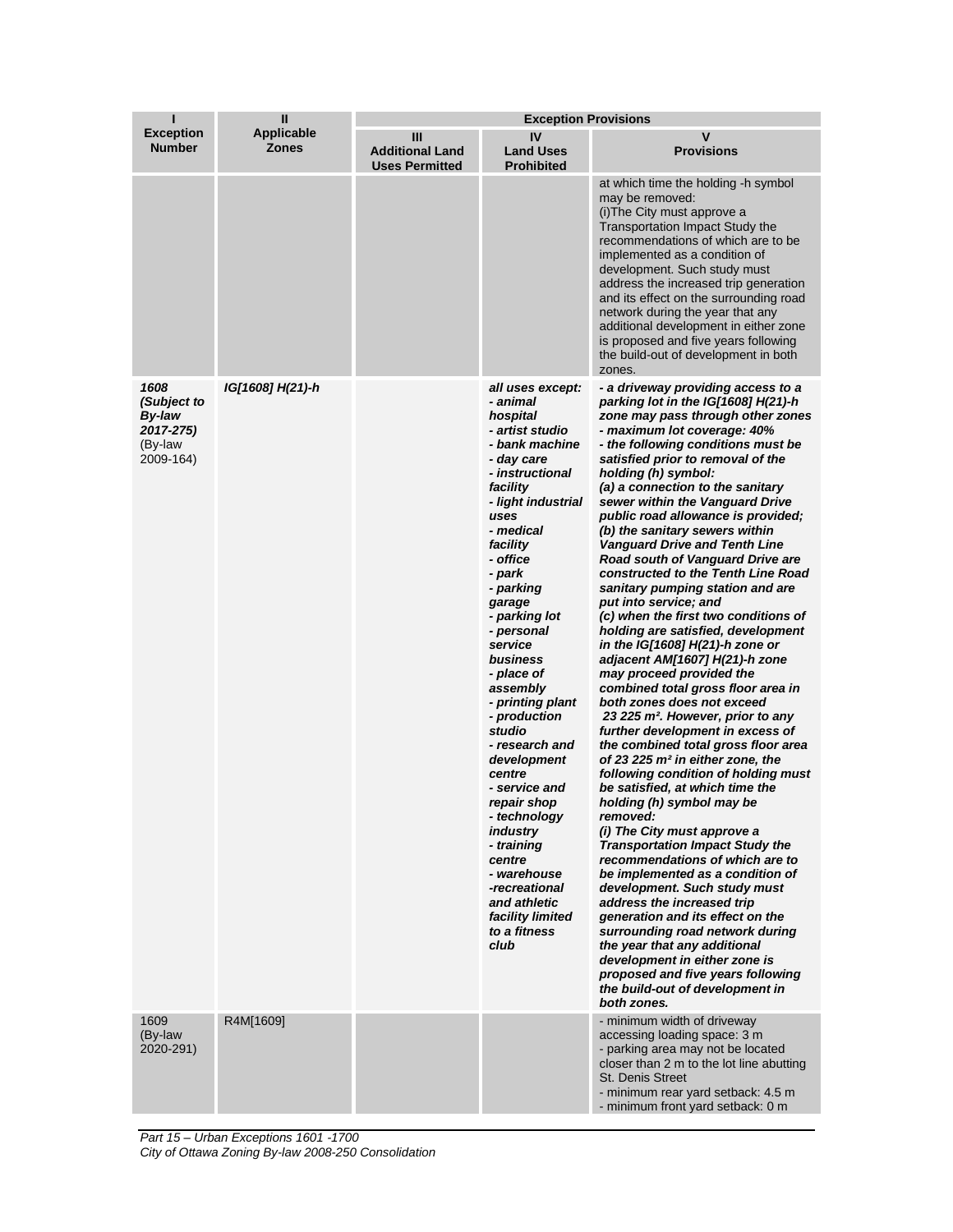| ī                                                                                          | $\mathbf{I}$                      | <b>Exception Provisions</b>                                                                                                                                                      |                                             |                                                                                                                                                                                                                                                                                                                                                                                                                                                                                                                                                                                                                                                                                                                                                                                                                                                                                                                                                                                                                                                                                                                                                                                                                                                                                                                                                                                                                                                                                                                                                                                                                                                                                                                                                                                                                                                                                                                                                                                                                                                                                                                                         |  |
|--------------------------------------------------------------------------------------------|-----------------------------------|----------------------------------------------------------------------------------------------------------------------------------------------------------------------------------|---------------------------------------------|-----------------------------------------------------------------------------------------------------------------------------------------------------------------------------------------------------------------------------------------------------------------------------------------------------------------------------------------------------------------------------------------------------------------------------------------------------------------------------------------------------------------------------------------------------------------------------------------------------------------------------------------------------------------------------------------------------------------------------------------------------------------------------------------------------------------------------------------------------------------------------------------------------------------------------------------------------------------------------------------------------------------------------------------------------------------------------------------------------------------------------------------------------------------------------------------------------------------------------------------------------------------------------------------------------------------------------------------------------------------------------------------------------------------------------------------------------------------------------------------------------------------------------------------------------------------------------------------------------------------------------------------------------------------------------------------------------------------------------------------------------------------------------------------------------------------------------------------------------------------------------------------------------------------------------------------------------------------------------------------------------------------------------------------------------------------------------------------------------------------------------------------|--|
| <b>Exception</b><br><b>Number</b>                                                          | <b>Applicable</b><br><b>Zones</b> | Ш<br><b>Additional Land</b><br><b>Uses Permitted</b>                                                                                                                             | IV<br><b>Land Uses</b><br><b>Prohibited</b> | V<br><b>Provisions</b>                                                                                                                                                                                                                                                                                                                                                                                                                                                                                                                                                                                                                                                                                                                                                                                                                                                                                                                                                                                                                                                                                                                                                                                                                                                                                                                                                                                                                                                                                                                                                                                                                                                                                                                                                                                                                                                                                                                                                                                                                                                                                                                  |  |
|                                                                                            |                                   |                                                                                                                                                                                  |                                             | - maximum building height of<br>apartment dwelling, low rise: 12.8 m                                                                                                                                                                                                                                                                                                                                                                                                                                                                                                                                                                                                                                                                                                                                                                                                                                                                                                                                                                                                                                                                                                                                                                                                                                                                                                                                                                                                                                                                                                                                                                                                                                                                                                                                                                                                                                                                                                                                                                                                                                                                    |  |
| 1610                                                                                       | Reserved for future<br>use        |                                                                                                                                                                                  |                                             |                                                                                                                                                                                                                                                                                                                                                                                                                                                                                                                                                                                                                                                                                                                                                                                                                                                                                                                                                                                                                                                                                                                                                                                                                                                                                                                                                                                                                                                                                                                                                                                                                                                                                                                                                                                                                                                                                                                                                                                                                                                                                                                                         |  |
| 1611                                                                                       | Reserved for future<br>use        |                                                                                                                                                                                  |                                             |                                                                                                                                                                                                                                                                                                                                                                                                                                                                                                                                                                                                                                                                                                                                                                                                                                                                                                                                                                                                                                                                                                                                                                                                                                                                                                                                                                                                                                                                                                                                                                                                                                                                                                                                                                                                                                                                                                                                                                                                                                                                                                                                         |  |
| 1612<br>(By-law<br>2009-302)<br>(OMB<br>Order<br>PL080959<br>issued on<br>May 15,<br>2009) | IL6[1612] H(30)-h                 | - restaurant, fast<br>food<br>- restaurant, take<br>out<br>- retail store without<br>any limitations on<br>the type of products<br>offered for sale<br>-automobile<br>dealership | - drive-through<br>facility                 | - automobile-related retail stores<br>cannot exceed a floor area equal to<br>25% of the area of the lot<br>- minimum yard setback from lot line<br>abutting Highway 417: 14.0m<br>- the following zone requirements<br>apply to retail store:<br>(a) minimum lot area: 0.81h<br>(b) maximum lot coverage: 45%<br>(c) minimum lot width: 45 m<br>(d) minimum front yard setback: 3 m<br>(e) minimum corner side yard setback:<br>3 m<br>- minimum width of landscaped buffer<br>between a parking lot and lot line<br>abutting Highway 417, Terry Fox Drive<br>and Silver Seven Road: 6 m<br>- minimum width of landscaped buffer<br>between a parking lot and lot line<br>abutting the lot line that coincides with<br>the boundary between Lots 1 and 2,<br>Concession 2 in the Geographic<br>Township of March: 4.5m<br>- minimum parking rate for retail and<br>shopping centre: 1 space per 20 m <sup>2</sup><br>- maximum aggregate gross floor area<br>of 8 175 m <sup>2</sup> for all retail stores and<br>service commercial uses<br>- maximum height for retail store is<br>limited to 11m<br>- retail store and shopping centre are<br>not permitted until the 'h' symbol is<br>removed by City Council following:<br>(1) City approval of the detailed<br>design for the roadway modifications<br>described in Exhibit 61 to the Ontario<br>Municipal Board hearing regarding 15<br>Frank Nighbor Place and 737 and 777<br>Silver Seven Road, File numbers<br>PL051066, PL060317 and PL060318<br>(2) conveyance to the City of all<br>necessary road widenings to<br>accommodate the roadway<br>modifications noted above<br>(3) the Owners of 15 Frank Nighbor<br>Place, 20 Frank Nighbor Place, 720<br>Silver Seven Road, 737 Silver Seven<br>Road and 777 Silver Seven Road<br>entering into a registered cost sharing<br>agreement to construct the roadway<br>modifications noted above and a copy<br>being provided to the City.<br>(4) provision to the City of an<br>implementation plan including a<br>construction schedule for the roadway<br>modifications noted above<br>(5) provision of a performance deposit |  |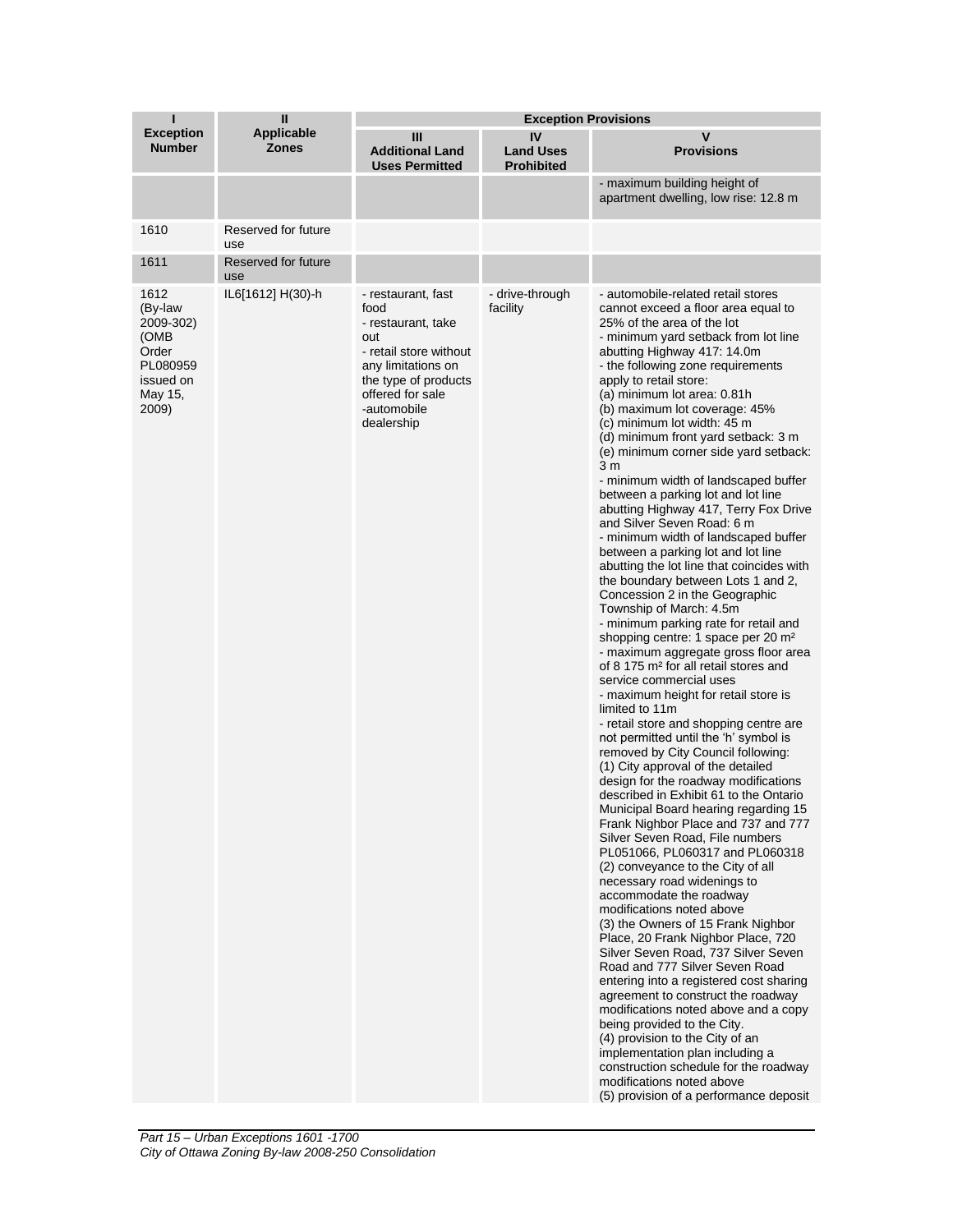| п                                 | $\mathbf{I}$                      | <b>Exception Provisions</b>                          |                                             |                                                                                                                                                                                                                                                                                                                                                                                                                                                                                                                                                                                                                                       |
|-----------------------------------|-----------------------------------|------------------------------------------------------|---------------------------------------------|---------------------------------------------------------------------------------------------------------------------------------------------------------------------------------------------------------------------------------------------------------------------------------------------------------------------------------------------------------------------------------------------------------------------------------------------------------------------------------------------------------------------------------------------------------------------------------------------------------------------------------------|
| <b>Exception</b><br><b>Number</b> | <b>Applicable</b><br><b>Zones</b> | Ш<br><b>Additional Land</b><br><b>Uses Permitted</b> | IV<br><b>Land Uses</b><br><b>Prohibited</b> | V<br><b>Provisions</b>                                                                                                                                                                                                                                                                                                                                                                                                                                                                                                                                                                                                                |
|                                   |                                   |                                                      |                                             | to the City for the roadway<br>modifications noted above                                                                                                                                                                                                                                                                                                                                                                                                                                                                                                                                                                              |
| 1613                              | GM[1613] H(36)<br>F(3.1)          |                                                      |                                             | - minimum width of landscaped buffer<br>may be reduced from 3 m to 1 m for a<br>length of 35 m<br>- parking spaces for commercial uses<br>may be a minimum of 2.4 m wide<br>- the projection of a loading bay<br>structure into a required rear yard is<br>permitted                                                                                                                                                                                                                                                                                                                                                                  |
| 1614                              | GM4[1614] F(3.0)                  | - parking lot                                        |                                             | - parking lot only permitted as an<br>ancillary use to the permitted uses at<br>601 Bank St., until:<br>i) the uses existing at 601 Bank St. on<br>February 27, 2008 cease to exist; or<br>ii) the lands zoned GM4 $[1614]$ F $(3.0)$<br>are developed                                                                                                                                                                                                                                                                                                                                                                                |
| 1615                              | R5B[1615] S235                    |                                                      |                                             | - maximum building heights as per<br>Schedule 235<br>- clause 110(1)(a) does not apply<br>- minimum yard setbacks as per<br>Schedule 235<br>- despite Table 102 the minimum<br>number of required visitor parking<br>spaces for phases II and III together is<br>12<br>- despite clause $106(1)(b)$ , 20 of the<br>required parking spaces for phases II<br>and III may have a reduced minimum<br>length of 2.6 m<br>- despite Section 107 the minimum<br>required width of a driveway is 3.5 m<br>- the height restrictions set out in<br>Schedule 235 do not apply to<br>balconies in Areas C, D and F.                             |
| 1616<br>(By-law<br>2017-148)      | O1[1616]                          |                                                      | - urban<br>agriculture                      |                                                                                                                                                                                                                                                                                                                                                                                                                                                                                                                                                                                                                                       |
| 1617                              | R2G[1617]                         |                                                      |                                             | - minimum front yard setback is 4.9 m<br>- minimum side yard setback is 1.2 m<br>- minimum rear yard setback is 4.9 m<br>- the minimum area the rear yard must<br>occupy is 125m <sup>2</sup>                                                                                                                                                                                                                                                                                                                                                                                                                                         |
| 1618                              | R1L[1618]<br>R1Q[1618]            |                                                      |                                             | - maximum lot coverage: 40%<br>- end note 4 does not apply to<br>maximum rear yard setback                                                                                                                                                                                                                                                                                                                                                                                                                                                                                                                                            |
| 1619                              | TM[1619]S236                      |                                                      |                                             | - all uses located on the ground floor<br>abutting a public street must have<br>direct pedestrian access to the public<br>street<br>- despite the Heritage Overlay<br>provisions of $60(1)$ , $(2)$ , $(3)(a)(b)(c)(d)$<br>and (4) the following applies:<br>(i) the maximum front yard setback: 2<br>m<br>(ii) despite (i) above when an outdoor<br>commercial patio accessory to a<br>restaurant use is located in a front<br>yard, the maximum front yard setback<br>is 3 m for a maximum length of 6 m<br>(iii) despite (i) above, the maximum<br>front yard setback is permitted to be 4<br>m for a length of no more than 11.0m |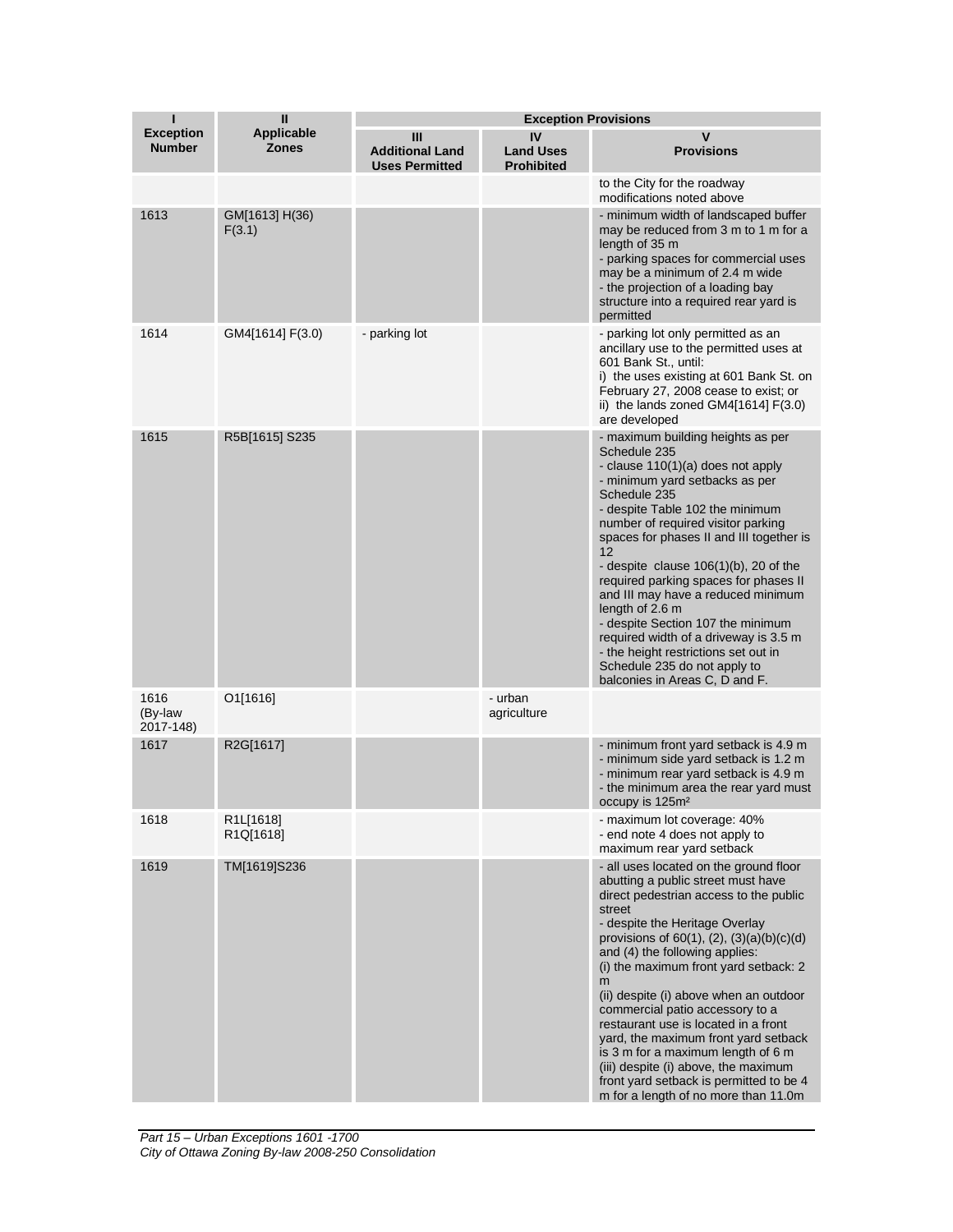| п                                 | $\mathbf{I}$                        | <b>Exception Provisions</b>                                          |                                             |                                                                                                                                                                                                                                                                                                                                                                                                                                                                                                                                                                                                                                                                                                                                                                                                                                                                                                                                                                                                                                                                                                                        |
|-----------------------------------|-------------------------------------|----------------------------------------------------------------------|---------------------------------------------|------------------------------------------------------------------------------------------------------------------------------------------------------------------------------------------------------------------------------------------------------------------------------------------------------------------------------------------------------------------------------------------------------------------------------------------------------------------------------------------------------------------------------------------------------------------------------------------------------------------------------------------------------------------------------------------------------------------------------------------------------------------------------------------------------------------------------------------------------------------------------------------------------------------------------------------------------------------------------------------------------------------------------------------------------------------------------------------------------------------------|
| <b>Exception</b><br><b>Number</b> | <b>Applicable</b><br><b>Zones</b>   | Ш<br><b>Additional Land</b><br><b>Uses Permitted</b>                 | IV<br><b>Land Uses</b><br><b>Prohibited</b> | v<br><b>Provisions</b>                                                                                                                                                                                                                                                                                                                                                                                                                                                                                                                                                                                                                                                                                                                                                                                                                                                                                                                                                                                                                                                                                                 |
|                                   |                                     |                                                                      |                                             | along the frontage, provided that the<br>maximum front yard setback is 1.1 m<br>for at least 16 m of the frontage<br>- for a building over 19m in height the<br>minimum front yard setback is 1 m<br>- for a building containing a minimum<br>of 35 dwelling units and which<br>provides a minimum of 65% of the<br>gross floor area as residential units,<br>the maximum building heights are as<br>shown on Schedule 236                                                                                                                                                                                                                                                                                                                                                                                                                                                                                                                                                                                                                                                                                             |
| 1620<br>(By-law<br>2015-45)       | AM[1620]S121                        | - warehouse                                                          |                                             | - minimum parking requirement for the<br>area of a warehouse providing self-<br>storage units is 8 spaces<br>- minimum of 2 loading spaces<br>required<br>- all storage must be located within the<br>principal building                                                                                                                                                                                                                                                                                                                                                                                                                                                                                                                                                                                                                                                                                                                                                                                                                                                                                               |
| 1621                              | GM23[1621] H(22)                    |                                                                      |                                             | - development may occur on a lot not<br>having frontage on a public street                                                                                                                                                                                                                                                                                                                                                                                                                                                                                                                                                                                                                                                                                                                                                                                                                                                                                                                                                                                                                                             |
| 1622                              | RI5 [1622]                          |                                                                      |                                             | - minimum lot width: 15 m                                                                                                                                                                                                                                                                                                                                                                                                                                                                                                                                                                                                                                                                                                                                                                                                                                                                                                                                                                                                                                                                                              |
| 1623<br>(By-law<br>2008-453)      | R1AA[1623]                          | - office, limited to<br>an embassy<br>- residential care<br>facility |                                             | - minimum landscaped buffer for<br>diplomatic mission and office uses<br>abutting:<br>$(i)$ a street: 3 m<br>(ii) a residential zone: 5 m<br>- the following provisions apply to a<br>residential care facility:<br>i) minimum rear yard setback: 7.5 m;<br>ii) minimum interior side yard setback:<br>7.5 m;<br>iii) maximum floor area, which means<br>the total area of all floors, whether<br>located above or below grade,<br>measured from the interior of the<br>outside walls: 1,520 m <sup>2</sup><br>iv) maximum number of residents: 26;<br>v) the perimeter of all outdoor amenity<br>areas must be screened from view by<br>an opaque screen with a minimum<br>height of 2.13 metres, except where<br>they abut the building;<br>vi) an opaque screen with a minimum<br>height of 2.13 metres must be located<br>along all lot lines abutting a residential<br>zone;<br>vii) a landscaped buffer, a minimum of<br>3 metres in width, is required along all<br>lot lines abutting a residential zone;<br>viii) notwithstanding subsection<br>109(3), parking may be located in the<br>provided front yard. |
| 1624<br>(By-law<br>2009-295)      | IL2[1624]H(21)-h<br>IH[1624]H(21)-h |                                                                      |                                             | - the h symbol will not be removed<br>until such time as:<br>(i) it can be demonstrated that lands<br>can be serviced for all municipal<br>services, including roads, water and<br>sanitary and storm sewers, and<br>(ii) a Community Design Plan for the<br>Mixed Use Centre is approved,                                                                                                                                                                                                                                                                                                                                                                                                                                                                                                                                                                                                                                                                                                                                                                                                                             |
| 1625<br>(By-law<br>2008-283)      | R4Z[1625]                           | - office<br>- medical facility<br>- retail store                     | - detached<br>dwelling<br>- duplex dwelling | - minimum front yard setback: 2.0 m<br>- minimum rear yard setback: 7.5<br>- minimum lot coverage: 35%                                                                                                                                                                                                                                                                                                                                                                                                                                                                                                                                                                                                                                                                                                                                                                                                                                                                                                                                                                                                                 |

*Part 15 – Urban Exceptions 1601 -1700 City of Ottawa Zoning By-law 2008-250 Consolidation*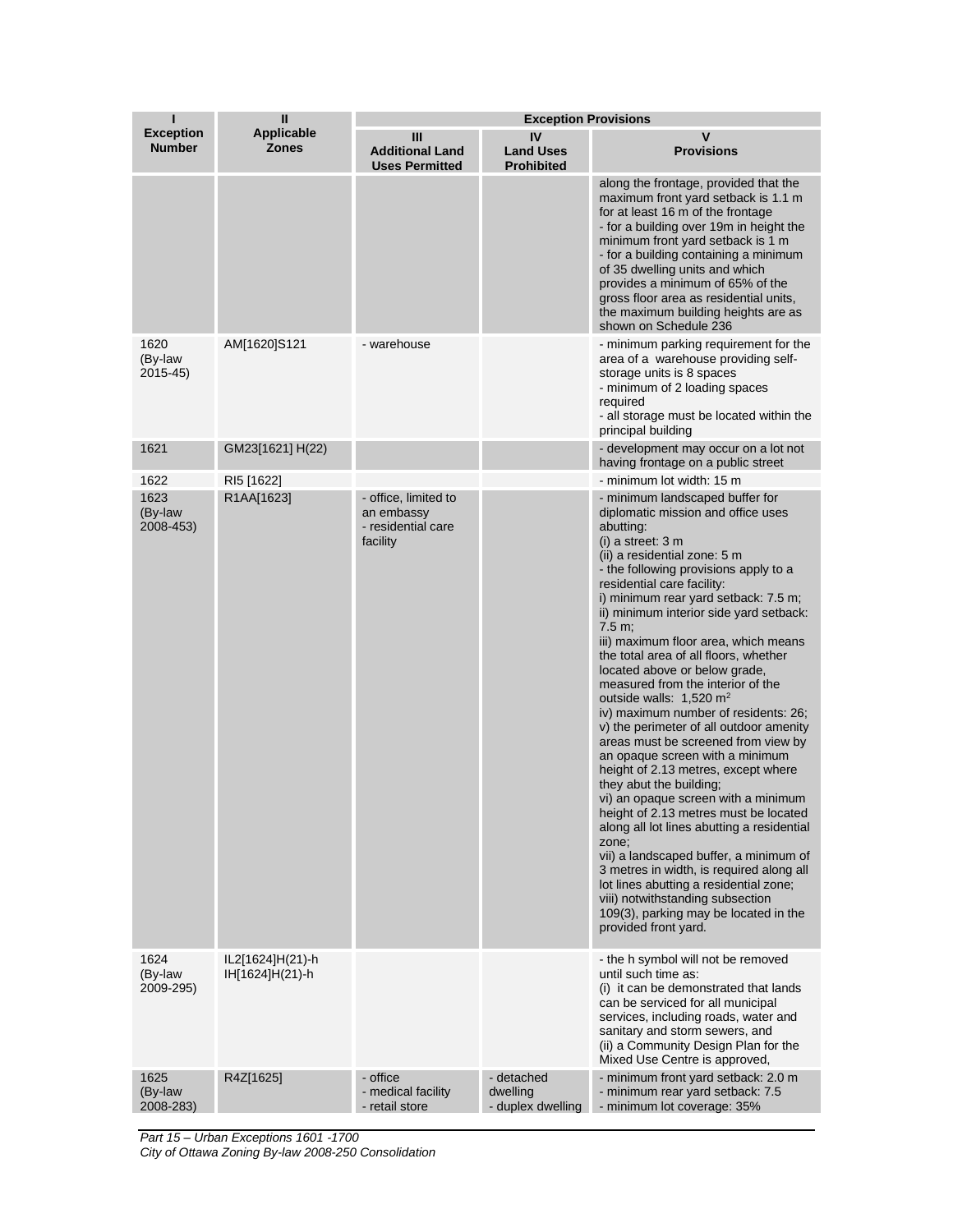| ı                                                                            | Ш                                 | <b>Exception Provisions</b>                          |                                                                  |                                                                                                                                                                                                                                                                                                                                                                                                                                                                                                                                                                                                                                                                                                                                                                                                                                                                                                                                                                                                                                                                                                                                                                                                                                                                                                                                                                                                                                                                                                                                                                                                                                                                                                                                                                                                                                                                                                                                                        |  |  |
|------------------------------------------------------------------------------|-----------------------------------|------------------------------------------------------|------------------------------------------------------------------|--------------------------------------------------------------------------------------------------------------------------------------------------------------------------------------------------------------------------------------------------------------------------------------------------------------------------------------------------------------------------------------------------------------------------------------------------------------------------------------------------------------------------------------------------------------------------------------------------------------------------------------------------------------------------------------------------------------------------------------------------------------------------------------------------------------------------------------------------------------------------------------------------------------------------------------------------------------------------------------------------------------------------------------------------------------------------------------------------------------------------------------------------------------------------------------------------------------------------------------------------------------------------------------------------------------------------------------------------------------------------------------------------------------------------------------------------------------------------------------------------------------------------------------------------------------------------------------------------------------------------------------------------------------------------------------------------------------------------------------------------------------------------------------------------------------------------------------------------------------------------------------------------------------------------------------------------------|--|--|
| <b>Exception</b><br><b>Number</b>                                            | <b>Applicable</b><br><b>Zones</b> | Ш<br><b>Additional Land</b><br><b>Uses Permitted</b> | IV<br><b>Land Uses</b><br><b>Prohibited</b>                      | $\mathsf{v}$<br><b>Provisions</b>                                                                                                                                                                                                                                                                                                                                                                                                                                                                                                                                                                                                                                                                                                                                                                                                                                                                                                                                                                                                                                                                                                                                                                                                                                                                                                                                                                                                                                                                                                                                                                                                                                                                                                                                                                                                                                                                                                                      |  |  |
|                                                                              |                                   | - service and repair<br>shop                         | - linked-<br>detached<br>dwelling<br>- semi-detached<br>dwelling | - minimum required parking: 1 space<br>per dwelling unit                                                                                                                                                                                                                                                                                                                                                                                                                                                                                                                                                                                                                                                                                                                                                                                                                                                                                                                                                                                                                                                                                                                                                                                                                                                                                                                                                                                                                                                                                                                                                                                                                                                                                                                                                                                                                                                                                               |  |  |
| 1626<br>(By-law<br>2015-45)<br>(By-law<br>2008-283)                          | Reserved for future<br>use        |                                                      |                                                                  |                                                                                                                                                                                                                                                                                                                                                                                                                                                                                                                                                                                                                                                                                                                                                                                                                                                                                                                                                                                                                                                                                                                                                                                                                                                                                                                                                                                                                                                                                                                                                                                                                                                                                                                                                                                                                                                                                                                                                        |  |  |
| 1627<br>(By-law<br>2012-334)<br>(By-law<br>2008-462)<br>(By-law<br>2008-283) | R3YY[1627]                        |                                                      |                                                                  | A. General:<br>- where access to a lot is provided by<br>a street with sidewalks provided under<br>the requirements of the plan of<br>subdivision, the front yard setback for<br>an attached garage will be measured<br>from the garage to the nearest edge of<br>the sidewalk, for a minimum setback<br>of 6m from the back edge of the<br>sidewalk<br>- the front wall of an attached garage<br>may not be located more than 2m<br>closer to the front lot line than either<br>the front wall of the main building or<br>the leading edge of a roofed porch<br>- minimum density is 29 units per net<br>hectare<br>- the minimum distance between a<br>driveway and an intersection of two<br>street lines is 6m measured at the<br>street line<br>- the minimum distance between a<br>driveway for a townhouse<br>dwelling on a public lane and an<br>intersection of two street lines is 3.5m<br>measured at the street line<br>- outdoor amenity areas is permitted<br>on top of garages in townhouse<br>dwellings located on rear lanes<br>- more than one detached dwelling is<br>permitted on an existing lot of record<br>for the purpose of serving as a model<br>home provided a draft Plan of<br>Subdivision has been approved for the<br>lot of record<br>For detached dwellings:<br>- minimum lot area is 220m <sup>2</sup><br>- minimum lot width is 8.8m<br>- minimum front yard setback is 3m for<br>the principle building and attached<br>garage<br>- minimum combined interior side yard<br>setback is 1.8m with a minimum of<br>0.6m on one side<br>- minimum rear yard for a corner lot is<br>0.6 <sub>m</sub><br>- minimum corner side yard is 2.5m<br>- maximum lot coverage is 55%<br>For semi-detached dwellings:<br>- minimum lot area is 137m <sup>2</sup><br>- minimum lot width is 5.5m<br>- minimum front yard setback is 3m for<br>the principle building and attached<br>garage<br>- minimum corner side yard is 2.5m |  |  |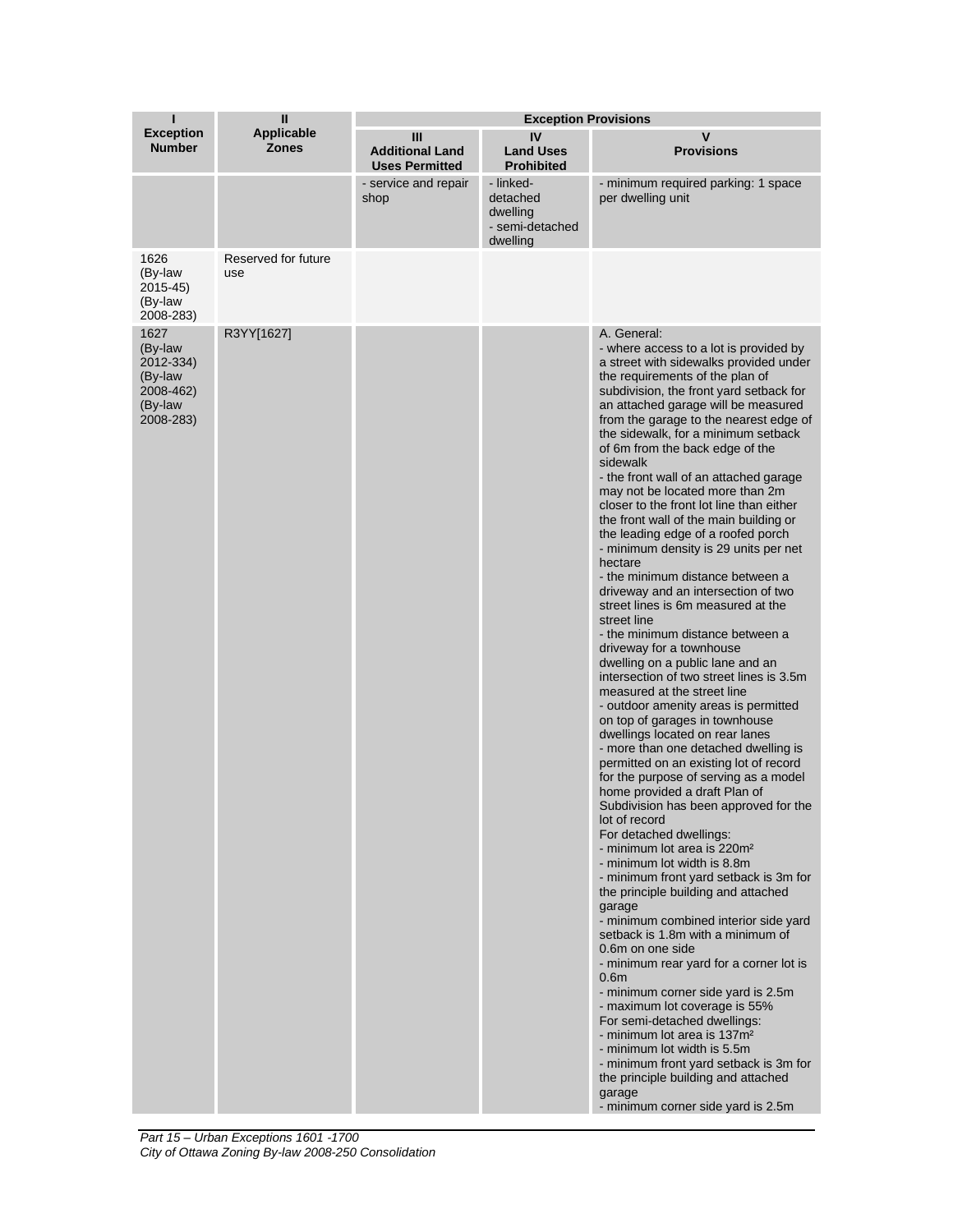| I                                 | Ш                          | <b>Exception Provisions</b>                          |                                             |                                                                                                                                                                                                                                                                                                                                                                                                                                                                                                                                                                                                                                                                                                                                                                                                                                                                                                                                                                                                                                                                                                                                                                                                                                                                                                                                                                                                                                                                                                                                                                                                                                                                                                                                                                                                                                                                                                                                                                                                                                                                                                                                                                                                                                                                                                                                                                                                    |
|-----------------------------------|----------------------------|------------------------------------------------------|---------------------------------------------|----------------------------------------------------------------------------------------------------------------------------------------------------------------------------------------------------------------------------------------------------------------------------------------------------------------------------------------------------------------------------------------------------------------------------------------------------------------------------------------------------------------------------------------------------------------------------------------------------------------------------------------------------------------------------------------------------------------------------------------------------------------------------------------------------------------------------------------------------------------------------------------------------------------------------------------------------------------------------------------------------------------------------------------------------------------------------------------------------------------------------------------------------------------------------------------------------------------------------------------------------------------------------------------------------------------------------------------------------------------------------------------------------------------------------------------------------------------------------------------------------------------------------------------------------------------------------------------------------------------------------------------------------------------------------------------------------------------------------------------------------------------------------------------------------------------------------------------------------------------------------------------------------------------------------------------------------------------------------------------------------------------------------------------------------------------------------------------------------------------------------------------------------------------------------------------------------------------------------------------------------------------------------------------------------------------------------------------------------------------------------------------------------|
| <b>Exception</b><br><b>Number</b> | <b>Applicable</b><br>Zones | Ш<br><b>Additional Land</b><br><b>Uses Permitted</b> | IV<br><b>Land Uses</b><br><b>Prohibited</b> | v<br><b>Provisions</b>                                                                                                                                                                                                                                                                                                                                                                                                                                                                                                                                                                                                                                                                                                                                                                                                                                                                                                                                                                                                                                                                                                                                                                                                                                                                                                                                                                                                                                                                                                                                                                                                                                                                                                                                                                                                                                                                                                                                                                                                                                                                                                                                                                                                                                                                                                                                                                             |
|                                   |                            |                                                      |                                             | - minimum rear yard setback for a<br>townhouse dwelling and garage on a<br>rear lane is 0m<br>- maximum lot coverage is 65%<br>- maximum building height is 12m<br>For back-to-back and/or townhouse<br>dwellings:<br>- minimum lot area is 81m <sup>2</sup><br>- minimum lot width is 4m<br>- minimum front yard setback is 3m for<br>the principle building and attached<br>garage<br>- minimum front yard setback is 3m for<br>the principle building and attached<br>garage<br>- minimum rear yard setback for a<br>townhouse dwelling and garage on a<br>rear lane is 0m<br>- minimum corner side yard is 2.5m<br>- minimum interior side yard setback is<br>1.5m and 0m on the common lot line<br>of attached buildings<br>- maximum building height is 14m<br>B - General:<br>- when access to a lot is provided by a<br>public rear lane a minimum of 8.5m<br>wide, and that lot also abuts a public<br>park, the public park frontage shall be<br>considered to be a "frontage on a<br>public street" for interpretation of the<br>provisions of this zoning by-law<br>- a sill, belt course, cornices, eaves,<br>gutters, chimneys, chimney box,<br>fireplace box, overhangs or pilasters<br>may project 1m into the required front<br>and corner side yard and 1m, but no<br>closer than 0.2m, into the interior side<br>yard<br>- balconies may project 2m, but no<br>closer than 1m from the property line<br>and no closer than 0m from a property<br>line abutting a sight triangle, into the<br>front and corner side yard<br>- open, roofed or unroofed porches<br>and entrance features not exceeding<br>one storey in height may project 2m,<br>but no closer than 1m from the<br>property line and no closer than 0m<br>from a property line abutting a sight<br>triangle, into the front and corner side<br>yard, and 1m into a rear yard<br>- a deck may project 2m, but no closer<br>than 1m from the property line, into a<br>front and corner side yard; in a rear<br>and interior side yard a deck may<br>project to within 0.3m of a lot line and<br>an additional 0.3m setback from every<br>0.3m or portion thereof that is<br>constructed above finished grade<br>- steps attached to a porch may<br>project 2.5m, but no closer than 0.5m<br>from property line and no closer than<br>Om from a property line abutting a<br>sight triangle, into a front and corner |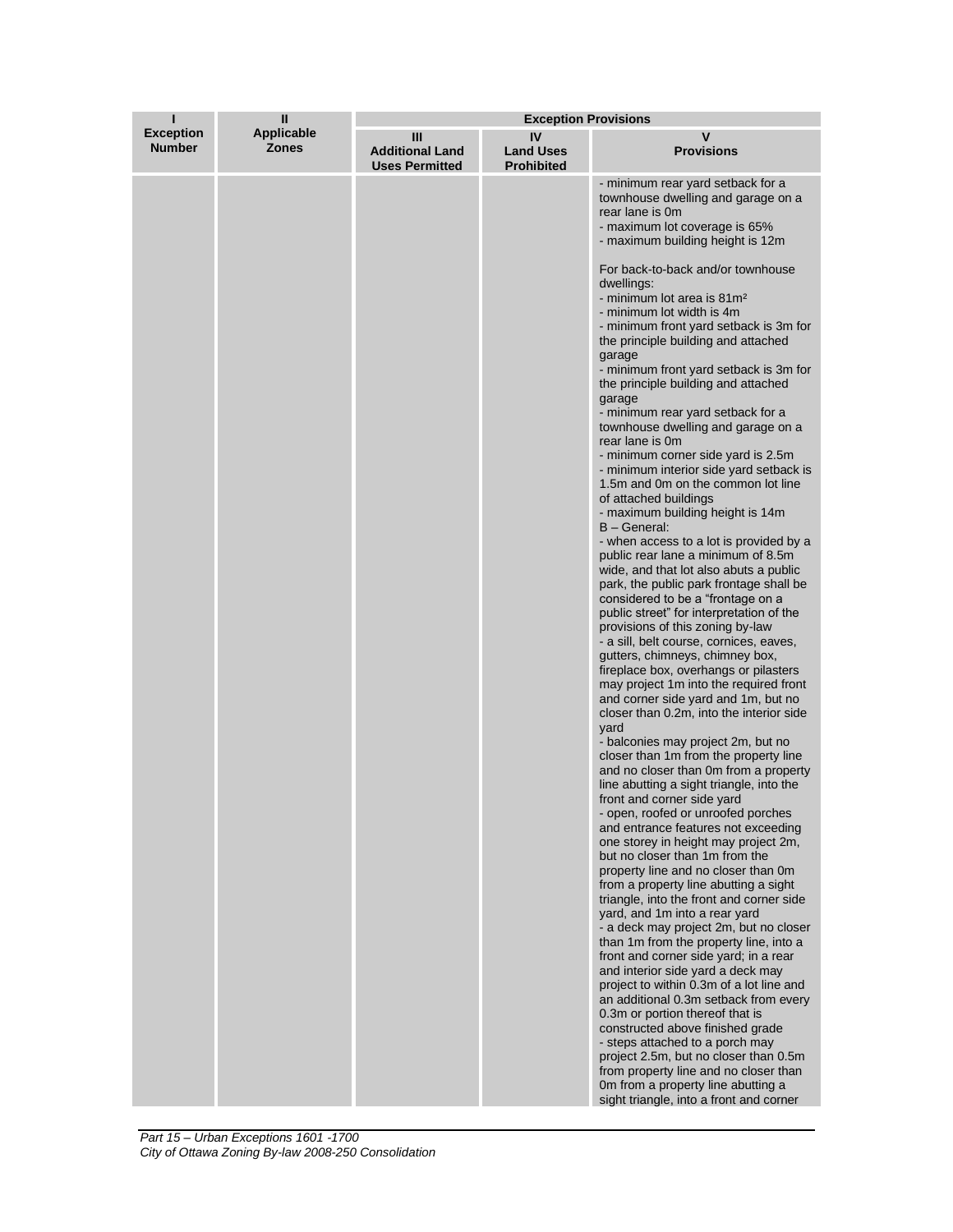| ı                                                                            | $\mathbf{u}$                      | <b>Exception Provisions</b>                                   |                                                                                                                                                   |                                                                                                                                                                                                                                                                                                                                                                                                                                                                                                                                                                                                                                                                                                                                                                                                                                                                                                                                                                                                                                                                                        |  |
|------------------------------------------------------------------------------|-----------------------------------|---------------------------------------------------------------|---------------------------------------------------------------------------------------------------------------------------------------------------|----------------------------------------------------------------------------------------------------------------------------------------------------------------------------------------------------------------------------------------------------------------------------------------------------------------------------------------------------------------------------------------------------------------------------------------------------------------------------------------------------------------------------------------------------------------------------------------------------------------------------------------------------------------------------------------------------------------------------------------------------------------------------------------------------------------------------------------------------------------------------------------------------------------------------------------------------------------------------------------------------------------------------------------------------------------------------------------|--|
| <b>Exception</b><br><b>Number</b>                                            | <b>Applicable</b><br><b>Zones</b> | Ш<br><b>Additional Land</b><br><b>Uses Permitted</b>          | IV<br><b>Land Uses</b><br><b>Prohibited</b>                                                                                                       | v<br><b>Provisions</b>                                                                                                                                                                                                                                                                                                                                                                                                                                                                                                                                                                                                                                                                                                                                                                                                                                                                                                                                                                                                                                                                 |  |
|                                                                              |                                   |                                                               |                                                                                                                                                   | side yard<br>- air conditioning units may project 1m<br>into a corner and interior side yard<br>and 2m into a rear yard, but no closer<br>than 0.2m to the property line<br>- corner sight triangles shall have the<br>following distances:<br>• 10 metre triangles when involving<br>arterial roads<br>• 5 metres when involving only local<br>roads<br>• 3 metres when involving a public<br>lane<br>- in the case of a home based<br>business operating within a<br>townhouse or semi-detached dwelling,<br>the required parking space is only<br>required if the business involves an<br>outside employee<br>- no more than 60% of the area of any<br>front yard or corner side yard may be<br>used as a driveway or parking space<br>- exterior parking spaces will have a<br>minimum length of 5.5m and a<br>minimum width of 2.7m<br>-blocks of townhouse dwellings that<br>are attached along the rear and side<br>walls shall be limited to sixteen<br>attached dwelling units within each<br>block<br>- 0.0 metre setback required from the<br>lot line at a corner lot line |  |
| 1628<br>(By-law<br>2008-283)                                                 | GM[1628]                          |                                                               | - funeral parlour<br>- drive though<br>facility<br>- place of<br>worship<br>- technology<br>industry<br>- research and<br>development<br>industry | - maximum building height is 24m/6<br>storeys<br>- there is no maximum FSI restriction<br>- mixed-use buildings shall not have a<br>minimum front or corner side yard<br>setback requirement<br>- no minimum landscaped areas,<br>except that where a yard is provided<br>and not used for required driveways,<br>aisles, parking, loading spaces or<br>outdoor commercial patio, the whole<br>yard must be landscaped                                                                                                                                                                                                                                                                                                                                                                                                                                                                                                                                                                                                                                                                 |  |
| 1629<br>(By-law<br>2016-290)<br>(By-law<br>2008-326)<br>(By-law<br>2008-254) | LC[1629]                          | -office<br>-medical facility<br>-personal service<br>business |                                                                                                                                                   | -minimum width of the landscaped<br>area abutting the northern property<br>line: $10.2m$<br>- minimum distance from a non-<br>residential zone of an outdoor refuse<br>collection area: 0.6m<br>- maximum number of parking spaces<br>for a medical facility: 20<br>- shared parking and driveway<br>between the LC[1629] zone and the<br>abutting R1WW zone is permitted<br>provided that the minimum width of<br>the driveway is 6.7 metres                                                                                                                                                                                                                                                                                                                                                                                                                                                                                                                                                                                                                                          |  |
| 1630<br>(By-law<br>2008-256)                                                 | R1FF[1630]                        | -parking lot                                                  |                                                                                                                                                   | - solely and specifically for the<br>purposes of calculating minimum lot<br>area, maximum lot coverage and<br>minimum rear yard requirements for<br>lands zoned R1FF[1630], the owner of<br>the lots on Plan 375 may utilize a                                                                                                                                                                                                                                                                                                                                                                                                                                                                                                                                                                                                                                                                                                                                                                                                                                                         |  |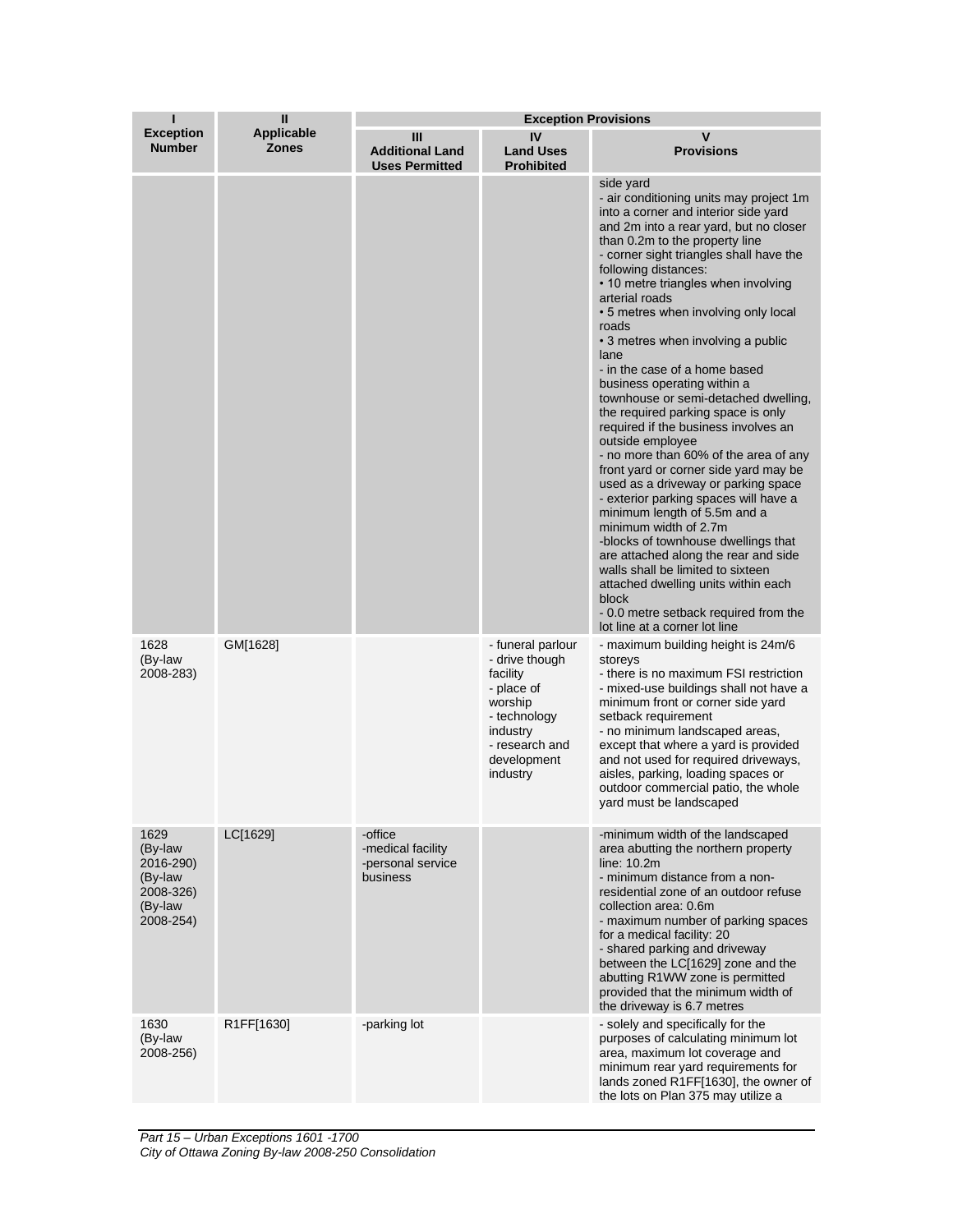| ı                                                                                                             | $\mathbf{I}$                      | <b>Exception Provisions</b>                                                                                                                                                            |                                             |                                                                                                                                                                                                                                                                                                                                                                                                                                                                                                                                                                                                                                                                                                                                                                                                                                                                                                                                                                                                                                                                                                                                                                                                      |  |
|---------------------------------------------------------------------------------------------------------------|-----------------------------------|----------------------------------------------------------------------------------------------------------------------------------------------------------------------------------------|---------------------------------------------|------------------------------------------------------------------------------------------------------------------------------------------------------------------------------------------------------------------------------------------------------------------------------------------------------------------------------------------------------------------------------------------------------------------------------------------------------------------------------------------------------------------------------------------------------------------------------------------------------------------------------------------------------------------------------------------------------------------------------------------------------------------------------------------------------------------------------------------------------------------------------------------------------------------------------------------------------------------------------------------------------------------------------------------------------------------------------------------------------------------------------------------------------------------------------------------------------|--|
| <b>Exception</b><br><b>Number</b>                                                                             | <b>Applicable</b><br><b>Zones</b> | Ш<br><b>Additional Land</b><br><b>Uses Permitted</b>                                                                                                                                   | IV<br><b>Land Uses</b><br><b>Prohibited</b> | $\mathsf{v}$<br><b>Provisions</b>                                                                                                                                                                                                                                                                                                                                                                                                                                                                                                                                                                                                                                                                                                                                                                                                                                                                                                                                                                                                                                                                                                                                                                    |  |
|                                                                                                               |                                   |                                                                                                                                                                                        |                                             | portion of the lane not exceeding 1.6<br>m in depth measured perpendicularly<br>from and running along the entire<br>length of the rear lot line but not<br>extending beyond the points of<br>intersection with both of the side lot<br>lines                                                                                                                                                                                                                                                                                                                                                                                                                                                                                                                                                                                                                                                                                                                                                                                                                                                                                                                                                        |  |
| 1631<br>(By-law<br>2012-334)<br><b>OMB</b><br>Orders, File<br>#PL081069,<br>issued April<br>1 and 28,<br>2009 | R3K[1631]                         | - Planned Unit<br>Development<br>- detached dwelling<br>- semi-detached<br>dwelling<br>- duplex<br>- three unit dwelling<br>- townhouse<br>dwelling containing<br>three dwelling units |                                             | - maximum number of dwelling units:<br>9<br>- minimum lot width: 36 metres<br>- minimum lot area: 2800 square<br>metres<br>- minimum front yard: 6.0 metres<br>- minimum interior side yard, north<br>side: 3.0 metres<br>- minimum interior side yard, south<br>side: 1.4 metres<br>- despite any other provisions of this<br>by-law, where a site plan agreement<br>pursuant to the Planning Act is<br>registered against a block or lot,<br>where the development of the said<br>block or lot is in conformity with this<br>by-law and where the block or lot is<br>legally divided into parts, each part of<br>the block or lot shall be deemed to<br>comply with this by-law provided all<br>terms and conditions of the site plan<br>agreement are complied with                                                                                                                                                                                                                                                                                                                                                                                                                               |  |
| 1632<br>By-law<br>2009-164)<br>(By-law<br>2008-255)                                                           | TM[1632]S243                      |                                                                                                                                                                                        |                                             | - the lot line abutting Bank Street shall<br>be considered the front lot line<br>- Part 2, Section 60, regarding a<br>Heritage overlay, does not apply<br>- minimum front yard setbacks do not<br>apply where they conflict with the<br>requirement of a corner sight triangle<br>- the minimum front yard setbacks do<br>not apply where they conflict with the<br>requirement of a corner sight triangle<br>- minimum side yard setbacks abutting<br>a street:<br>a) for 1 storey or a 6.7m high building:<br>1.3 <sub>m</sub><br>b) for 2-8 storeys or 12.7m-28.5m high<br>buildings: 0.0m<br>c) for 9 storeys or a 31.8m high<br>building: 3.0m<br>- minimum front yard setbacks:<br>a) for 1-8 storeys or 6.7m-28.5m<br>buildings: 0.0m<br>b) for 9 storeys or a 31.8m high<br>building: 4.5m<br>- minimum rear yard setbacks:<br>a) for 1-6 storeys or 6.7m-22.0m high<br>buildings: 0.0m<br>b) for 7-8 storeys or 25.0m-28.5m high<br>buildings: 5.9m<br>c) for 9 storeys or a 31.8m high<br>building: 7.5m<br>- required parking:<br>a) minimum of 175 parking spaces<br>must be provided for the entire<br>building<br>b) of the 175 parking spaces, a<br>minimum of 40 parking spaces must |  |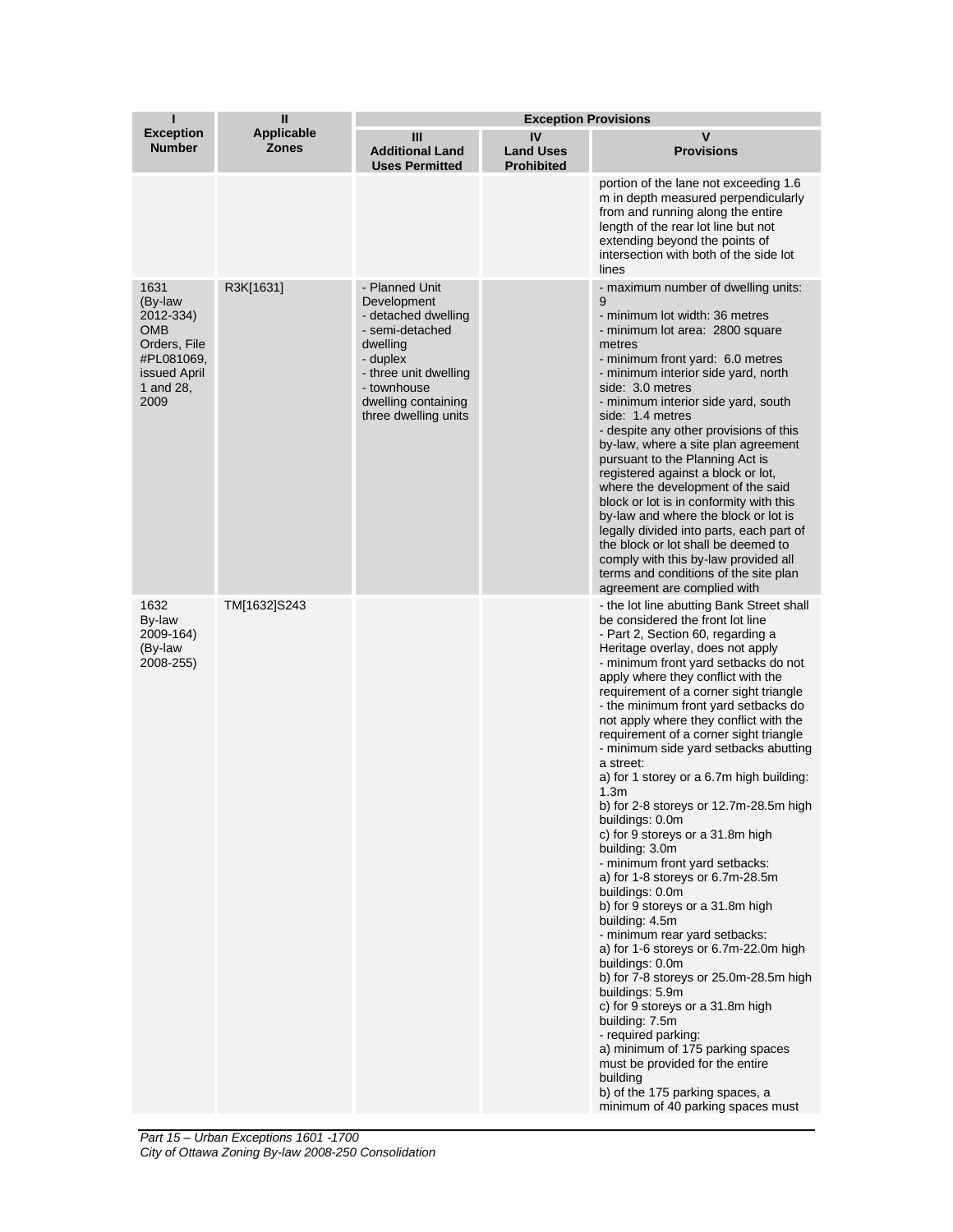| ı                                                                            | Ш                                 | <b>Exception Provisions</b>                          |                                             |                                                                                                                                                                                                                                                                                                                                                                                                                                                                                                                                                                                                                                                                                                                                                                                                                                                                                                                             |  |
|------------------------------------------------------------------------------|-----------------------------------|------------------------------------------------------|---------------------------------------------|-----------------------------------------------------------------------------------------------------------------------------------------------------------------------------------------------------------------------------------------------------------------------------------------------------------------------------------------------------------------------------------------------------------------------------------------------------------------------------------------------------------------------------------------------------------------------------------------------------------------------------------------------------------------------------------------------------------------------------------------------------------------------------------------------------------------------------------------------------------------------------------------------------------------------------|--|
| <b>Exception</b><br><b>Number</b>                                            | <b>Applicable</b><br><b>Zones</b> | Ш<br><b>Additional Land</b><br><b>Uses Permitted</b> | IV<br><b>Land Uses</b><br><b>Prohibited</b> | V<br><b>Provisions</b>                                                                                                                                                                                                                                                                                                                                                                                                                                                                                                                                                                                                                                                                                                                                                                                                                                                                                                      |  |
|                                                                              |                                   |                                                      |                                             | be provided for all ground floor<br>commercial uses<br>c) of the 40 parking spaces provided<br>for the commercial uses, 15 parking<br>spaces must be<br>designated visitor<br>parking<br>- Part 4, Sections 5, 8, 9, 10, 11 and<br>12 do not apply with respect to bicycle<br>storage<br>- minimum width of a loading space:<br>3.0 <sub>m</sub><br>- minimum length of a loading space:<br>10.0m<br>- Part 10, Table 197(i)(j), regarding<br>landscaped area, does not apply<br>- ground floor commercial uses may<br>occupy a maximum length of 39.0m of<br>the frontage on Gladstone Avenue<br>measured from Bank Street<br>- ground floor commercial uses may<br>occupy a maximum length of 24.0m of<br>the frontage on McLeod Street<br>measured from Bank Street<br>- dwelling units are permitted on the<br>ground floor along McLeod Street<br>- maximum permitted building heights<br>are as shown on Schedule 243 |  |
| 1633<br>(By-law<br>2008-342)                                                 | R4M[1633]                         |                                                      |                                             | - all yard setbacks are 4.5m, except<br>where in the case of a yard adjacent<br>to a stacked dwelling that abuts a<br>zone that does not permit stacked<br>dwelling then the setback is 1.2m                                                                                                                                                                                                                                                                                                                                                                                                                                                                                                                                                                                                                                                                                                                                |  |
| 1634<br>(By-law<br>2008-283)                                                 | IL[1634]H(14)                     | -truck washing<br>facility                           |                                             | -a truck washing facility is not subject<br>to clause $203(2)(c)$                                                                                                                                                                                                                                                                                                                                                                                                                                                                                                                                                                                                                                                                                                                                                                                                                                                           |  |
| 1635<br>(By-law<br>2012-334)<br>(By-law<br>2008-283)                         | R4T[1635]                         |                                                      |                                             | - minimum required front yard<br>setback: 2.54m<br>- minimum required south side yard<br>setback: 0.23m<br>- minimum driveway width: 2.7m<br>- outdoor commercial patio permitted<br>in a yard abutting a Residential zone<br>- 1.4m high screening, separating an<br>outdoor commercial patio from a<br>Residential zone, is required<br>- no minimum distance from the front<br>lot line to the patio<br>- restaurant use limited to the ground<br>floor and basement of residential use<br>building<br>- maximum of 67m2 of gross floor<br>area permitted for restaurant<br>- minimum of one dwelling unit<br>required                                                                                                                                                                                                                                                                                                   |  |
| 1636<br>(By-law<br>2012-334)<br>(By-law<br>2008-462)<br>(By-law<br>2008-283) | GM[1636]                          |                                                      |                                             | - minimum front yard setback for a<br>townhouse dwelling: 3 metres                                                                                                                                                                                                                                                                                                                                                                                                                                                                                                                                                                                                                                                                                                                                                                                                                                                          |  |
| 1637                                                                         | R1W[1637]                         | - the existing four-                                 |                                             | - once the uses of the existing building                                                                                                                                                                                                                                                                                                                                                                                                                                                                                                                                                                                                                                                                                                                                                                                                                                                                                    |  |

*Part 15 – Urban Exceptions 1601 -1700 City of Ottawa Zoning By-law 2008-250 Consolidation*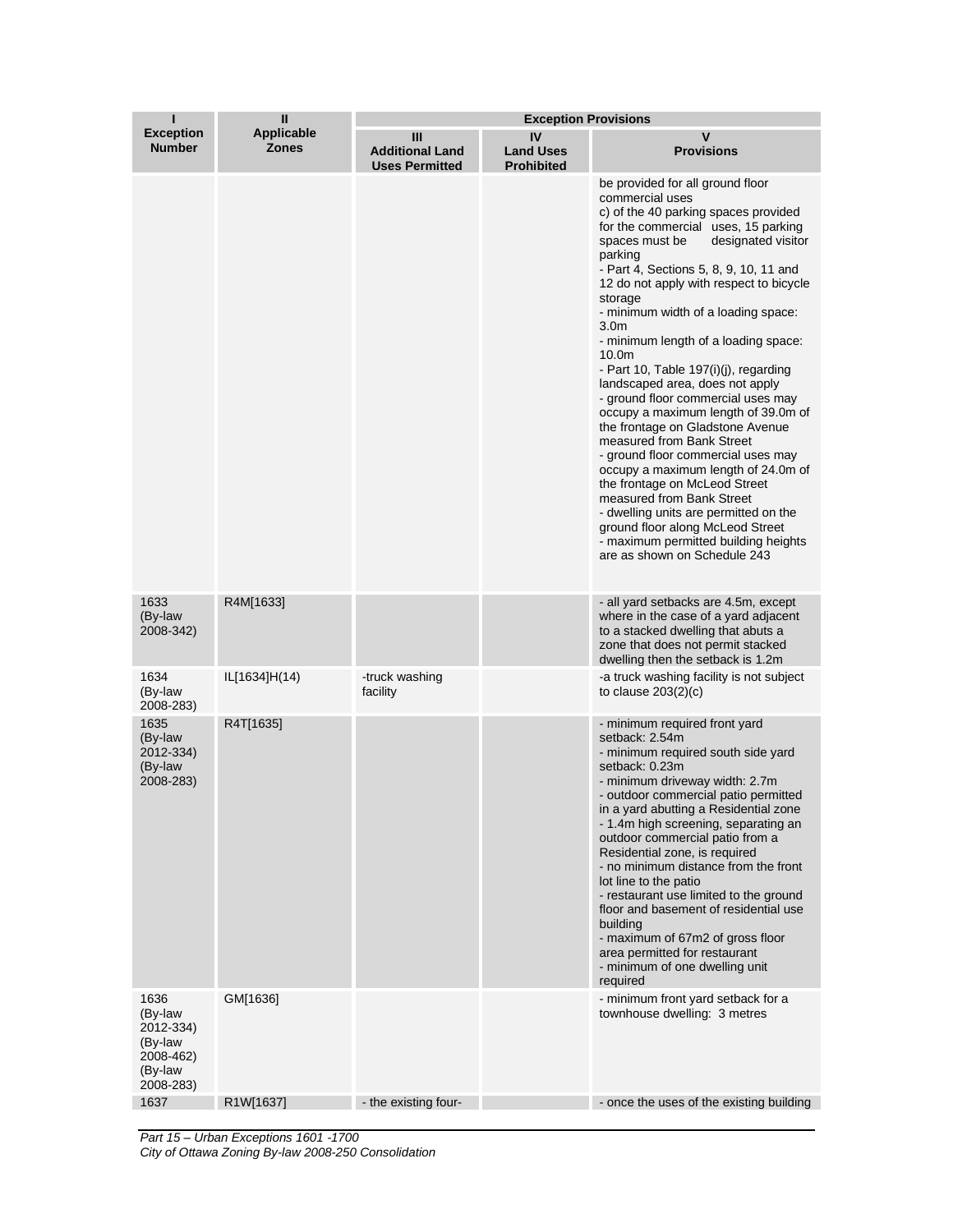| ī                                                                                                                                                    | $\mathbf{I}$                      | <b>Exception Provisions</b>                                                       |                                                                                                                                                                                                                                                                                                 |                                                                                                                                                                                                                                                                                                                                                                                                                                                                                                                                                                                                                                                                                                                                                                                                                                                          |  |
|------------------------------------------------------------------------------------------------------------------------------------------------------|-----------------------------------|-----------------------------------------------------------------------------------|-------------------------------------------------------------------------------------------------------------------------------------------------------------------------------------------------------------------------------------------------------------------------------------------------|----------------------------------------------------------------------------------------------------------------------------------------------------------------------------------------------------------------------------------------------------------------------------------------------------------------------------------------------------------------------------------------------------------------------------------------------------------------------------------------------------------------------------------------------------------------------------------------------------------------------------------------------------------------------------------------------------------------------------------------------------------------------------------------------------------------------------------------------------------|--|
| <b>Exception</b><br><b>Number</b>                                                                                                                    | <b>Applicable</b><br><b>Zones</b> | Ш<br><b>Additional Land</b><br><b>Uses Permitted</b>                              | IV<br><b>Land Uses</b><br><b>Prohibited</b>                                                                                                                                                                                                                                                     | V<br><b>Provisions</b>                                                                                                                                                                                                                                                                                                                                                                                                                                                                                                                                                                                                                                                                                                                                                                                                                                   |  |
| (By-law<br>2008-351)<br>OMB File<br>#PL081374,<br>issued<br>March 17,<br>2009)                                                                       |                                   | unit residential<br>building as<br>approved under<br>Site Plan D07-12-<br>06-0259 |                                                                                                                                                                                                                                                                                                 | are interrupted or terminated, or the<br>building is demolished, the zoning<br>provisions of the R1W zone will take<br>effect<br>- reconstruction will be allowed only if<br>there was accidental or unintentional<br>damage or destruction, and the<br>reconstruction must comply with the<br>approved Site Plan D07-12-06-0259                                                                                                                                                                                                                                                                                                                                                                                                                                                                                                                         |  |
| 1638<br>(By-law<br>2020-291)<br>(By-law<br>2017-148)<br>(By-law<br>2014-189)<br>(By-law<br>2012-334)<br>(By-law<br>2010-312)<br>(By-law<br>2008-290) | R4A[1638]                         | -retirement home                                                                  | -detached<br>dwelling<br>-duplex dwelling<br>-linked-detached<br>dwelling<br>-townhouse<br>dwelling<br>-park<br>-retirement<br>home, converted<br>-rooming house,<br>converted<br>-secondary<br>dwelling unit<br>-semi-detached<br>dwelling<br>-three-unit<br>dwelling<br>-urban<br>agriculture | The provisions for apartment dwelling<br>- low rise and stacked dwelling are:<br>- minimum lot width: 30m<br>- minimum lot area: 4046m <sup>2</sup><br>- minimum front yard setback: 3.0m<br>- minimum side yard setback: 3.0m<br>- minimum building separation<br>distance: 4.5m<br>- minimum rear yard setback: 7.5m<br>- maximum building height: 13m or 4<br>storeys<br>- minimum number of parking spaces<br>required is: 1.5 spaces per unit                                                                                                                                                                                                                                                                                                                                                                                                       |  |
| 1639<br>(By-law<br>2017-148)<br>(By-law<br>2014-189)<br>(By-law<br>2012-334)<br>(By-law<br>2010-312)<br>(By-law<br>2008-290)                         | R3G[1639]                         |                                                                                   | -detached<br>dwelling<br>-duplex dwelling<br>-linked-detached<br>dwelling<br>-park<br>-retirement<br>home, converted<br>-semi-detached<br>dwelling<br>-three-unit<br>dwelling<br>-urban<br>agriculture                                                                                          | The provisions for townhouse<br>dwellings are:<br>- minimum distance between the main<br>elevation of garage to the nearest<br>edge of the sidewalk is 6.0m<br>- minimum lot width: 6.0m per dwelling<br>unit<br>- minimum lot area: 150m <sup>2</sup> per<br>dwelling unit<br>- maximum lot coverage: 55%<br>- minimum front yard setback for<br>dwelling: 3.0m<br>- minimum front yard setback for<br>garage: 4.0m<br>- minimum interior side yard setback:<br>1.5 <sub>m</sub><br>- minimum corner side yard setback:<br>3.0 <sub>m</sub><br>- building separation distance: 3.0m<br>- minimum rear yard setback: 6.0m<br>- maximum building height: 11.0<br>- unenclosed covered porch may<br>project 2.0m into a front yard as long<br>as the steps attached come no closer<br>than 0.5 m to the property line<br>- maximum of 6 units per building |  |
| 1640<br>(By-law<br>2020-291)<br>(By-law<br>2014-329)<br>(By-law<br>2010-312)<br>(By-law<br>2008-290)                                                 | R4A[1640]                         |                                                                                   |                                                                                                                                                                                                                                                                                                 | The provisions for apartment dwelling,<br>low rise and stacked dwelling are:<br>- minimum lot width: 30m<br>- minimum lot area: 4046m <sup>2</sup><br>- minimum front yard setback: 3.0m<br>- minimum side yard setback: 3.0m<br>- minimum building separation<br>distance: 4.5m<br>- minimum rear yard setback: 7.5m                                                                                                                                                                                                                                                                                                                                                                                                                                                                                                                                    |  |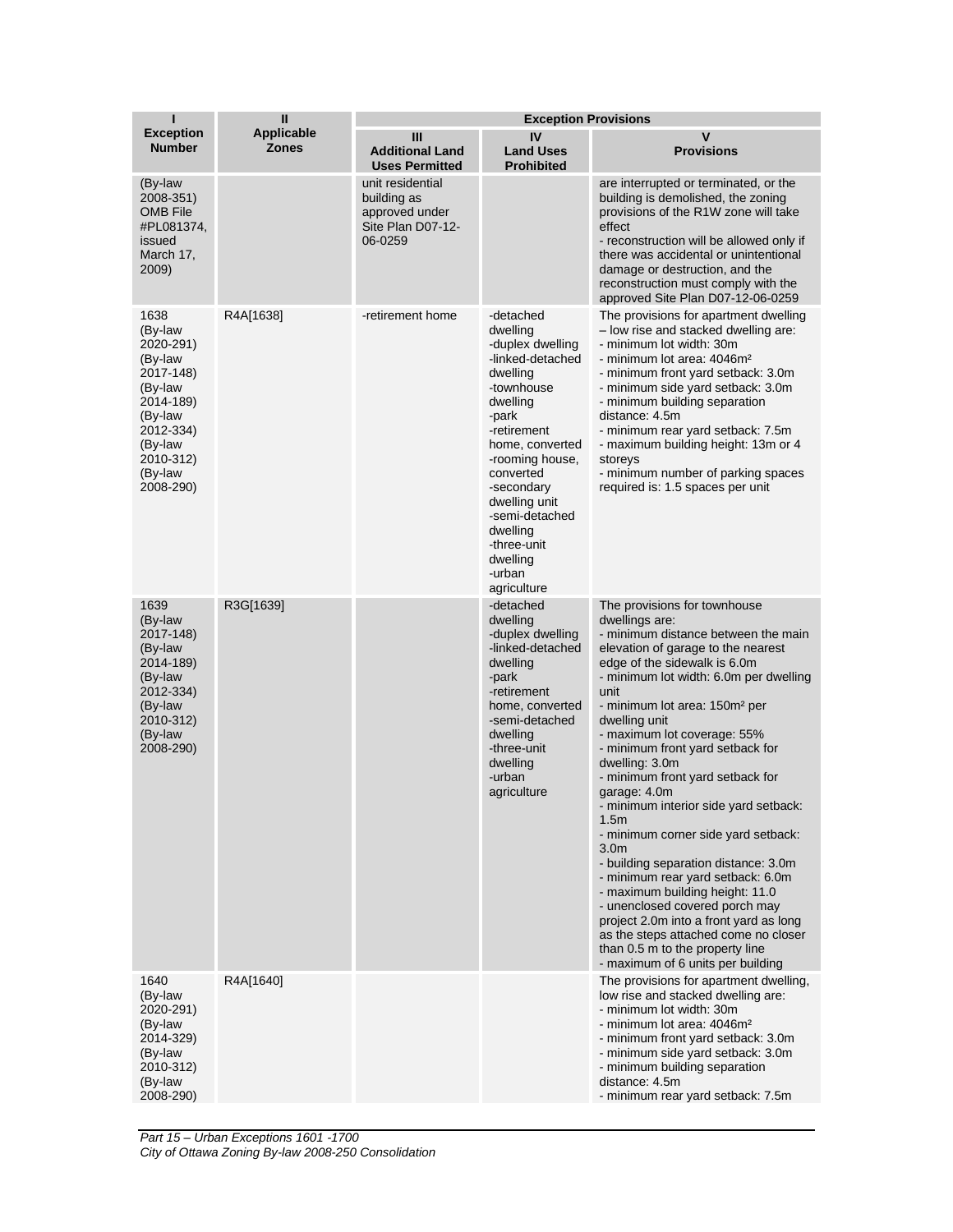| ı                                                                                                                                                    | Ш                                 | <b>Exception Provisions</b>                          |                                                                                                                                                                                                                                                                  |                                                                                                                                                                                                                                                                                                                                                                                                                                                                                                                                                                                                                                                                                                                                                                                                                                                                                                                                                                                                                                                                                                                                                                                                                                                                        |  |
|------------------------------------------------------------------------------------------------------------------------------------------------------|-----------------------------------|------------------------------------------------------|------------------------------------------------------------------------------------------------------------------------------------------------------------------------------------------------------------------------------------------------------------------|------------------------------------------------------------------------------------------------------------------------------------------------------------------------------------------------------------------------------------------------------------------------------------------------------------------------------------------------------------------------------------------------------------------------------------------------------------------------------------------------------------------------------------------------------------------------------------------------------------------------------------------------------------------------------------------------------------------------------------------------------------------------------------------------------------------------------------------------------------------------------------------------------------------------------------------------------------------------------------------------------------------------------------------------------------------------------------------------------------------------------------------------------------------------------------------------------------------------------------------------------------------------|--|
| <b>Exception</b><br><b>Number</b>                                                                                                                    | <b>Applicable</b><br><b>Zones</b> | Ш<br><b>Additional Land</b><br><b>Uses Permitted</b> | IV<br><b>Land Uses</b><br><b>Prohibited</b>                                                                                                                                                                                                                      | V<br><b>Provisions</b>                                                                                                                                                                                                                                                                                                                                                                                                                                                                                                                                                                                                                                                                                                                                                                                                                                                                                                                                                                                                                                                                                                                                                                                                                                                 |  |
|                                                                                                                                                      |                                   |                                                      |                                                                                                                                                                                                                                                                  | - maximum building height: 13m or 4<br>storeys<br>- minimum number of parking spaces<br>required is: 1.0 spaces per unit<br>-maximum number of dwelling units<br>permitted in a stacked dwelling: 16<br>-minimum rear yard setback for<br>Planned Unit Development: 5.5m                                                                                                                                                                                                                                                                                                                                                                                                                                                                                                                                                                                                                                                                                                                                                                                                                                                                                                                                                                                               |  |
| 1641<br>(By-law<br>2017-148)<br>(By-law<br>2014-292)<br>(By-law<br>2014-189)<br>(By-law<br>2012-334)<br>(By-law<br>2010-312)<br>(By-law<br>2008-290) | R5A[1641]                         |                                                      | -bed and<br>breakfast<br>-diplomatic<br>mission<br>- townhouse<br>dwelling<br>-park<br>-retirement<br>home, converted<br>-rooming house,<br>converted<br>-secondary<br>dwelling unit<br>-stacked<br>dwelling<br>-three-unit<br>dwelling<br>-urban<br>agriculture | The provisions for apartment dwelling,<br>mid rise are:<br>- minimum lot width: 30m<br>- minimum lot area: 2000m <sup>2</sup><br>- maximum density 150 units per<br>hectare<br>- minimum front yard setback: 4.0m<br>- minimum side yard setback: 4.0m<br>- minimum building separation<br>distance: 4.5m<br>- minimum rear yard setback: 7.5m<br>- maximum building height: 24m or 8<br>storeys<br>- minimum number of parking spaces<br>required is: 1.0 spaces per unit<br>(i) Endnote 1 does not apply.                                                                                                                                                                                                                                                                                                                                                                                                                                                                                                                                                                                                                                                                                                                                                            |  |
| 1642<br>(By-law<br>2016-249)<br>(By-law<br>2016-131)<br>(By-law<br>2015-307)<br>(By-law<br>2010-312)<br>(By-law<br>2008-290)                         | MC[1642]                          |                                                      | broadcasting<br>studio<br>- cinema<br>- courthouse<br>- diplomatic<br>mission<br>- drive-through<br>facility<br>- emergency<br>service<br>- hospital<br>- hotel<br>- research and<br>development<br>centre<br>sports arena                                       | - minimum lot width: 30m<br>- minimum lot area: 2000m <sup>2</sup><br>- minimum front yard setback: 3.0m<br>- minimum side yard setback: 3.0m<br>- minimum rear yard setback: 6.0m<br>- maximum building height: 24m or 8<br>storeys<br>-minimum density 300 units per<br>hectare<br>-maximum density 400 units per<br>hectare<br>-minimum building height: 6 storeys<br>-maximum permitted cumulative gross<br>floor area of non-residential uses is<br>2787 m <sup>2</sup> which may be distributed<br>among the following zones:<br>MC[1642], MC[1646], R4A[1760] and<br>MC[2343]<br>-Despite the property being located in<br>Area C on Schedule 1A the minimum<br>parking rates for non-residential uses<br>in Area B of Table 101 apply.<br>-Notwithstanding the previous<br>provision the following non-residential<br>uses have the following minimum<br>parking rates, where permitted:<br>Instructional Facility: 1.7 parking<br>spaces per 100 square metres of<br>gross floor area;<br>Office: 1.2 parking spaces per 100<br>square metres of gross floor area;<br>Medical Facility: 2.6 parking spaces<br>per 100 square metres of gross floor<br>area;<br>Personal Service Business: 1.7<br>parking spaces per 100 square metres<br>of gross floor area; |  |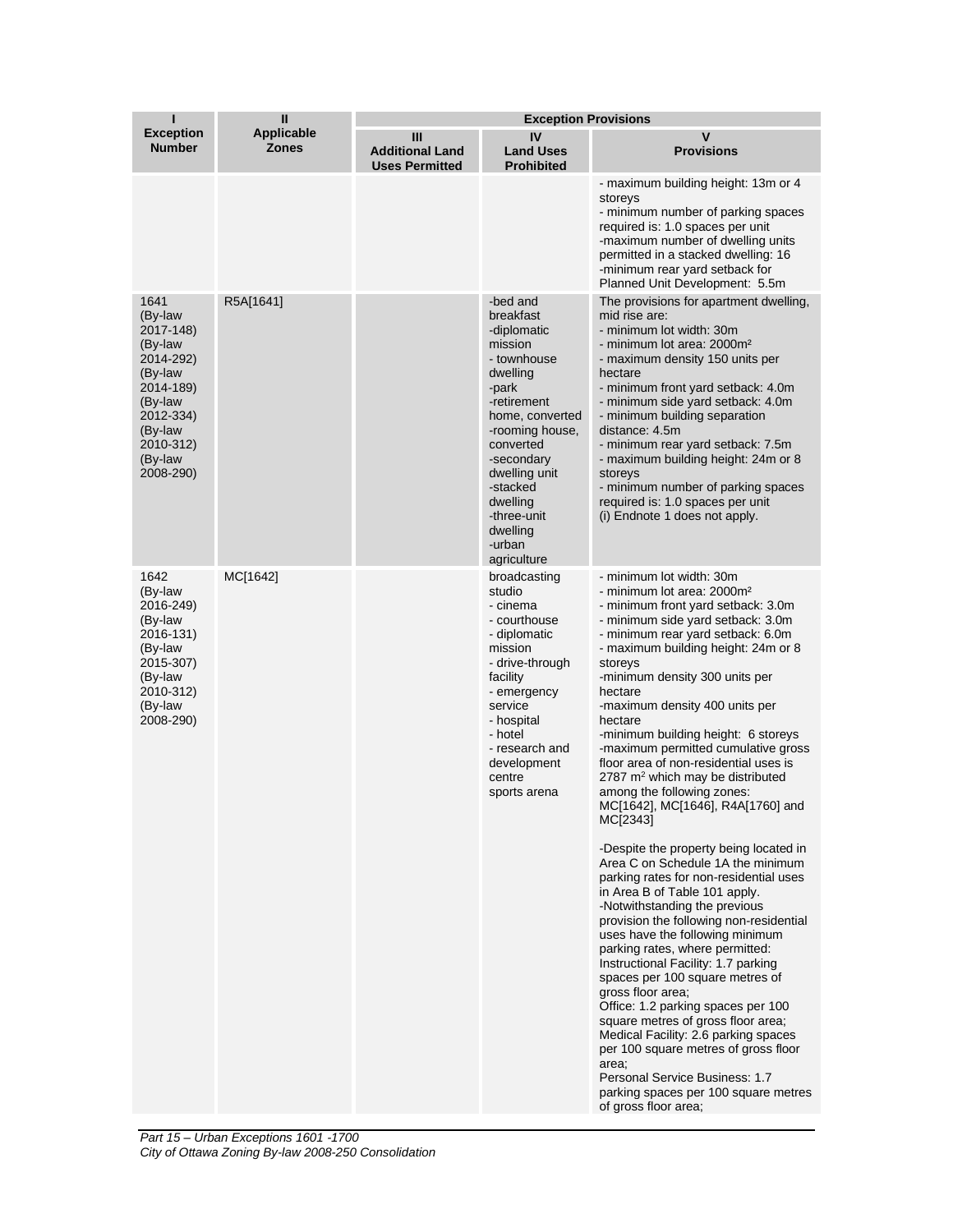| ı                                                                                                                            | Ш                          | <b>Exception Provisions</b>                          |                                                                                                                                                                                  |                                                                                                                                                                                                                                                                                                                                                                                                                                                                                                                                                                                                                                                                                                                                                                                                                                                                                                                                                                                                                                                                                                                                                                                                                                                                                                                                                                                                                                                                                                                                           |  |
|------------------------------------------------------------------------------------------------------------------------------|----------------------------|------------------------------------------------------|----------------------------------------------------------------------------------------------------------------------------------------------------------------------------------|-------------------------------------------------------------------------------------------------------------------------------------------------------------------------------------------------------------------------------------------------------------------------------------------------------------------------------------------------------------------------------------------------------------------------------------------------------------------------------------------------------------------------------------------------------------------------------------------------------------------------------------------------------------------------------------------------------------------------------------------------------------------------------------------------------------------------------------------------------------------------------------------------------------------------------------------------------------------------------------------------------------------------------------------------------------------------------------------------------------------------------------------------------------------------------------------------------------------------------------------------------------------------------------------------------------------------------------------------------------------------------------------------------------------------------------------------------------------------------------------------------------------------------------------|--|
| <b>Exception</b><br><b>Number</b>                                                                                            | Applicable<br><b>Zones</b> | Ш<br><b>Additional Land</b><br><b>Uses Permitted</b> | IV<br><b>Land Uses</b><br><b>Prohibited</b>                                                                                                                                      | v<br><b>Provisions</b>                                                                                                                                                                                                                                                                                                                                                                                                                                                                                                                                                                                                                                                                                                                                                                                                                                                                                                                                                                                                                                                                                                                                                                                                                                                                                                                                                                                                                                                                                                                    |  |
|                                                                                                                              |                            |                                                      |                                                                                                                                                                                  | Restaurant: 2.1 parking spaces for the<br>first 50 square metres of gross floor<br>area plus 5 parking spaces per 100<br>square metres of gross floor area over<br>50 square metres of gross floor area;<br>Retail Store: 1.7 spaces per 100<br>square metres of gross floor area.<br>-The maximum number of surface<br>parking spaces for all non-residential<br>uses must not exceed a limit of four<br>spaces per 100 metres of gross floor<br>area.<br>-Residential visitor parking spaces<br>may be used as provided and required<br>parking for retail store, restaurant and<br>personal service business uses<br>located on the same lot.                                                                                                                                                                                                                                                                                                                                                                                                                                                                                                                                                                                                                                                                                                                                                                                                                                                                                          |  |
| 1643<br>(By-law<br>2017-148)<br>(By-law<br>2014-189)<br>(By-law<br>2012-334)<br>(By-law<br>2010-312)<br>(By-law<br>2008-290) | R3G[1643]                  |                                                      | -detached<br>dwelling<br>-duplex dwelling<br>unit<br>-linked detached<br>dwelling<br>-park<br>-retirement<br>home, converted<br>-three-unit<br>dwelling<br>-urban<br>agriculture | The provisions for townhouse<br>dwellings are:<br>-minimum distance between the<br>garage to the nearest edge of the<br>sidewalk is 6.0m<br>- minimum lot width: 6.0m per dwelling<br>unit<br>- minimum lot area: 150m <sup>2</sup> per<br>dwelling unit<br>- maximum lot coverage: 55%<br>- minimum front yard setback for<br>dwelling: 3.0m<br>- minimum front yard setback for<br>garage: 4.0m<br>- minimum interior side yard setback:<br>1.5 <sub>m</sub><br>- minimum corner side yard setback:<br>3.0 <sub>m</sub><br>- building separation distance: 3.0m<br>- minimum rear yard setback: 6.0m<br>- maximum building height: 11.0<br>- unenclosed covered porch may<br>project 2.0m into a front yard as long<br>as the steps attached come no closer<br>than 0.5 m to the property line<br>- maximum of 6 units per building<br>The provisions for semi-detached<br>dwellings are:<br>-minimum distance between the<br>garage to the nearest edge of the<br>sidewalk is 6.0m<br>- minimum lot width: 14.0m<br>per building<br>- minimum lot area: 380m <sup>2</sup><br>- maximum lot coverage: 55%<br>- minimum front yard setback for<br>dwelling: 3.0m<br>- minimum front yard setback for<br>garage: 4.0m<br>- minimum interior side yard setback:<br>1.2 <sub>m</sub><br>- minimum corner side yard setback:<br>3.0 <sub>m</sub><br>- building separation distance: 2.4m<br>- minimum rear yard setback: 6.0m<br>- maximum building height: 11.0<br>- unenclosed covered porch may<br>project 2.0m into a front yard as long |  |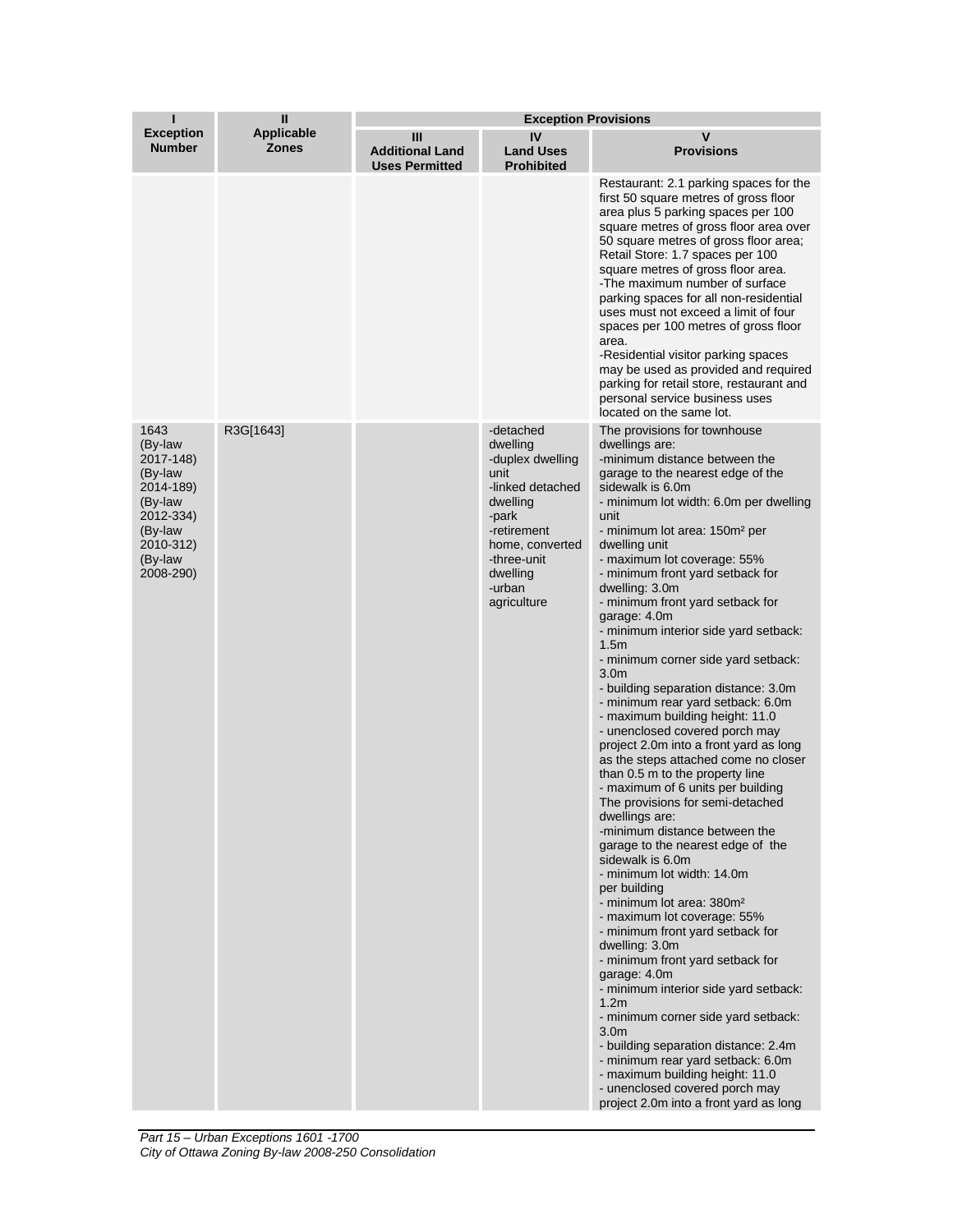| ı                                                                                                                                                    | Ш                                 | <b>Exception Provisions</b>                          |                                                                                                                       |                                                                                                                                                                                                                                                                                                                                                                                                                                                                                                                                                                                                                                                                                                                                                                                                                                                                                                                                                                                                                                                                                                                                                                                                                                                                                                                                                                                                                                                                                                                                                                                                                                                                                                                                                                                                                                                                                                                                                                                                                                                                                                                                               |  |  |
|------------------------------------------------------------------------------------------------------------------------------------------------------|-----------------------------------|------------------------------------------------------|-----------------------------------------------------------------------------------------------------------------------|-----------------------------------------------------------------------------------------------------------------------------------------------------------------------------------------------------------------------------------------------------------------------------------------------------------------------------------------------------------------------------------------------------------------------------------------------------------------------------------------------------------------------------------------------------------------------------------------------------------------------------------------------------------------------------------------------------------------------------------------------------------------------------------------------------------------------------------------------------------------------------------------------------------------------------------------------------------------------------------------------------------------------------------------------------------------------------------------------------------------------------------------------------------------------------------------------------------------------------------------------------------------------------------------------------------------------------------------------------------------------------------------------------------------------------------------------------------------------------------------------------------------------------------------------------------------------------------------------------------------------------------------------------------------------------------------------------------------------------------------------------------------------------------------------------------------------------------------------------------------------------------------------------------------------------------------------------------------------------------------------------------------------------------------------------------------------------------------------------------------------------------------------|--|--|
| <b>Exception</b><br><b>Number</b>                                                                                                                    | <b>Applicable</b><br><b>Zones</b> | Ш<br><b>Additional Land</b><br><b>Uses Permitted</b> | IV<br><b>Land Uses</b><br><b>Prohibited</b>                                                                           | V<br><b>Provisions</b>                                                                                                                                                                                                                                                                                                                                                                                                                                                                                                                                                                                                                                                                                                                                                                                                                                                                                                                                                                                                                                                                                                                                                                                                                                                                                                                                                                                                                                                                                                                                                                                                                                                                                                                                                                                                                                                                                                                                                                                                                                                                                                                        |  |  |
|                                                                                                                                                      |                                   |                                                      |                                                                                                                       | as the steps attached come no closer<br>than 0.5 m to the property line                                                                                                                                                                                                                                                                                                                                                                                                                                                                                                                                                                                                                                                                                                                                                                                                                                                                                                                                                                                                                                                                                                                                                                                                                                                                                                                                                                                                                                                                                                                                                                                                                                                                                                                                                                                                                                                                                                                                                                                                                                                                       |  |  |
| 1644<br>(By-law<br>2017-148)<br>(By-law<br>2014-189)<br>(By-law<br>2012-334)<br>(By-law<br>2012-212)<br>(By-law<br>2010-312)<br>(By-law<br>2008-290) | R3Y[1644]                         |                                                      | -park<br>-retirement<br>home, converted<br>- townhouse<br>dwelling<br>three-unit<br>dwelling<br>-urban<br>agriculture | The provisions for detached dwellings<br>with rear detached garage are:<br>-a secondary dwelling unit is permitted<br>above a detached garage<br>- minimum lot width: 12.0m<br>- minimum lot area: 300m <sup>2</sup><br>- maximum lot coverage: 60%<br>- minimum front yard setback: 3.0m<br>- minimum interior side yard setback:<br>0.6m on one side, 3.5m on other side<br>if private driveway and 2.0m on other<br>side if shared driveway<br>- minimum corner side yard setback:<br>3.0 <sub>m</sub><br>- minimum rear yard setback: 8.0m<br>- maximum building height: 11m<br>Provisions for garage accessory to<br>detached dwelling<br>- maximum size of garage: 6.5m deep<br>x 7.0m wide<br>- minimum yard setback from rear<br>lane or private road: 0.6m<br>- minimum interior side yard setback:<br>0.6 m if detached or 0.0m if attached<br>to neighbouring garage<br>- minimum corner side yard setback:<br>3.0 <sub>m</sub><br>Provisions for secondary dwelling unit<br>above garage<br>- maximum building height: 8.0m<br>general provisions<br>- unenclosed covered porch may<br>project 2.0m into a front yard as long<br>as the steps attached come no closer<br>than 0.5 m to the property line<br>- maximum driveway width: 3.5m<br>- all garages must be setback at least<br>1.2m from the main dwelling<br>The provisions for semi-detached<br>dwellings are:<br>-minimum distance between the<br>garage to the nearest edge of the<br>sidewalk is 6.0m<br>- minimum lot width: 6.5 m<br>- minimum lot area: 380m <sup>2</sup><br>- maximum lot coverage: 55%<br>- minimum front yard setback for<br>dwelling: 3.0m<br>- minimum front yard setback for<br>garage: 4.0m<br>- minimum corner side yard setback:<br>3.0 <sub>m</sub><br>- minimum rear yard setback: 6.0m<br>- maximum building height: 11.0<br>- unenclosed covered porch may<br>project 2.0m into a front yard as long<br>as the steps attached come no closer<br>than 0.5m to the property line<br>The provisions for all other detached<br>dwellings are:<br>-minimum distance between the<br>garage to the nearest edge of the<br>sidewalk is 6.0m |  |  |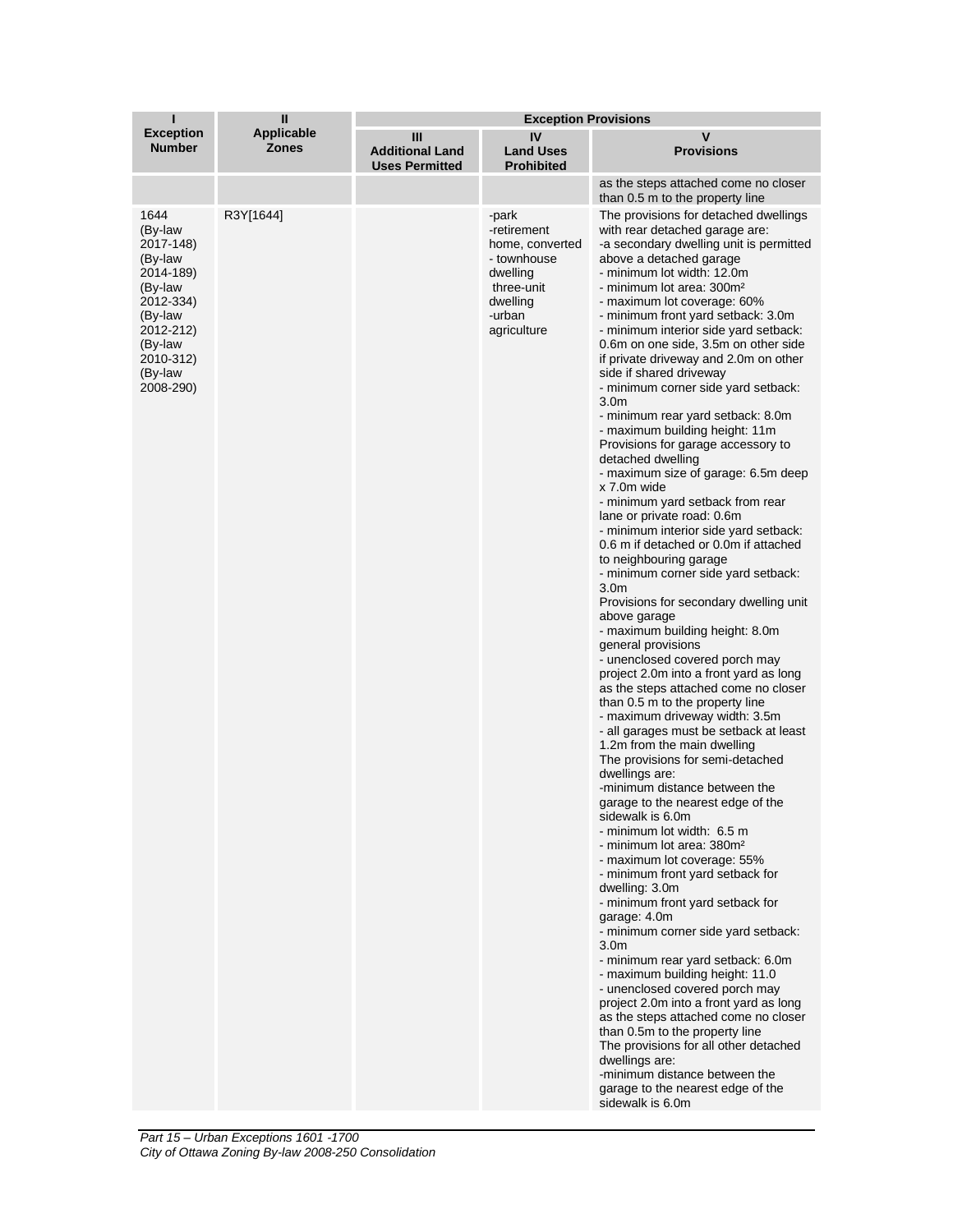| ī                                 | $\mathbf{I}$                      | <b>Exception Provisions</b>                          |                                                  |                                                                                                                                                                                                                                                                                                                                                                                                                                                                                                                                                                                                                                                                                                                                                                                                                                                                                                                                                                                                                                                                                                                                                                                                                                                                                                                                                                                                                                                                                                                                                                                                                                                                                                                                                                                                                                                                                                                                                                                                                                                                                      |
|-----------------------------------|-----------------------------------|------------------------------------------------------|--------------------------------------------------|--------------------------------------------------------------------------------------------------------------------------------------------------------------------------------------------------------------------------------------------------------------------------------------------------------------------------------------------------------------------------------------------------------------------------------------------------------------------------------------------------------------------------------------------------------------------------------------------------------------------------------------------------------------------------------------------------------------------------------------------------------------------------------------------------------------------------------------------------------------------------------------------------------------------------------------------------------------------------------------------------------------------------------------------------------------------------------------------------------------------------------------------------------------------------------------------------------------------------------------------------------------------------------------------------------------------------------------------------------------------------------------------------------------------------------------------------------------------------------------------------------------------------------------------------------------------------------------------------------------------------------------------------------------------------------------------------------------------------------------------------------------------------------------------------------------------------------------------------------------------------------------------------------------------------------------------------------------------------------------------------------------------------------------------------------------------------------------|
| <b>Exception</b><br><b>Number</b> | <b>Applicable</b><br><b>Zones</b> | Ш<br><b>Additional Land</b><br><b>Uses Permitted</b> | IV<br><b>Land Uses</b><br><b>Prohibited</b>      | ٧<br><b>Provisions</b>                                                                                                                                                                                                                                                                                                                                                                                                                                                                                                                                                                                                                                                                                                                                                                                                                                                                                                                                                                                                                                                                                                                                                                                                                                                                                                                                                                                                                                                                                                                                                                                                                                                                                                                                                                                                                                                                                                                                                                                                                                                               |
| 1645                              | R4A[1645]                         | -retirement home                                     | -detached                                        | - minimum lot width: 9.0m<br>- minimum lot area: 240m <sup>2</sup><br>- maximum lot coverage: 55%<br>- minimum front yard setback for<br>dwelling: 3.0m<br>- minimum front yard setback for<br>garage: 4.0m<br>- minimum interior side yard setback:<br>0.6m on one side and 1.2m on other<br>side<br>- minimum corner side yard setback:<br>3.0 <sub>m</sub><br>- minimum rear yard setback:6.0m<br>maximum building height: 11.0<br>- unenclosed covered porch may<br>project 2.0m into a front yard as long<br>as the steps attached come no closer<br>than 0.5m to the property line<br>The provisions for semi-detached<br>dwellings with rear detached garage<br>are:<br>-a secondary dwelling unit is permitted<br>above a detached garage<br>- minimum lot width: 9.0m per dwelling<br>unit<br>- minimum lot area: 270m <sup>2</sup> per<br>dwelling unit<br>- maximum lot coverage:60%<br>- minimum front yard setback: 3.0m<br>- minimum interior side yard setback:<br>0.0m on one side, 3.5m on other side<br>if private driveway and 2.0m on other<br>side if shared driveway<br>- minimum corner side yard setback:<br>3.0m<br>- minimum rear yard setback: 8.0m<br>- maximum building height: 11m<br>Provisions for garage accessory to<br>semi-detached dwelling<br>- maximum size of garage: 6.5m deep<br>x 7.0m wide<br>- minimum interior side yard setback:<br>0.6 m if detached or 0.0m if attached<br>to neighbouring garage<br>- minimum corner side yard setback:<br>3.0 <sub>m</sub><br>- minimum rear yard setback: 0.6m<br>- minimum separation distance<br>between garage and dwelling is 1.2m<br>Provisions for secondary dwelling unit<br>above garage<br>- maximum building height: 8.0m<br>general provisions<br>- unenclosed covered porch may<br>project 2.0m into a front yard as long<br>as the steps attached come no closer<br>than 0.5m to the property line<br>- stairs leading to a dwelling unit<br>above a garage may project 1.0m into<br>a corner side yard<br>- maximum driveway width: 3.5m<br>The provisions for apartment dwelling, |
| (By-law<br>2020-291)<br>(By-law   |                                   |                                                      | dwelling<br>-duplex dwelling<br>-linked-detached | low rise and stacked dwelling are:<br>- minimum lot width: 30m<br>- minimum lot area: 4046m <sup>2</sup>                                                                                                                                                                                                                                                                                                                                                                                                                                                                                                                                                                                                                                                                                                                                                                                                                                                                                                                                                                                                                                                                                                                                                                                                                                                                                                                                                                                                                                                                                                                                                                                                                                                                                                                                                                                                                                                                                                                                                                             |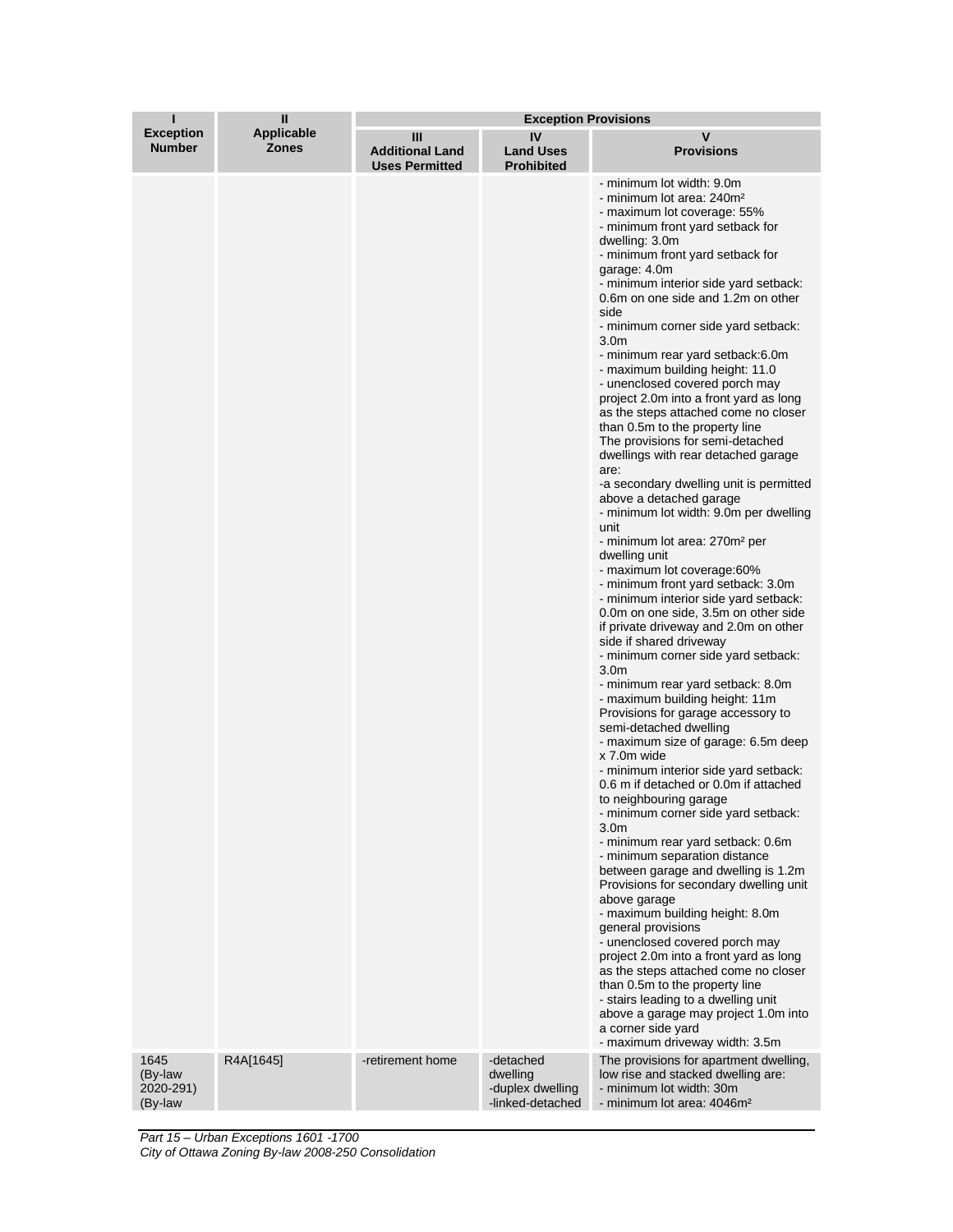| ı                                                                                                                                                                            | $\mathbf{I}$                      | <b>Exception Provisions</b>                          |                                                                                                                                                                                                                                                                                                              |                                                                                                                                                                                                                                                                                                                                                                                                                                                                                                                                                                                                                                                                                                                                                                                                                                                                                                                                                                                                                                                                                                                                                                                                                                                                                                                                                                                                                                                                                                                                                                                                                                                                                             |  |
|------------------------------------------------------------------------------------------------------------------------------------------------------------------------------|-----------------------------------|------------------------------------------------------|--------------------------------------------------------------------------------------------------------------------------------------------------------------------------------------------------------------------------------------------------------------------------------------------------------------|---------------------------------------------------------------------------------------------------------------------------------------------------------------------------------------------------------------------------------------------------------------------------------------------------------------------------------------------------------------------------------------------------------------------------------------------------------------------------------------------------------------------------------------------------------------------------------------------------------------------------------------------------------------------------------------------------------------------------------------------------------------------------------------------------------------------------------------------------------------------------------------------------------------------------------------------------------------------------------------------------------------------------------------------------------------------------------------------------------------------------------------------------------------------------------------------------------------------------------------------------------------------------------------------------------------------------------------------------------------------------------------------------------------------------------------------------------------------------------------------------------------------------------------------------------------------------------------------------------------------------------------------------------------------------------------------|--|
| <b>Exception</b><br><b>Number</b>                                                                                                                                            | <b>Applicable</b><br><b>Zones</b> | Ш<br><b>Additional Land</b><br><b>Uses Permitted</b> | IV<br><b>Land Uses</b><br><b>Prohibited</b>                                                                                                                                                                                                                                                                  | v<br><b>Provisions</b>                                                                                                                                                                                                                                                                                                                                                                                                                                                                                                                                                                                                                                                                                                                                                                                                                                                                                                                                                                                                                                                                                                                                                                                                                                                                                                                                                                                                                                                                                                                                                                                                                                                                      |  |
| 2017-148)<br>(By-law<br>2014-189)<br>(By-law<br>2012-334)<br>(By-law<br>2010-312)<br>(By-law<br>2008-290)                                                                    |                                   |                                                      | dwelling<br>- townhouse<br>dwelling<br>-park<br>-retirement<br>home, converted<br>-rooming house,<br>converted<br>-secondary<br>dwelling unit<br>-semi-detached<br>dwelling<br>-three-unit<br>dwelling<br>-urban<br>agriculture                                                                              | - minimum front yard setback: 3.0m<br>- minimum side yard setback: 3.0m<br>-minimum building separation<br>distance: 3m<br>- minimum rear yard setback: 7.5m<br>- maximum building height: 13m or 4<br>storeys<br>- minimum number of parking spaces<br>required is: 1.0 spaces per unit<br>-maximum of 12 units per stacked<br>dwelling building                                                                                                                                                                                                                                                                                                                                                                                                                                                                                                                                                                                                                                                                                                                                                                                                                                                                                                                                                                                                                                                                                                                                                                                                                                                                                                                                           |  |
| 1646<br>(By-law<br>2020-299)<br>(By-law<br>2016-249)<br>(By-law<br>2016-131)<br>(By-law<br>2015-307)<br>(By-law<br>2014-292)<br>(By-law<br>2010-312)<br>(By-law<br>2008-290) | MC[1646]                          |                                                      | - apartment<br>dwelling, mid<br>rise<br>-apartment<br>dwelling, high<br>rise<br>- broadcasting<br>studio<br>- cinema<br>- courthouse<br>- diplomatic<br>mission<br>- drive-through<br>facility<br>- emergency<br>service<br>- hospital<br>- hotel<br>- research and<br>development<br>centre<br>sports arena | - minimum lot width: 30m<br>- minimum lot area: 3000m <sup>2</sup><br>- minimum front yard setback: 3.0m<br>- minimum side yard setback: 3.0m<br>- minimum rear yard setback: 6.0m<br>- maximum building height: 13m or 4<br>storeys<br>-maximum density 140 units per<br>hectare<br>-minimum front yard setback: 0m<br>fronting Street 18 on approved Draft<br>Plan dated October 9, 2009<br>-minimum building separation<br>distance: 4.5m<br>-maximum of 12 units per stacked<br>dwelling building<br>-maximum permitted cumulative gross<br>floor area of non-residential uses is<br>2787m <sup>2</sup> which may be distributed<br>among the following zones:<br>MC[1642], MC[1646], R4A[1760] and<br>MC[2343]<br>-Despite the property being located in<br>Area C on Schedule 1A the minimum<br>parking rates for non-residential uses<br>in Area B of Table 101 apply.<br>-Notwithstanding the previous<br>provision the following non-residential<br>uses have the following minimum<br>parking rates, where permitted:<br>Instructional Facility: 1.7 parking<br>spaces per 100 square metres of<br>gross floor area;<br>Office: 1.2 parking spaces per 100<br>square metres of gross floor area;<br>Medical Facility: 2.6 parking spaces<br>per 100 square metres of gross floor<br>area;<br>Personal Service Business: 1.7<br>parking spaces per 100 square metres<br>of gross floor area;<br>Restaurant: 2.1 parking spaces for the<br>first 50 square metres of gross floor<br>area plus 5 parking spaces per 100<br>square metres of gross floor area over<br>50 square metres of gross floor area;<br>Retail Store: 1.7 spaces per 100<br>square metres of gross floor area. |  |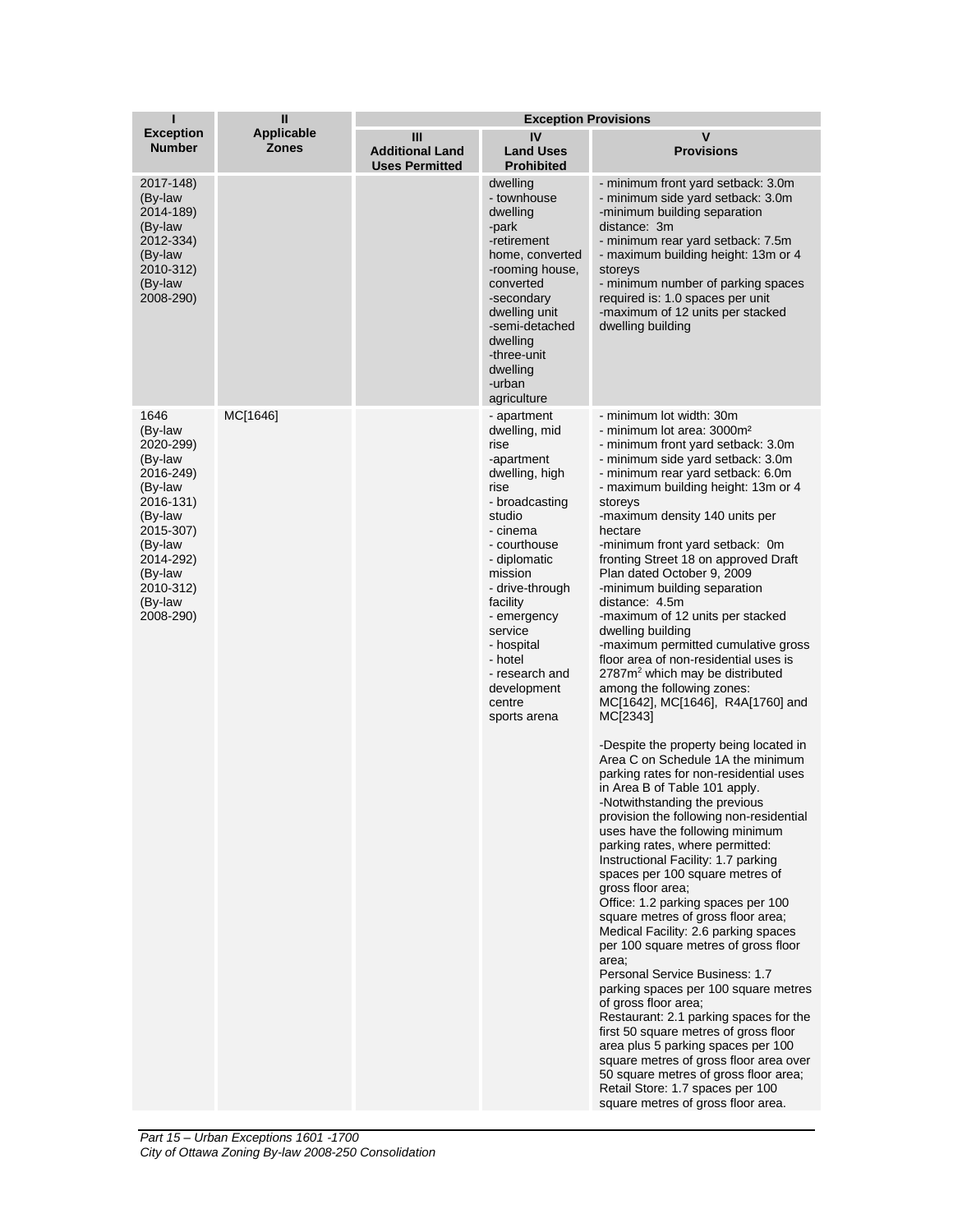|                                                                                                                                                      | $\mathbf{I}$               |                                                      | <b>Exception Provisions</b>                                                                                                                                                     |                                                                                                                                                                                                                                                                                                                                                                                                                                                                                                                                                                                                                                                                                                                                                                                                                                                                                                                                                                                                                                                                                                                                                                                                                                                                                                                                                                                                                                                                                                                                                                                                                                                                                                           |
|------------------------------------------------------------------------------------------------------------------------------------------------------|----------------------------|------------------------------------------------------|---------------------------------------------------------------------------------------------------------------------------------------------------------------------------------|-----------------------------------------------------------------------------------------------------------------------------------------------------------------------------------------------------------------------------------------------------------------------------------------------------------------------------------------------------------------------------------------------------------------------------------------------------------------------------------------------------------------------------------------------------------------------------------------------------------------------------------------------------------------------------------------------------------------------------------------------------------------------------------------------------------------------------------------------------------------------------------------------------------------------------------------------------------------------------------------------------------------------------------------------------------------------------------------------------------------------------------------------------------------------------------------------------------------------------------------------------------------------------------------------------------------------------------------------------------------------------------------------------------------------------------------------------------------------------------------------------------------------------------------------------------------------------------------------------------------------------------------------------------------------------------------------------------|
| <b>Exception</b><br><b>Number</b>                                                                                                                    | <b>Applicable</b><br>Zones | Ш<br><b>Additional Land</b><br><b>Uses Permitted</b> | IV<br><b>Land Uses</b><br><b>Prohibited</b>                                                                                                                                     | v<br><b>Provisions</b>                                                                                                                                                                                                                                                                                                                                                                                                                                                                                                                                                                                                                                                                                                                                                                                                                                                                                                                                                                                                                                                                                                                                                                                                                                                                                                                                                                                                                                                                                                                                                                                                                                                                                    |
|                                                                                                                                                      |                            |                                                      |                                                                                                                                                                                 | -The maximum number of surface<br>parking spaces for all non-residential<br>uses must not exceed a limit of four<br>spaces per 100 metres of gross floor<br>area.<br>-Residential visitor parking spaces<br>may be used as provided and required<br>parking for retail store, restaurant and<br>personal service business uses<br>located on the same lot.<br>-Where a lot abuts Via Modugno<br>Avenue it is to be considered the front<br>lot line.                                                                                                                                                                                                                                                                                                                                                                                                                                                                                                                                                                                                                                                                                                                                                                                                                                                                                                                                                                                                                                                                                                                                                                                                                                                      |
| 1647<br>(By-law<br>2020-289)<br>(By-law<br>2017-148)<br>(By-law<br>2014-189)<br>(By-law<br>2012-334)<br>(By-law<br>2010-312)<br>(By-law<br>2008-290) | R3Z[1647]                  |                                                      | -detached<br>dwelling<br>-duplex dwelling<br>-Ilinked<br>detached<br>dwelling<br>-park<br>-retirement<br>home, converted<br>-semi-detached<br>dwelling<br>-urban<br>agriculture | The provisions for townhouse<br>dwellings are:<br>-minimum distance between the<br>garage to the nearest edge of the<br>sidewalk is 6.0m<br>- minimum lot width: 6.0m per dwelling<br>unit<br>- minimum lot area: 150m <sup>2</sup> per<br>dwelling unit<br>- maximum lot coverage: 55%<br>- minimum front yard setback for<br>dwelling: 3.0m<br>- minimum front yard setback for<br>garage: 4.0m<br>- minimum interior side yard setback:<br>1.5 <sub>m</sub><br>- minimum corner side yard setback:<br>3.0 <sub>m</sub><br>- building separation distance: 3.0m<br>- minimum rear yard setback: 6.0m<br>- maximum building height: 11.0<br>- unenclosed covered porch may<br>project 2.0m into a front yard as long<br>as the steps attached come no closer<br>than 0.5m to the property line<br>- maximum of 6 units per building<br>The provisions for townhouse<br>dwellings with attached garage are:<br>- minimum lot width:5.5m per dwelling<br>unit<br>- minimum lot area: 110m <sup>2</sup> per<br>dwelling unit<br>- maximum lot coverage: 65%<br>- minimum front yard setback: 3.0m<br>- minimum interior side yard setback:<br>1.5 <sub>m</sub><br> - building separation distance: 3.0m<br>- minimum corner side yard setback:<br>3.0 <sub>m</sub><br>- minimum rear yard setback: 0m<br>- maximum building height: 11m<br>Provisions for attached garage<br>accessory to townhouse dwelling<br>- maximum size of garage: 6.5m deep<br>x 7.0m wide<br>- minimum yard setback from rear<br>lane or private road: 0.6m<br>- minimum interior side yard setback:<br>0.6 m if detached or 0.0m if attached<br>to neighbouring garage<br>- minimum corner side yard setback:<br>3.0 <sub>m</sub> |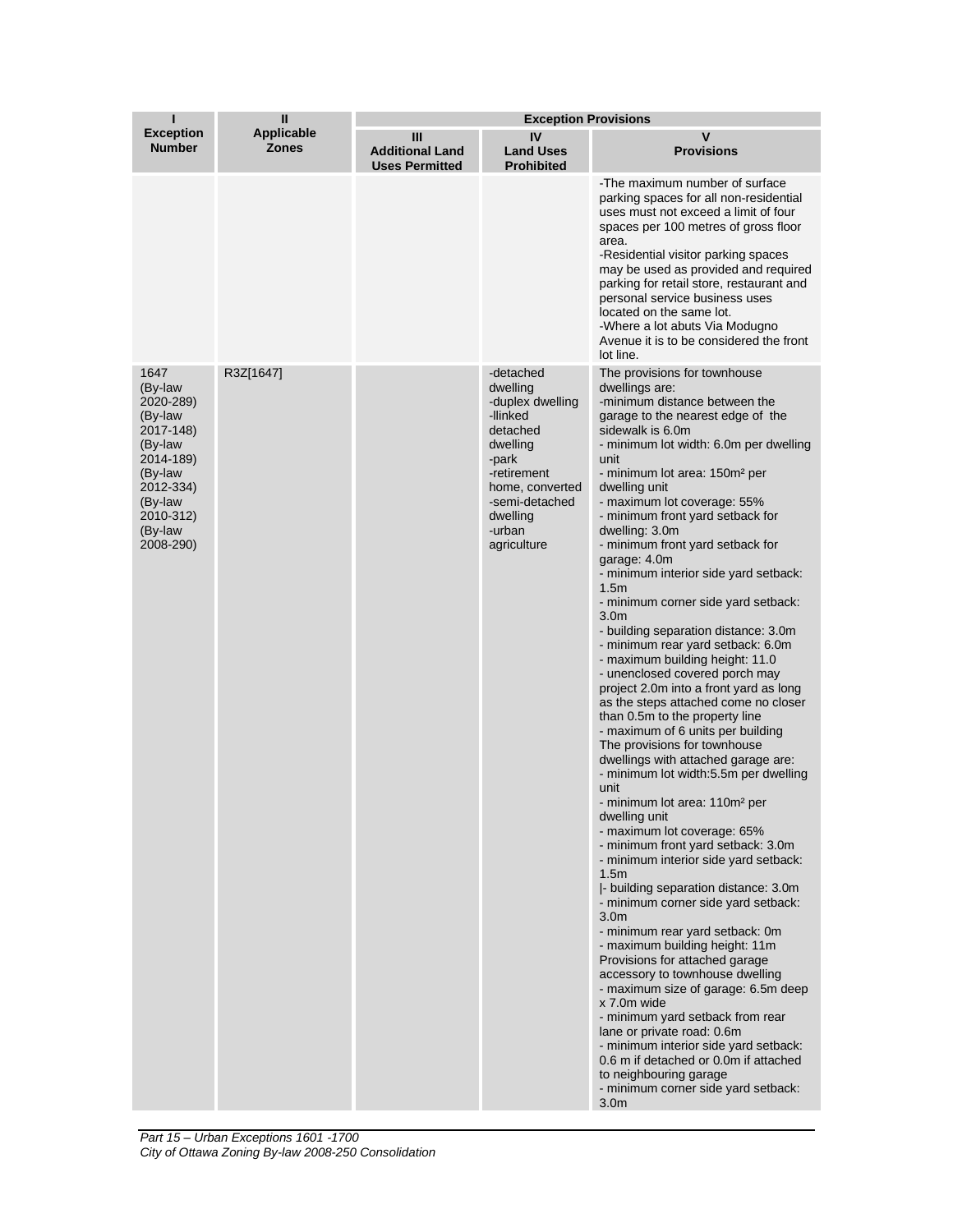| ı                                                                                                                                                                            | П                                 | <b>Exception Provisions</b>                          |                                                                  |                                                                                                                                                                                                                                                                                                                                                                                                                                                                                                                                                                                                                                                                                                                                                                                                                                                                                                                                                                                                                                                                                                                                                                                                                                                                                                                                                                                                                                                                                                                                                                                                                                                                                                                                                                                                                                                   |  |
|------------------------------------------------------------------------------------------------------------------------------------------------------------------------------|-----------------------------------|------------------------------------------------------|------------------------------------------------------------------|---------------------------------------------------------------------------------------------------------------------------------------------------------------------------------------------------------------------------------------------------------------------------------------------------------------------------------------------------------------------------------------------------------------------------------------------------------------------------------------------------------------------------------------------------------------------------------------------------------------------------------------------------------------------------------------------------------------------------------------------------------------------------------------------------------------------------------------------------------------------------------------------------------------------------------------------------------------------------------------------------------------------------------------------------------------------------------------------------------------------------------------------------------------------------------------------------------------------------------------------------------------------------------------------------------------------------------------------------------------------------------------------------------------------------------------------------------------------------------------------------------------------------------------------------------------------------------------------------------------------------------------------------------------------------------------------------------------------------------------------------------------------------------------------------------------------------------------------------|--|
| <b>Exception</b><br><b>Number</b>                                                                                                                                            | <b>Applicable</b><br><b>Zones</b> | Ш<br><b>Additional Land</b><br><b>Uses Permitted</b> | IV<br><b>Land Uses</b><br><b>Prohibited</b>                      | $\mathbf v$<br><b>Provisions</b>                                                                                                                                                                                                                                                                                                                                                                                                                                                                                                                                                                                                                                                                                                                                                                                                                                                                                                                                                                                                                                                                                                                                                                                                                                                                                                                                                                                                                                                                                                                                                                                                                                                                                                                                                                                                                  |  |
|                                                                                                                                                                              |                                   |                                                      |                                                                  | - minimum rear yard setback: n/a<br>General provisions<br>- unenclosed covered porch may<br>project 2.0m into a front yard as long<br>as the steps attached come no closer<br>than 0.5m to the property line<br>- maximum of 6 units per building<br>- a deck is permitted on the garage<br>roof<br>- the maximum width of 50% of the<br>rear lot line does not apply, and the<br>1.0 m rear yard setback does not apply                                                                                                                                                                                                                                                                                                                                                                                                                                                                                                                                                                                                                                                                                                                                                                                                                                                                                                                                                                                                                                                                                                                                                                                                                                                                                                                                                                                                                          |  |
| 1648<br>(By-law<br>2020-289)<br>(By-law<br>2017-148)<br>(By-law<br>2014-189)<br>(By-law<br>2013-224)<br>(By-law<br>2012-334)<br>(By-law<br>2010-312)<br>(By-law<br>2008-290) | R3Z[1648]                         | dwelling unit above<br>garage                        | -park<br>-retirement<br>home, converted<br>-urban<br>agriculture | The provisions for detached dwellings<br>are:<br>-a secondary dwelling unit is permitted<br>above a detached garage<br>- minimum lot width: 9.0m<br>- minimum lot area: 250m <sup>2</sup><br>- maximum lot coverage: 65%<br>- minimum front yard setback: 3.0m<br>- minimum interior side yard setback:<br>0.6m on one side, 1.2m on other side<br>- minimum corner side yard setback:<br>3.0 <sub>m</sub><br>- minimum rear yard setback: 0m<br>- maximum building height: 11m<br>- building separation distance: 1.8m<br>-a detached dwelling on a corner lot<br>where there is only one interior side<br>yard, the minimum interior side yard<br>setback is 0.6m<br>Provisions for garage accessory to<br>detached dwelling<br>- maximum size of garage: 6.5m deep<br>x 7.0m wide<br>- minimum yard setback from rear<br>lane or private road: 0.6m<br>- minimum interior side yard setback:<br>0.6 m if detached or 0.0m if attached<br>to neighbouring garage<br>- minimum corner side yard setback:<br>3.0 <sub>m</sub><br>- minimum rear yard setback: n/a<br>Provisions for secondary dwelling unit<br>above garage<br>- maximum building height: 8.0m<br>Provisions for breezeway connecting<br>detached dwelling and garage<br>- maximum width: 3.0 m<br>- maximum building height: 1 storey<br>- minimum side yard setback: 0.6m on<br>one side, 1.2m on other side<br>General provisions<br>- unenclosed covered porch may<br>project 2.0m into a front yard as long<br>as the steps attached come no closer<br>than 0.5m to the property line<br>- stairs leading to a dwelling unit<br>above a garage may project 1.0m into<br>a corner side yard<br>- for dwelling units fronting on<br>Longfields Drive a home-based<br>business may occupy up to 50% of<br>the unit's gross floor area<br>- all garages must be setback at least |  |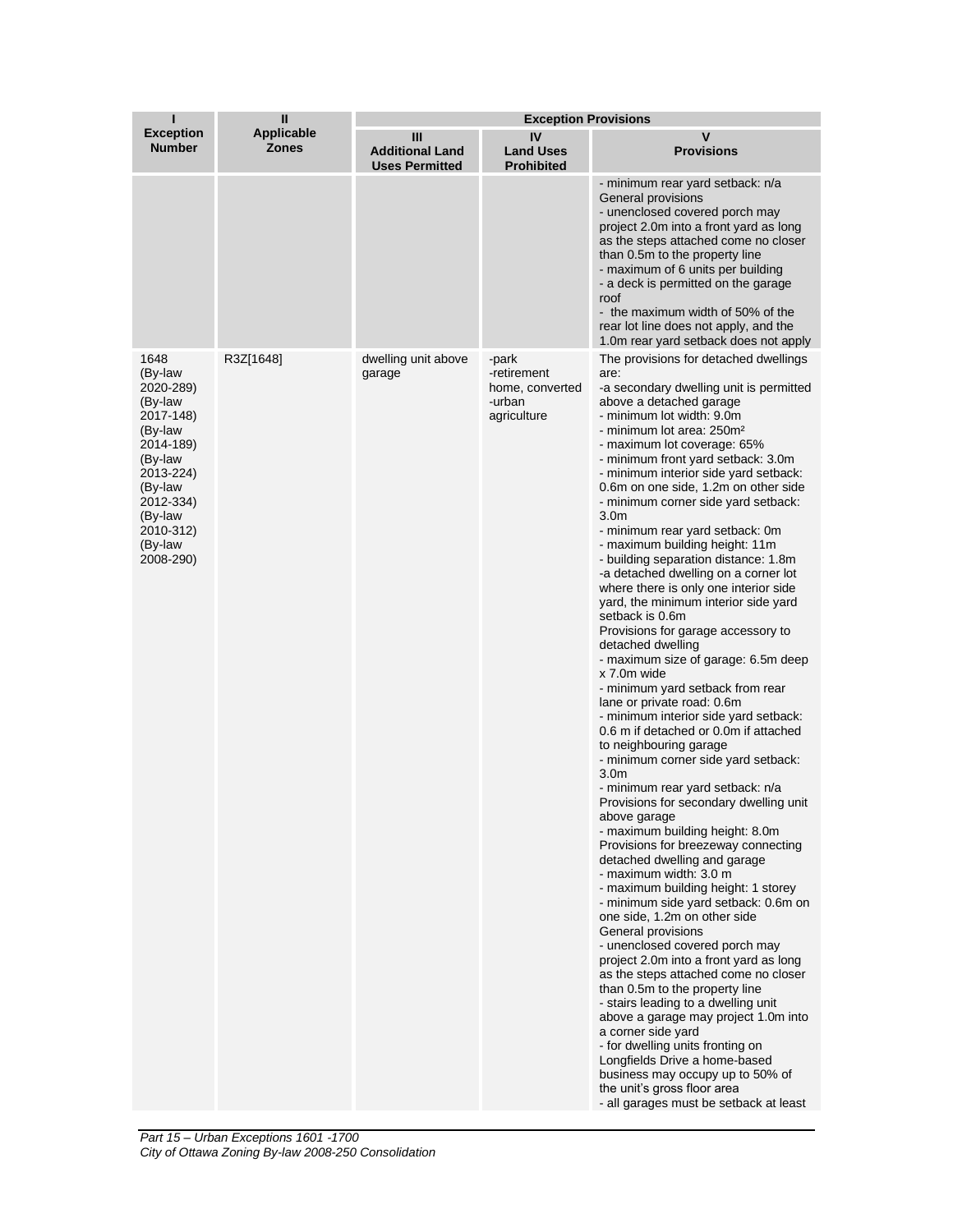| ı                                 | $\mathbf{I}$                      | <b>Exception Provisions</b>                          |                                             |                                                                                                                                                                                                                                                                                                                                                                                                                                                                                                                                                                                                                                                                                                                                                                                                                                                                                                                                                                                                                                                                                                                                                                                                                                                                                                                                                                                                                                                                                                                                                                                                                                                                                                                                                                                                                                                                                                                                                                                                                                                                                                                                                                                                                               |
|-----------------------------------|-----------------------------------|------------------------------------------------------|---------------------------------------------|-------------------------------------------------------------------------------------------------------------------------------------------------------------------------------------------------------------------------------------------------------------------------------------------------------------------------------------------------------------------------------------------------------------------------------------------------------------------------------------------------------------------------------------------------------------------------------------------------------------------------------------------------------------------------------------------------------------------------------------------------------------------------------------------------------------------------------------------------------------------------------------------------------------------------------------------------------------------------------------------------------------------------------------------------------------------------------------------------------------------------------------------------------------------------------------------------------------------------------------------------------------------------------------------------------------------------------------------------------------------------------------------------------------------------------------------------------------------------------------------------------------------------------------------------------------------------------------------------------------------------------------------------------------------------------------------------------------------------------------------------------------------------------------------------------------------------------------------------------------------------------------------------------------------------------------------------------------------------------------------------------------------------------------------------------------------------------------------------------------------------------------------------------------------------------------------------------------------------------|
| <b>Exception</b><br><b>Number</b> | <b>Applicable</b><br><b>Zones</b> | Ш<br><b>Additional Land</b><br><b>Uses Permitted</b> | IV<br><b>Land Uses</b><br><b>Prohibited</b> | v<br><b>Provisions</b>                                                                                                                                                                                                                                                                                                                                                                                                                                                                                                                                                                                                                                                                                                                                                                                                                                                                                                                                                                                                                                                                                                                                                                                                                                                                                                                                                                                                                                                                                                                                                                                                                                                                                                                                                                                                                                                                                                                                                                                                                                                                                                                                                                                                        |
|                                   |                                   |                                                      |                                             | 6.0m from the rear wall of the main<br>dwelling, this does not include the<br>connecting breezeway<br>-despite endnote 11, the maximum<br>width of 50% of the rear lot line does<br>not apply, and the 1.0m rear yard<br>setback does not apply<br>- endnote 8 does not apply<br>- a deck is permitted on the garage<br>roof<br>The provisions for semi-detached<br>dwellings are:<br>-a secondary dwelling unit is permitted<br>above a detached garage<br>- minimum lot width: 6.0m per dwelling<br>unit<br>- minimum lot area: 170m <sup>2</sup> per<br>dwelling unit<br>- maximum lot coverage: 65%<br>- minimum front yard setback: 3.0m<br>- minimum interior side yard setback:<br>0.0m on one side, 1.2m on other side<br>- building separation distance: 2.4m<br>- minimum corner side yard setback:<br>3.0 <sub>m</sub><br>- minimum rear yard setback: 0m<br>- maximum building height: 11m<br>-semi-detached dwellings are exempt<br>from the provisions of endnote 5<br>within the R3 - Residential Third<br>Density zone provisions<br>Provisions for garage accessory to<br>semi-detached dwelling<br>- maximum size of garage: 6.5m deep<br>x 7.0m wide<br>- minimum yard setback from rear<br>lane or private road: 0.6m<br>- minimum interior side yard setback:<br>0.6 m if detached or 0.0m if attached<br>to neighbouring garage<br>- minimum corner side yard setback:<br>3.0 <sub>m</sub><br>- minimum rear yard setback: n/a<br>Provisions for secondary dwelling unit<br>above garage<br>- maximum building height: 8.0m<br>- the dwelling unit above garage is<br>exempt from lot width and lot area<br>provisions<br>Provisions for breezeway connecting<br>semi-detached dwelling and garage<br>- if there is a breezeway incorporated<br>then the minimum lot width is: 8.0m<br>per dwelling<br>- maximum width: 3.0 m<br>- maximum building height: 1 storey<br>- minimum side yard setback: 0.0m on<br>one side, 1.2m on other side<br>General provisions<br>- unenclosed covered porch may<br>project 2.0m into a front yard as long<br>as the steps attached come no closer<br>than 0.5m to the property line<br>- stairs leading to a dwelling unit<br>above a garage may project 1.0m into |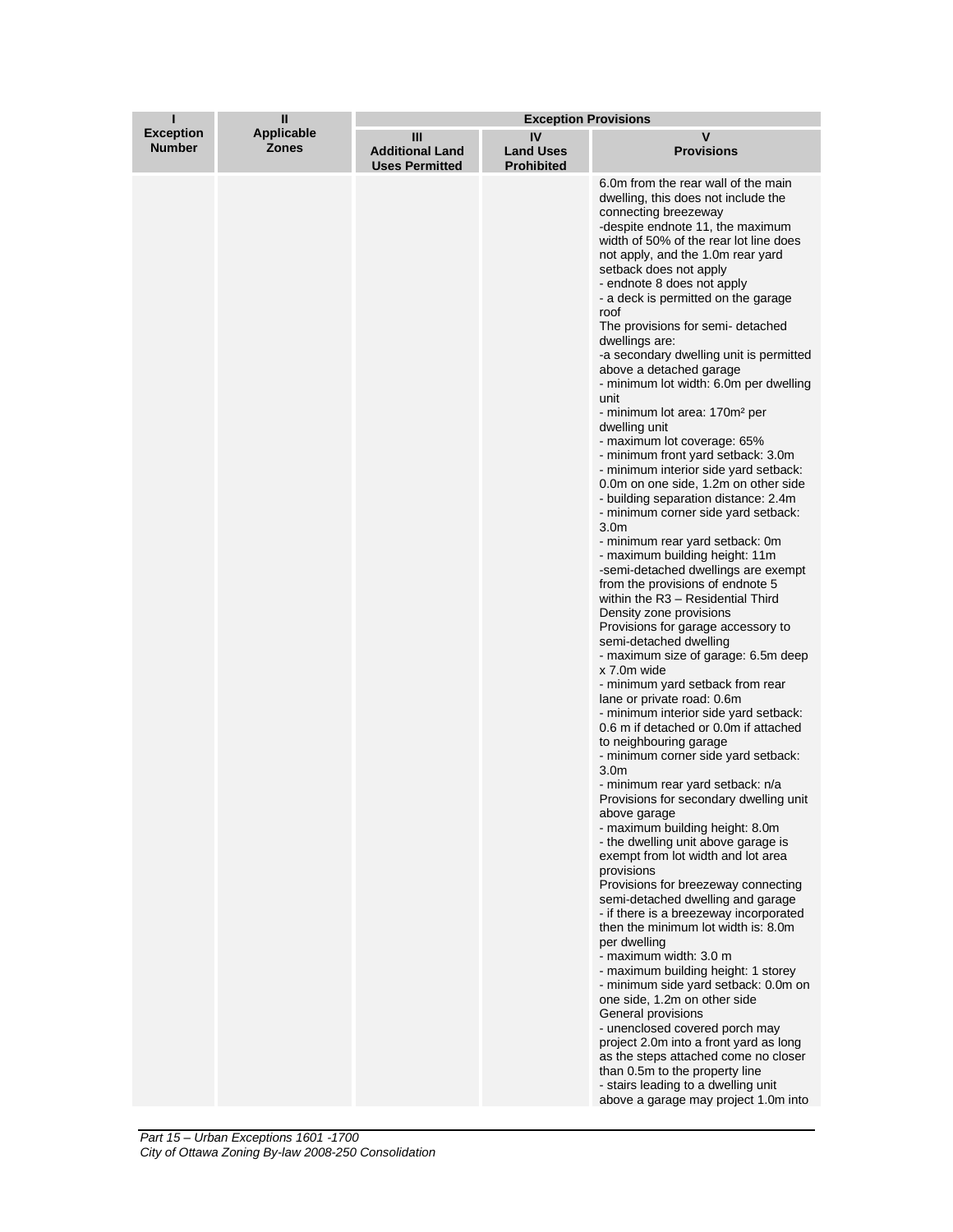| ı                                 | Ш                                 | <b>Exception Provisions</b>                          |                                             |                                                                                                                                                                                                                                                                                                                                                                                                                                                                                                                                                                                                                                                                                                                                                                                                                                                                                                                                                                                                                                                                                                                                                                                                                                                                                                                                                                                                                                                                                                                                                                                                                                                                                                                                                                                                                                                                                                                                                                                                                                                                                                                                                                          |
|-----------------------------------|-----------------------------------|------------------------------------------------------|---------------------------------------------|--------------------------------------------------------------------------------------------------------------------------------------------------------------------------------------------------------------------------------------------------------------------------------------------------------------------------------------------------------------------------------------------------------------------------------------------------------------------------------------------------------------------------------------------------------------------------------------------------------------------------------------------------------------------------------------------------------------------------------------------------------------------------------------------------------------------------------------------------------------------------------------------------------------------------------------------------------------------------------------------------------------------------------------------------------------------------------------------------------------------------------------------------------------------------------------------------------------------------------------------------------------------------------------------------------------------------------------------------------------------------------------------------------------------------------------------------------------------------------------------------------------------------------------------------------------------------------------------------------------------------------------------------------------------------------------------------------------------------------------------------------------------------------------------------------------------------------------------------------------------------------------------------------------------------------------------------------------------------------------------------------------------------------------------------------------------------------------------------------------------------------------------------------------------------|
| <b>Exception</b><br><b>Number</b> | <b>Applicable</b><br><b>Zones</b> | Ш<br><b>Additional Land</b><br><b>Uses Permitted</b> | IV<br><b>Land Uses</b><br><b>Prohibited</b> | v<br><b>Provisions</b>                                                                                                                                                                                                                                                                                                                                                                                                                                                                                                                                                                                                                                                                                                                                                                                                                                                                                                                                                                                                                                                                                                                                                                                                                                                                                                                                                                                                                                                                                                                                                                                                                                                                                                                                                                                                                                                                                                                                                                                                                                                                                                                                                   |
|                                   |                                   |                                                      |                                             | a corner side yard<br>- for dwelling units fronting<br>on Longfields Drive a home-based<br>business may occupy up to 50% of<br>the unit's gross floor area<br>- all garages must be setback at least<br>6.0m from the rear wall of the main<br>dwelling, this does not include the<br>connecting breezeway<br>- a deck is permitted on the garage<br>roof<br>- endnote 3 does not apply<br>The provisions for townhouse<br>dwellings with detached garage are:<br>- minimum lot width: 5.0m per dwelling<br>unit<br>- minimum lot area: 140m <sup>2</sup> per<br>dwelling unit<br>- maximum lot coverage: 65%<br>- minimum front yard setback: 3.0m<br>- minimum interior side yard setback:<br>1.5 <sub>m</sub><br>- building separation distance: 3.0m<br>- minimum corner side yard setback:<br>3.0 <sub>m</sub><br>- minimum rear yard setback: 0m<br>- maximum building height: 11m<br>Provisions for detached garage<br>accessory to townhouse dwelling<br>- maximum size of garage: 6.5m deep<br>x 7.0m wide<br>- minimum yard setback from rear<br>lane or private road: 0.6m<br>- minimum interior side yard setback:<br>0.6 m if detached or 0.0m if attached<br>to neighbouring garage<br>- minimum corner side yard setback:<br>3.0 <sub>m</sub><br>- minimum rear yard setback: n/a<br>General provisions<br>- unenclosed covered porch may<br>project 2.0m into a front yard as long<br>as the steps attached come no closer<br>than 0.5m to the property line<br>- for dwelling units fronting on<br>Longfields Drive a home-based<br>business may occupy up to 50% of<br>the unit's gross floor area<br>- all garages must be setback at least<br>6.0m from the rear wall of the main<br>dwelling<br>- maximum units per building: 8 units<br>- a deck is permitted on the garage<br>roof<br>-despite endnote 5, the maximum<br>width of 50% of the rear lot line does<br>not apply, and the 1.0m rear yard<br>setback does not apply<br>The provisions for townhouse<br>dwellings with attached garage are:<br>- minimum lot width:5m per dwelling<br>unit<br>- minimum lot area: 110m <sup>2</sup> per<br>dwelling unit<br>- maximum lot coverage: 65% |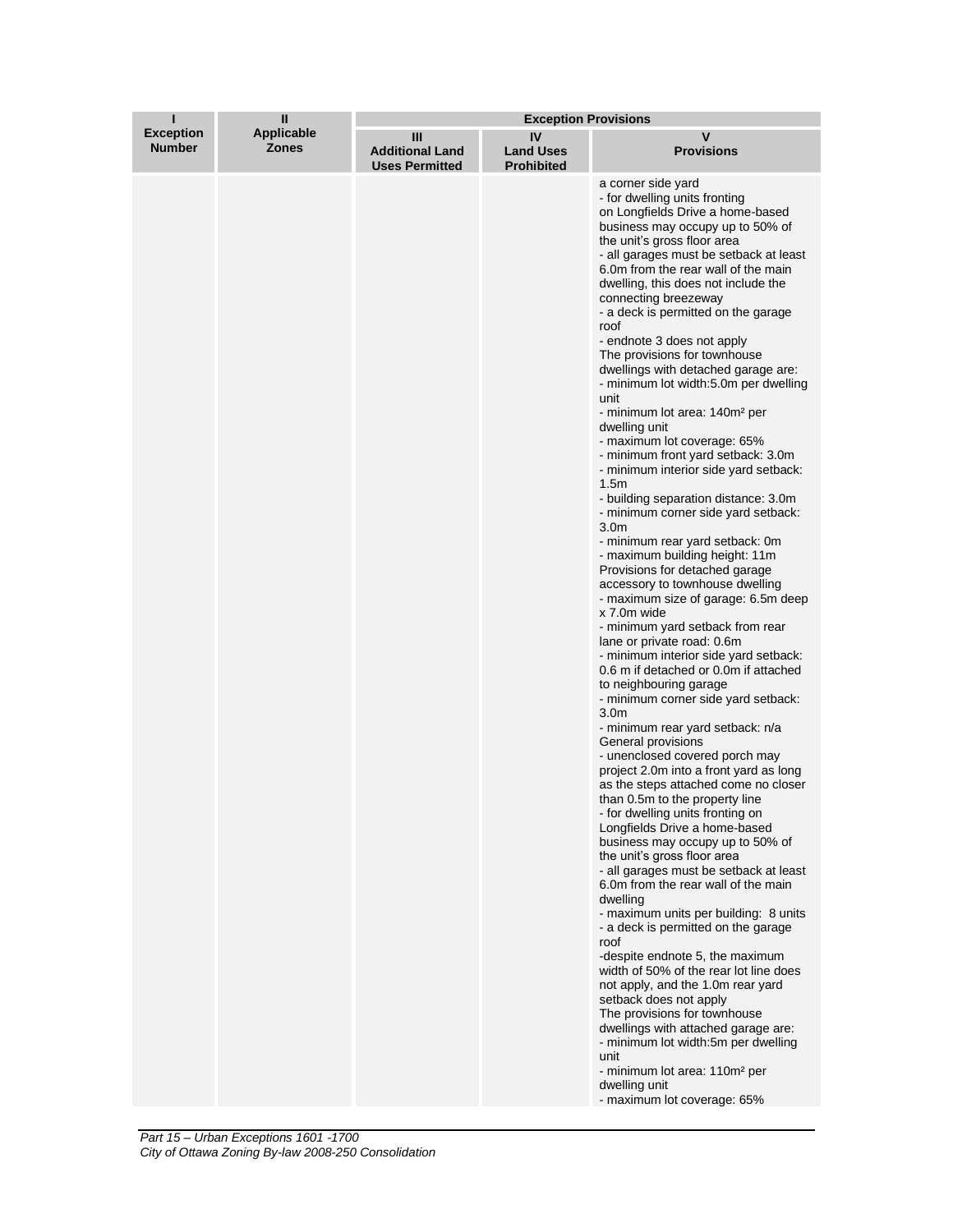| ı                                                                                                                            | $\mathbf{I}$                      | <b>Exception Provisions</b>                          |                                                                  |                                                                                                                                                                                                                                                                                                                                                                                                                                                                                                                                                                                                                                                                                                                                                                                                                                                                                                                                                                                                                                                                                                                                                                                                                                                    |  |
|------------------------------------------------------------------------------------------------------------------------------|-----------------------------------|------------------------------------------------------|------------------------------------------------------------------|----------------------------------------------------------------------------------------------------------------------------------------------------------------------------------------------------------------------------------------------------------------------------------------------------------------------------------------------------------------------------------------------------------------------------------------------------------------------------------------------------------------------------------------------------------------------------------------------------------------------------------------------------------------------------------------------------------------------------------------------------------------------------------------------------------------------------------------------------------------------------------------------------------------------------------------------------------------------------------------------------------------------------------------------------------------------------------------------------------------------------------------------------------------------------------------------------------------------------------------------------|--|
| <b>Exception</b><br><b>Number</b>                                                                                            | <b>Applicable</b><br><b>Zones</b> | Ш<br><b>Additional Land</b><br><b>Uses Permitted</b> | IV<br><b>Land Uses</b><br><b>Prohibited</b>                      | V<br><b>Provisions</b>                                                                                                                                                                                                                                                                                                                                                                                                                                                                                                                                                                                                                                                                                                                                                                                                                                                                                                                                                                                                                                                                                                                                                                                                                             |  |
|                                                                                                                              |                                   |                                                      |                                                                  | - minimum front yard setback: 3.0m<br>- minimum interior side yard setback:<br>1.5 <sub>m</sub><br>- building separation distance: 3.0m<br>- minimum corner side yard setback:<br>3.0 <sub>m</sub><br>- minimum rear yard setback: 0m<br>- maximum building height: 11m<br>Provisions for attached garage<br>accessory to and located at the rear of<br>a townhosue dwelling<br>- maximum size of garage: 6.5m deep<br>x 7.0m wide<br>- minimum yard setback from rear<br>lane or private road: 0.6m<br>- minimum interior side yard setback:<br>0.6 m if detached or 0.0m if attached<br>to neighbouring garage<br>- minimum corner side yard setback:<br>3.0 <sub>m</sub><br>- minimum rear yard setback: n/a<br>General provisions<br>- unenclosed covered porch may<br>project 2.0m into a front yard as long<br>as the steps attached come no closer<br>than 0.5m to the property line<br>- for dwelling units fronting on<br>Longfields Drive a home-based<br>business may occupy up to 50% of<br>the unit's gross floor area<br>- maximum units per building 8 units<br>- a deck is permitted on the garage<br>roof<br>- the maximum width of 50% of the<br>rear lot line does not apply, and the<br>1.0 m rear yard setback does not apply |  |
| 1649<br>(By-law<br>2017-148)<br>(By-law<br>2014-189)<br>(By-law<br>2012-334)<br>(By-law<br>2010-312)<br>(By-law<br>2008-290) | R3U[1649]                         |                                                      | -park<br>-retirement<br>home, converted<br>-urban<br>agriculture | The provisions for detached dwellings<br>with rear detached garage are:<br>-a secondary dwelling unit is permitted<br>above a detached garage<br>- dwelling unit above the garage is<br>permitted<br>- minimum lot width: 12.0m<br>- minimum lot area: 300m <sup>2</sup><br>- maximum lot coverage: 60%<br>- minimum front yard setback: 3.0m<br>- minimum interior side yard setback:<br>0.6m on one side, 3.5m on other side<br>if private driveway and 2.0m on other<br>side if shared driveway<br>- minimum corner side yard setback:<br>3.0 <sub>m</sub><br>- minimum rear yard setback: 8.0m<br>- maximum building height: 11m<br>Provisions for garage accessory to<br>detached dwelling<br>- maximum size of garage: 6.5m deep<br>x 7.0m wide<br>- minimum interior side yard setback:<br>0.6 m if detached or 0.0m if attached<br>to neighbouring garage<br>- minimum corner side yard setback:<br>3.0 <sub>m</sub><br>Provisions for secondary dwelling unit<br>above garage                                                                                                                                                                                                                                                             |  |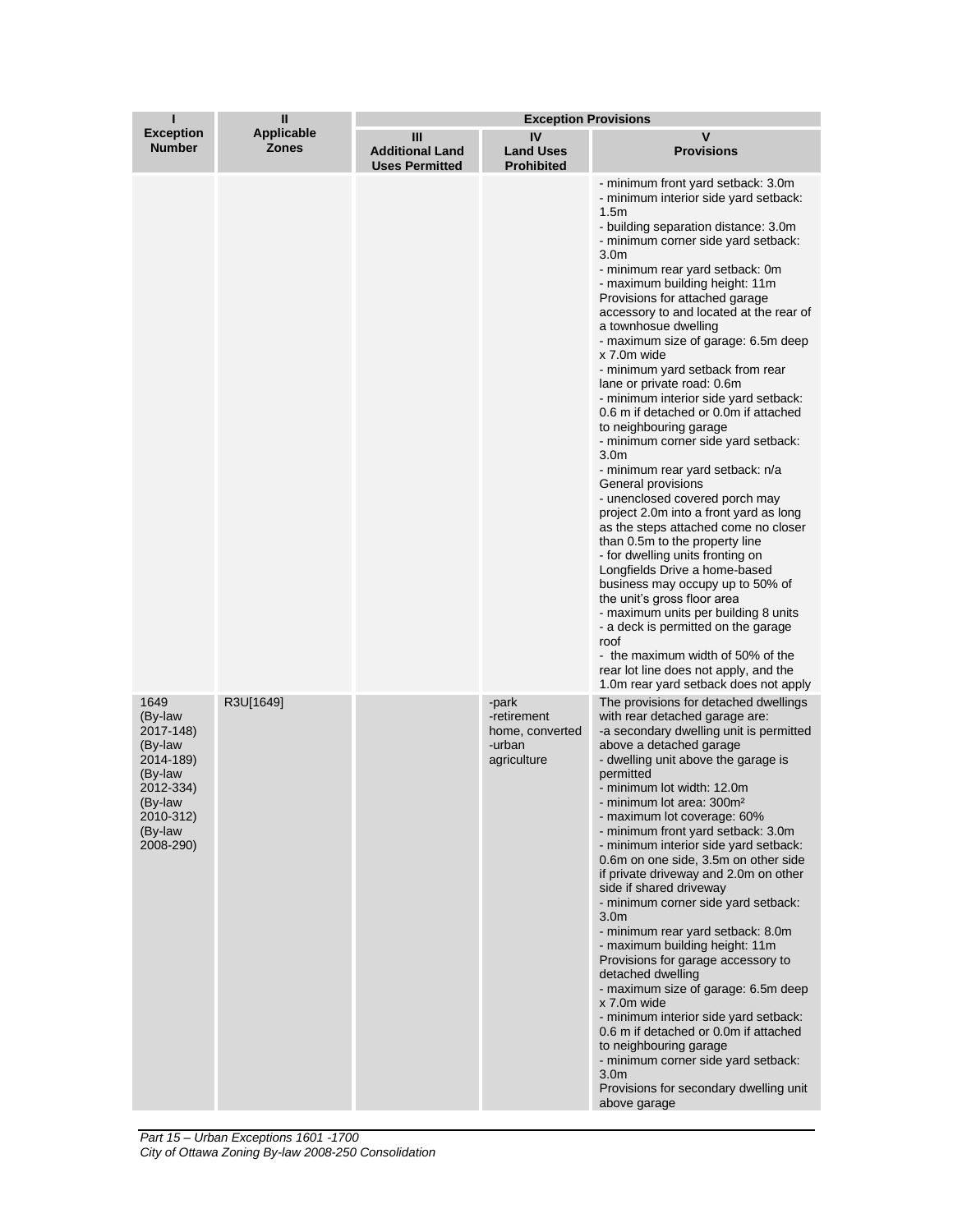| ı                                 | $\mathbf{I}$                      | <b>Exception Provisions</b>                          |                                             |                                                                                                                                                                                                                                                                                                                                                                                                                                                                                                                                                                                                                                                                                                                                                                                                                                                                                                                                                                                                                                                                                                                                                                                                                                                                                                                                                                                                                                                                                                                                                                                                                                                                                                                                                                                                                                                                                                                                                                                                                                                                                                                                                                                                                      |
|-----------------------------------|-----------------------------------|------------------------------------------------------|---------------------------------------------|----------------------------------------------------------------------------------------------------------------------------------------------------------------------------------------------------------------------------------------------------------------------------------------------------------------------------------------------------------------------------------------------------------------------------------------------------------------------------------------------------------------------------------------------------------------------------------------------------------------------------------------------------------------------------------------------------------------------------------------------------------------------------------------------------------------------------------------------------------------------------------------------------------------------------------------------------------------------------------------------------------------------------------------------------------------------------------------------------------------------------------------------------------------------------------------------------------------------------------------------------------------------------------------------------------------------------------------------------------------------------------------------------------------------------------------------------------------------------------------------------------------------------------------------------------------------------------------------------------------------------------------------------------------------------------------------------------------------------------------------------------------------------------------------------------------------------------------------------------------------------------------------------------------------------------------------------------------------------------------------------------------------------------------------------------------------------------------------------------------------------------------------------------------------------------------------------------------------|
| <b>Exception</b><br><b>Number</b> | <b>Applicable</b><br><b>Zones</b> | Ш<br><b>Additional Land</b><br><b>Uses Permitted</b> | IV<br><b>Land Uses</b><br><b>Prohibited</b> | V<br><b>Provisions</b>                                                                                                                                                                                                                                                                                                                                                                                                                                                                                                                                                                                                                                                                                                                                                                                                                                                                                                                                                                                                                                                                                                                                                                                                                                                                                                                                                                                                                                                                                                                                                                                                                                                                                                                                                                                                                                                                                                                                                                                                                                                                                                                                                                                               |
|                                   |                                   |                                                      |                                             | - maximum building height: 8.0m<br>General provision:<br>- unenclosed covered porch may<br>project 2.0m into a front yard as long<br>as the steps attached come no closer<br>than 0.5m to the property line<br>- maximum driveway width: 3.5m<br>-minimum separation distance<br>between garage and dwelling is 1.2m<br>The provisions for detached dwellings<br>with rear attached garage are:<br>- dwelling unit above garage permitted<br>- minimum lot width: 12.0m<br>- minimum lot area: 300m <sup>2</sup><br>- maximum lot coverage: 60%<br>- minimum front yard setback: 3.0m<br>- minimum interior side yard setback:<br>0.6m on one side, 3.5m on other side<br>if private driveway and 2.0m on other<br>side if shared driveway<br>- minimum corner side yard setback:<br>3.0 <sub>m</sub><br>- minimum rear yard setback: 5.5m<br>- maximum building height: 11m<br>Provisions for garage accessory to<br>detached dwelling<br>- maximum size of garage: 6.5m deep<br>x 7.0m wide<br>- minimum interior side yard setback:<br>1.2 <sub>m</sub><br>- minimum corner side yard setback:<br>3.0 <sub>m</sub><br>- minimum rear yard setback: 5.5m<br>Provisions for dwelling unit above<br>garage<br>- maximum building height: 8.0m<br>general provisions<br>- unenclosed covered porch may<br>project 2.0m into a front yard as long<br>as the steps attached come no closer<br>than 0.5m to the property line<br>- maximum driveway width: 3.5m<br>The provisions for semi-detached<br>dwellings with rear detached garage<br>are:<br>-a secondary dwelling unit is permitted<br>above a detached garage<br>- dwelling unit above the garage is<br>permitted<br>- minimum lot width: 9.0m per dwelling<br>unit<br>- minimum lot area: 270m <sup>2</sup> per<br>dwelling unit<br>- maximum lot coverage: 60%<br>- minimum front yard setback: 3.0m<br>- minimum interior side yard setback:<br>0.0m on one side, 3.5m on other side<br>if private driveway and 2.0m on other<br>side if shared driveway<br>- minimum corner side yard setback:<br>3.0 <sub>m</sub><br>- minimum rear yard setback: 8.0m<br>- maximum building height: 11m<br>Provisions for garage accessory to<br>semi-detached dwelling |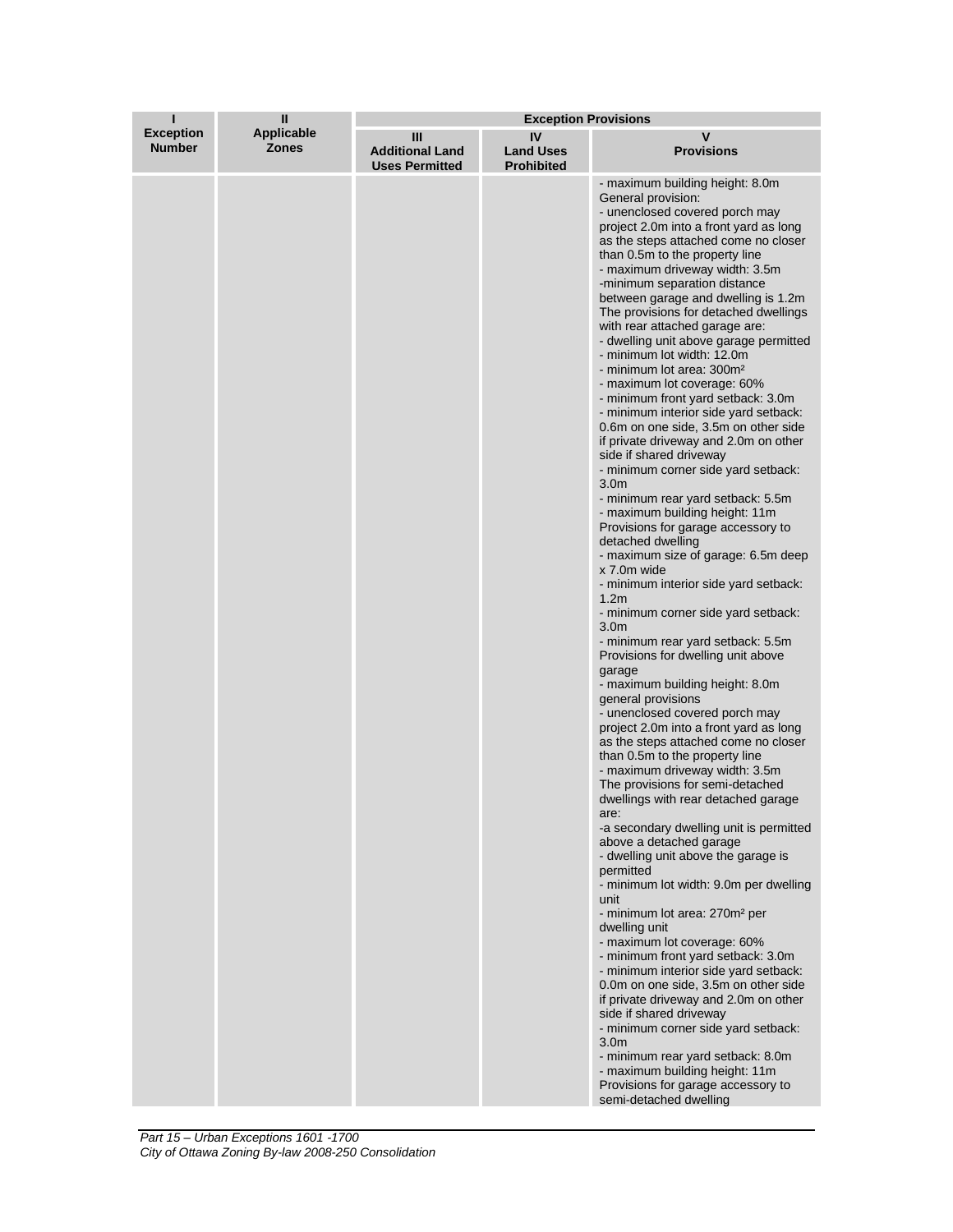| ı                                 | Ш                                 | <b>Exception Provisions</b>                          |                                             |                                                                                                                                                                                                                                                                                                                                                                                                                                                                                                                                                                                                                                                                                                                                                                                                                                                                                                                                                                                                                                                                                                                                                                                                                                                                                                                                                                                                                                                                                                                                                                                                                                                                                                                                                                                                                                                                                                                                                                                                                                                                                                                                        |  |
|-----------------------------------|-----------------------------------|------------------------------------------------------|---------------------------------------------|----------------------------------------------------------------------------------------------------------------------------------------------------------------------------------------------------------------------------------------------------------------------------------------------------------------------------------------------------------------------------------------------------------------------------------------------------------------------------------------------------------------------------------------------------------------------------------------------------------------------------------------------------------------------------------------------------------------------------------------------------------------------------------------------------------------------------------------------------------------------------------------------------------------------------------------------------------------------------------------------------------------------------------------------------------------------------------------------------------------------------------------------------------------------------------------------------------------------------------------------------------------------------------------------------------------------------------------------------------------------------------------------------------------------------------------------------------------------------------------------------------------------------------------------------------------------------------------------------------------------------------------------------------------------------------------------------------------------------------------------------------------------------------------------------------------------------------------------------------------------------------------------------------------------------------------------------------------------------------------------------------------------------------------------------------------------------------------------------------------------------------------|--|
| <b>Exception</b><br><b>Number</b> | <b>Applicable</b><br><b>Zones</b> | Ш<br><b>Additional Land</b><br><b>Uses Permitted</b> | IV<br><b>Land Uses</b><br><b>Prohibited</b> | ۷<br><b>Provisions</b>                                                                                                                                                                                                                                                                                                                                                                                                                                                                                                                                                                                                                                                                                                                                                                                                                                                                                                                                                                                                                                                                                                                                                                                                                                                                                                                                                                                                                                                                                                                                                                                                                                                                                                                                                                                                                                                                                                                                                                                                                                                                                                                 |  |
|                                   |                                   |                                                      |                                             | - maximum size of garage: 6.5m deep<br>x 7.0m wide<br>- minimum interior side yard setback:<br>0.6 m if detached or 0.0m if attached<br>to neighbouring garage<br>- minimum corner side yard setback:<br>3.0 <sub>m</sub><br>- minimum rear yard setback: 0.6m<br>- minimum separation distance<br>between garage and dwelling is 1.2m<br>Provisions for secondary dwelling unit<br>above garage<br>- maximum building height: 8.0m<br>general provisions<br>- unenclosed covered porch may<br>project 2.0m into a front yard as long<br>as the steps attached come no closer<br>than 0.5m to the property line<br>- maximum driveway width: 3.5m<br>The provisions for detached dwellings<br>are:<br>-minimum distance between the<br>garage to the nearest edge of the<br>sidewalk is 6.0m<br>- minimum lot width: 9.0m<br>- minimum lot area: 240m <sup>2</sup><br>- maximum lot coverage: 55%<br>- minimum front yard setback for<br>dwelling: 3.0m<br>- minimum front yard setback for<br>garage: 4.0m<br>- minimum interior side yard<br>setback: 0.6m on one side and 1.2m<br>on other side<br>- minimum corner side yard setback:<br>3.0 <sub>m</sub><br>- building separation distance: 1.8m<br>- minimum rear yard setback:6.0m<br>- maximum building height: 11.0<br>- unenclosed covered porch may<br>project 2.0m into a front yard as long<br>as the steps attached come no closer<br>than 0.5m to the property line<br>The provisions for semi-detached<br>dwellings are:<br>-minimum distance between the<br>garage to the nearest edge of the<br>sidewalk is 6.0m<br>- minimum lot width: 14.0m per<br>building<br>- minimum lot area: 380m <sup>2</sup><br>- maximum lot coverage: 55%<br>- minimum front yard setback for<br>dwelling: 3.0m<br>- minimum front yard setback for<br>garage: 4.0m<br>- minimum interior side yard setback:<br>1.2 <sub>m</sub><br>- minimum corner side yard setback:<br>3.0 <sub>m</sub><br>- building separation distance: 2.4m<br>- minimum rear yard setback: 6.0m<br>- maximum building height: 11.0<br>- unenclosed covered porch may<br>project 2.0m into a front yard as long |  |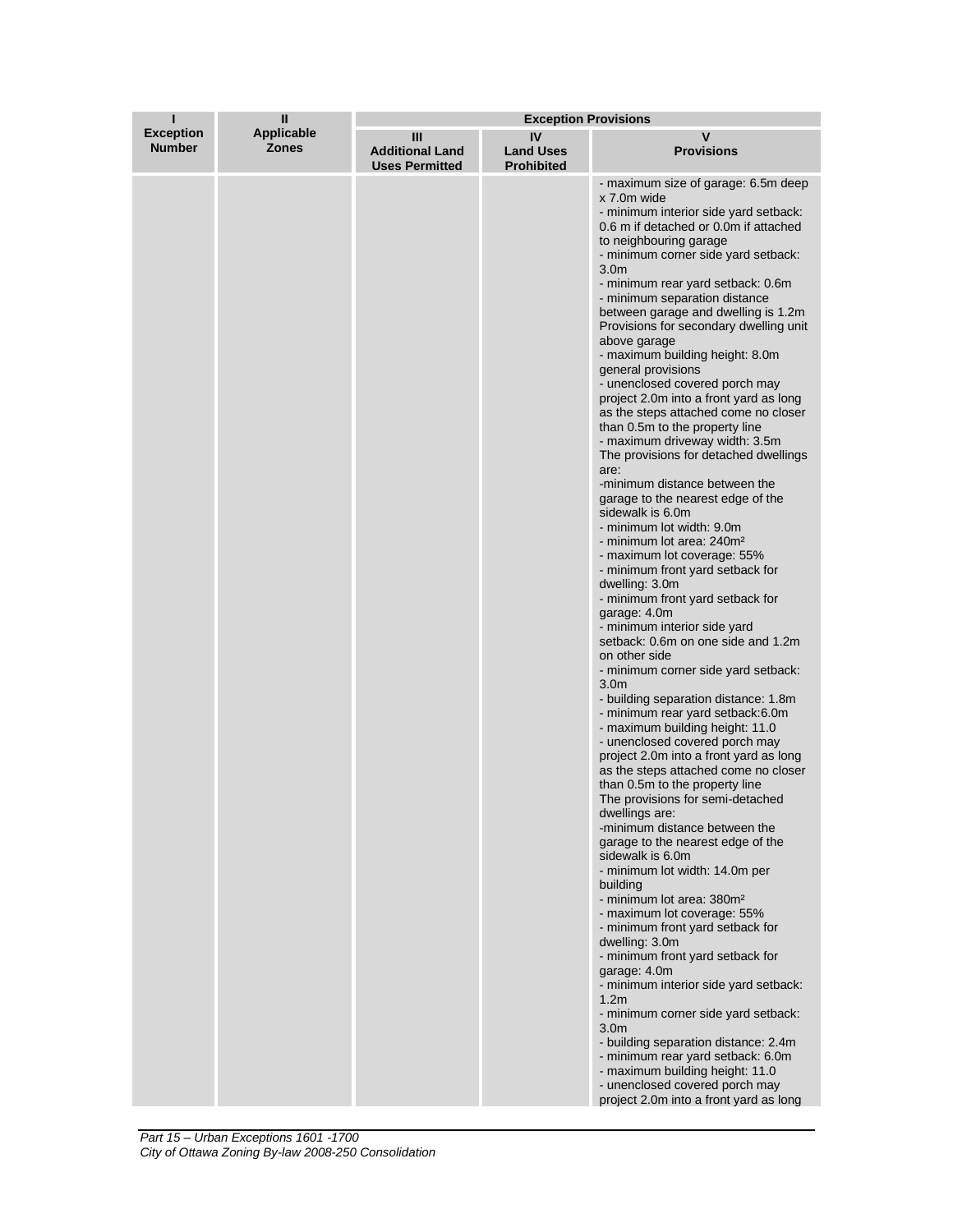| ı                                                                                                                            | Ш                          | <b>Exception Provisions</b>                          |                                                                                                                        |                                                                                                                                                                                                                                                                                                                                                                                                                                                                                                                                                                                                                                                                                                                                                                                                                                                                                                                                                                                                                                                                                                                                                                                                                                                                                                                              |  |
|------------------------------------------------------------------------------------------------------------------------------|----------------------------|------------------------------------------------------|------------------------------------------------------------------------------------------------------------------------|------------------------------------------------------------------------------------------------------------------------------------------------------------------------------------------------------------------------------------------------------------------------------------------------------------------------------------------------------------------------------------------------------------------------------------------------------------------------------------------------------------------------------------------------------------------------------------------------------------------------------------------------------------------------------------------------------------------------------------------------------------------------------------------------------------------------------------------------------------------------------------------------------------------------------------------------------------------------------------------------------------------------------------------------------------------------------------------------------------------------------------------------------------------------------------------------------------------------------------------------------------------------------------------------------------------------------|--|
| <b>Exception</b><br><b>Number</b>                                                                                            | Applicable<br><b>Zones</b> | Ш<br><b>Additional Land</b><br><b>Uses Permitted</b> | IV<br><b>Land Uses</b><br><b>Prohibited</b>                                                                            | V<br><b>Provisions</b>                                                                                                                                                                                                                                                                                                                                                                                                                                                                                                                                                                                                                                                                                                                                                                                                                                                                                                                                                                                                                                                                                                                                                                                                                                                                                                       |  |
|                                                                                                                              |                            |                                                      |                                                                                                                        | as the steps attached come no closer<br>than 0.5m to the property line<br>The provisions for townhouse<br>dwellings are:<br>-minimum distance between the<br>garage to the nearest edge of the<br>sidewalk is 6.0m<br>- minimum lot width: 6.0m per dwelling<br>unit<br>- minimum lot area: 150m <sup>2</sup><br>per dwelling unit<br>- maximum lot coverage: 55%<br>- minimum front yard setback for<br>dwelling: 3.0m<br>- minimum front yard setback for<br>garage: 4.0m<br>- minimum interior side yard setback:<br>1.5 <sub>m</sub><br>- minimum corner side yard setback:<br>3.0 <sub>m</sub><br>- building separation distance: 3.0m<br>- minimum rear yard setback: 6.0m<br>- maximum building height: 11.0<br>- unenclosed covered porch may<br>project 2.0m into a front yard as long<br>as the steps attached come no closer<br>than 0.5m to the property line<br>- maximum of 6 units per building                                                                                                                                                                                                                                                                                                                                                                                                               |  |
| 1650<br>(By-law<br>2017-148)<br>(By-law<br>2014-189)<br>(By-law<br>2012-334)<br>(By-law<br>2010-312)<br>(By-law<br>2008-290) | R3U[1650]                  | - dwelling unit<br>above garage                      | - townhouse<br>dwelling<br>-park<br>-retirement<br>home, converted<br>-three-unit<br>dwelling<br>-urban<br>agriculture | The provisions for detached dwellings<br>with rear detached garage are:<br>- minimum lot width: 12.0m<br>- minimum lot area: 300m <sup>2</sup><br>- maximum lot coverage: 60%<br>- minimum front yard setback: 3.0m<br>- minimum interior side yard setback:<br>0.6m on one side, 3.5m on other side<br>if private driveway and 2.0m on other<br>side if shared driveway<br>- minimum corner side yard setback:<br>- minimum rear yard setback: 8.0m<br>- maximum building height: 11m<br>Provisions for garage accessory to<br>detached dwelling<br>- maximum size of garage:<br>6.5m deep x 7.0m wide<br>- minimum yard setback from rear<br>lane or private road: 0.6m<br>- minimum interior side yard setback:<br>0.6 m if detached or 0.0m if attached<br>to neighbouring garage<br>- minimum corner side yard setback:<br>3.0 <sub>m</sub><br>- maximum building height: 8.0m<br>General provisions<br>- unenclosed covered porch may<br>project 2.0m into a front yard as long<br>as the steps attached come no closer<br>than 0.5m to the property line<br>- maximum driveway width: 3.5m<br>- all garages must be setback at least<br>1.2m from the main dwelling<br>The provisions for detached dwellings<br>with rear attached garage are:<br>- minimum lot width: 12.0m<br>- minimum lot area: 300m <sup>2</sup> |  |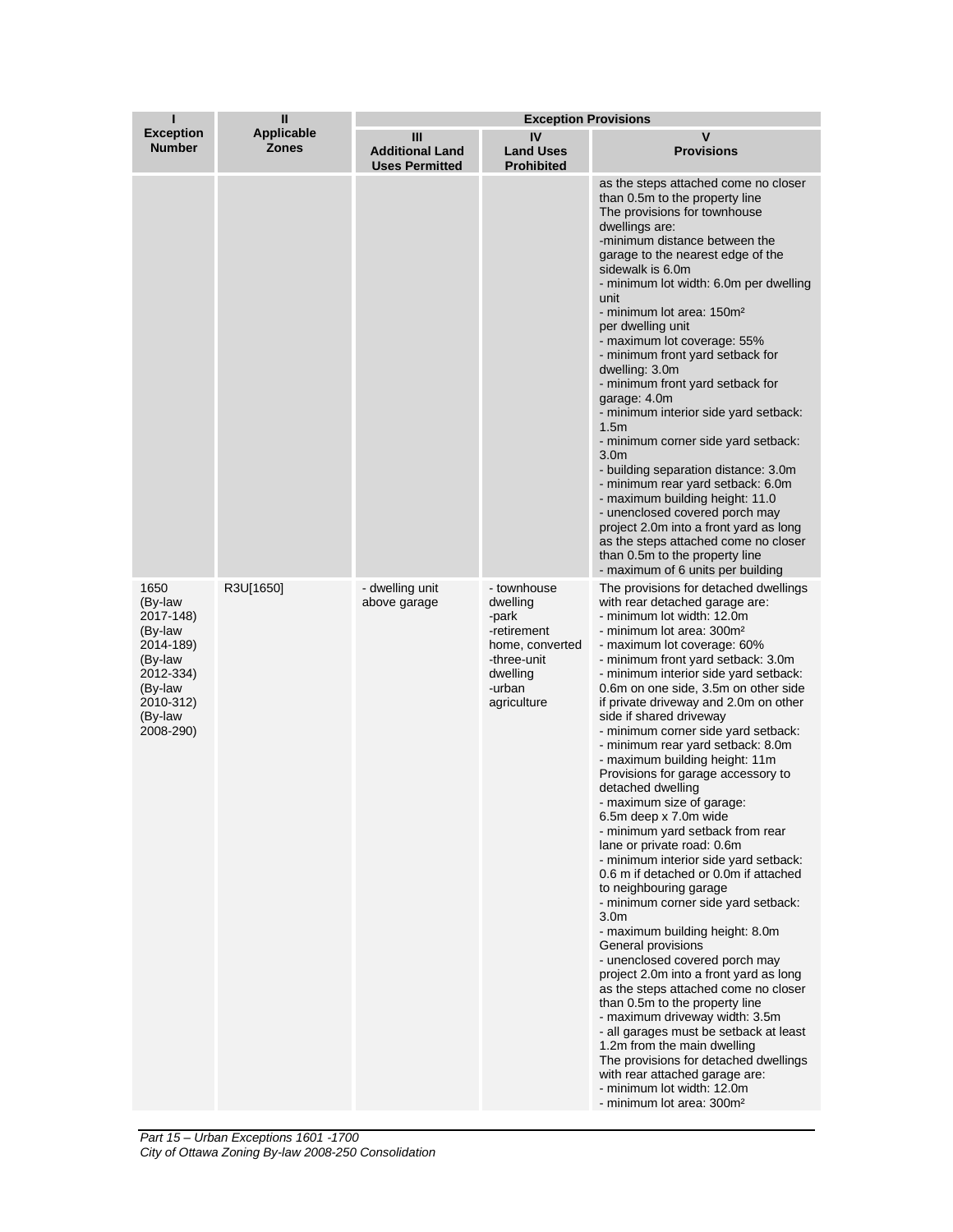|                                   | Ш                                 | <b>Exception Provisions</b>                          |                                             |                                                                                                                                                                                                                                                                                                                                                                                                                                                                                                                                                                                                                                                                                                                                                                                                                                                                                                                                                                                                                                                                                                                                                                                                                                                                                                                                                                                                                                                                                                                                                                                                                                                                                                                                                                                                                                                                                                                                                                                                                                                                                                                                                                                               |  |
|-----------------------------------|-----------------------------------|------------------------------------------------------|---------------------------------------------|-----------------------------------------------------------------------------------------------------------------------------------------------------------------------------------------------------------------------------------------------------------------------------------------------------------------------------------------------------------------------------------------------------------------------------------------------------------------------------------------------------------------------------------------------------------------------------------------------------------------------------------------------------------------------------------------------------------------------------------------------------------------------------------------------------------------------------------------------------------------------------------------------------------------------------------------------------------------------------------------------------------------------------------------------------------------------------------------------------------------------------------------------------------------------------------------------------------------------------------------------------------------------------------------------------------------------------------------------------------------------------------------------------------------------------------------------------------------------------------------------------------------------------------------------------------------------------------------------------------------------------------------------------------------------------------------------------------------------------------------------------------------------------------------------------------------------------------------------------------------------------------------------------------------------------------------------------------------------------------------------------------------------------------------------------------------------------------------------------------------------------------------------------------------------------------------------|--|
| <b>Exception</b><br><b>Number</b> | <b>Applicable</b><br><b>Zones</b> | Ш<br><b>Additional Land</b><br><b>Uses Permitted</b> | IV<br><b>Land Uses</b><br><b>Prohibited</b> | v<br><b>Provisions</b>                                                                                                                                                                                                                                                                                                                                                                                                                                                                                                                                                                                                                                                                                                                                                                                                                                                                                                                                                                                                                                                                                                                                                                                                                                                                                                                                                                                                                                                                                                                                                                                                                                                                                                                                                                                                                                                                                                                                                                                                                                                                                                                                                                        |  |
|                                   |                                   |                                                      |                                             | - maximum lot coverage: 60%<br>- minimum front yard setback: 3.0m<br>- minimum interior side yard setback:<br>0.6m on one side, 3.5m on other side<br>if private driveway and 2.0m on other<br>side if shared driveway<br>- minimum corner side yard setback:<br>3.0 <sub>m</sub><br>- minimum rear yard setback: 5.5m<br>- maximum building height: 11m<br>Provisions for garage<br>accessory to detached dwelling<br>- maximum size of garage: 6.5m deep<br>x 7.0m wide<br>- minimum interior side yard setback:<br>1.2 <sub>m</sub><br>- minimum corner side yard setback:<br>3.0 <sub>m</sub><br>- minimum rear yard setback: 5.5m<br>- maximum building height: 8.0m<br>General provisions<br>- unenclosed covered porch may<br>project 2.0m into a front yard as long<br>as the steps attached come no closer<br>than 0.5m to the property line<br>- maximum driveway width: 3.5m<br>The provisions for semi-detached<br>dwellings with rear detached garage<br>are:<br>- minimum lot width: 9.0m per dwelling<br>unit<br>- minimum lot area: 270m <sup>2</sup> per<br>dwelling unit<br>- maximum lot coverage: 60%<br>- minimum front yard setback: 3.0m<br>- minimum interior side yard setback:<br>0.0m on one side, 3.5m on other side<br>if private driveway and 2.0m on other<br>side if shared driveway<br>- minimum corner side yard setback:<br>3.0 <sub>m</sub><br>- minimum rear yard setback: 8.0m<br>- maximum building height: 11m<br>Provisions for garage accessory to<br>semi-detached dwelling<br>- maximum size of garage: 6.5m deep<br>x 7.0m wide<br>- minimum interior side yard setback:<br>0.6 m if detached or 0.0m if attached<br>to neighbouring garage<br>- minimum corner side yard setback:<br>3.0 <sub>m</sub><br>- minimum rear yard setback: 0.6m<br>- minimum separation distance<br>between garage and dwelling is 1.2m<br>- maximum building height: 8.0m<br>general provisions<br>- unenclosed covered porch may<br>project 2.0m into a front yard as long<br>as the steps attached come no closer<br>than 0.5m to the property line<br>- maximum driveway width: 3.5m<br>The provisions for detached dwellings<br>are:<br>-minimum lot width: 12m |  |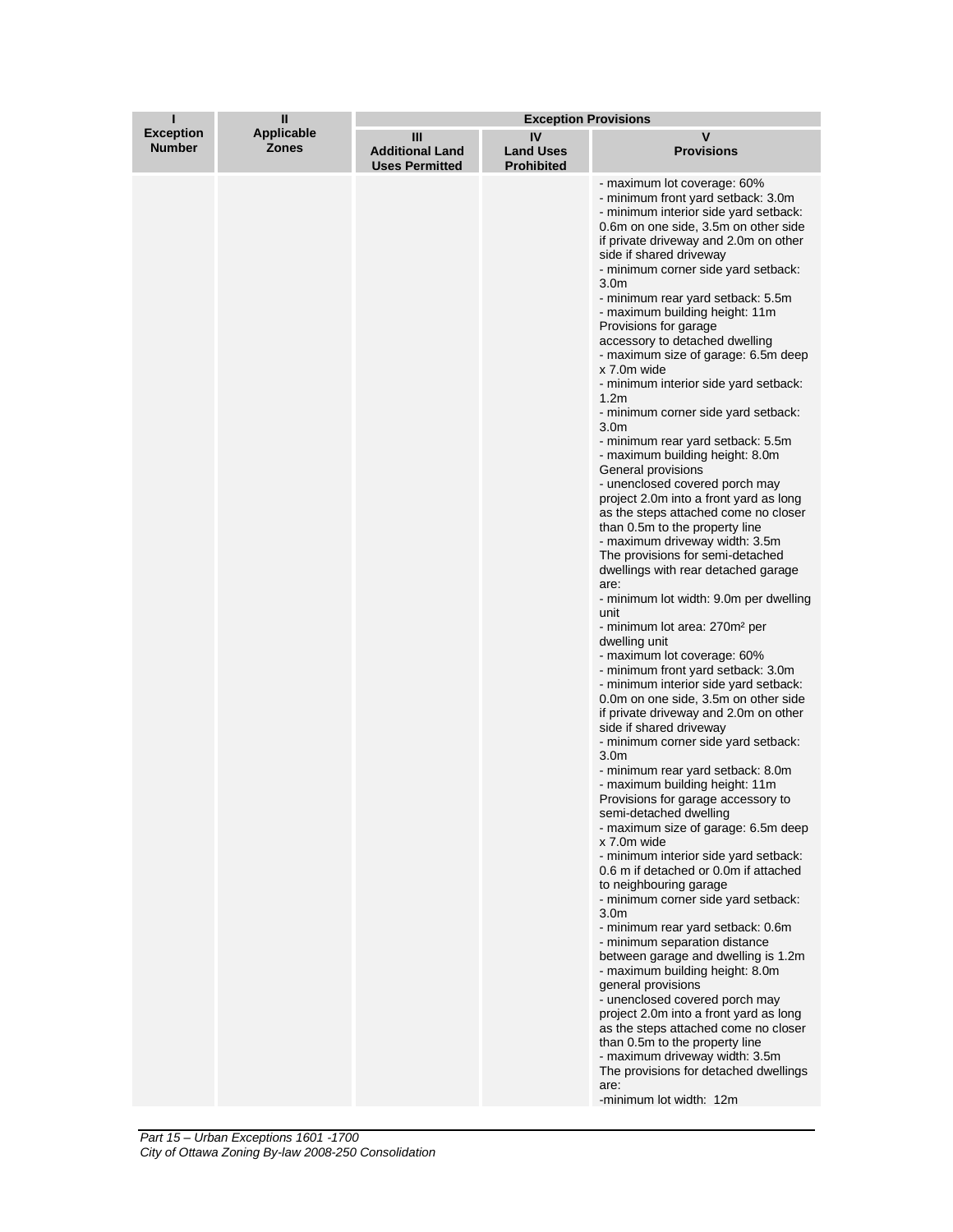| ı                                                                            | $\mathbf{u}$                      | <b>Exception Provisions</b>                          |                                             |                                                                                                                                                                                                                                                                                                                                                                                                                                                                                                                                                                                                                                                                                                                                                                                                                                                                                                                                                                                                                                                                                                                                                                                                                                                                                                          |  |
|------------------------------------------------------------------------------|-----------------------------------|------------------------------------------------------|---------------------------------------------|----------------------------------------------------------------------------------------------------------------------------------------------------------------------------------------------------------------------------------------------------------------------------------------------------------------------------------------------------------------------------------------------------------------------------------------------------------------------------------------------------------------------------------------------------------------------------------------------------------------------------------------------------------------------------------------------------------------------------------------------------------------------------------------------------------------------------------------------------------------------------------------------------------------------------------------------------------------------------------------------------------------------------------------------------------------------------------------------------------------------------------------------------------------------------------------------------------------------------------------------------------------------------------------------------------|--|
| <b>Exception</b><br><b>Number</b>                                            | <b>Applicable</b><br><b>Zones</b> | Ш<br><b>Additional Land</b><br><b>Uses Permitted</b> | IV<br><b>Land Uses</b><br><b>Prohibited</b> | v<br><b>Provisions</b>                                                                                                                                                                                                                                                                                                                                                                                                                                                                                                                                                                                                                                                                                                                                                                                                                                                                                                                                                                                                                                                                                                                                                                                                                                                                                   |  |
|                                                                              |                                   |                                                      |                                             | -minimum lot area: $300 \text{ m}^2$<br>-minimum front yard setback: 3m<br>-minimum interior side yard setback:<br>0.6 <sub>m</sub><br>-minimum corner side yard setback:<br>3m<br>-maximum lot coverage: 60%<br>-minimum rear yard setback: 6m<br>-maximum building height: 11 m<br>-minimum front yard – attached single<br>car garage: 6m from main elevation<br>of dwelling<br>-minimum front yard - attached two<br>car garage: 3m from main elevation<br>of dwelling for first garage, and 6m<br>from main elevation for second garage<br>-unenclosed covered porch may<br>project 2 m into front yard as long as<br>the steps attached come no closer<br>than .5 m to the property line<br>The provisions for semi-detached<br>dwellings are:<br>-minimum lot width: 9m<br>-minimum lot area: $270m^2$<br>-maximum lot coverage: 60%<br>-minimum front yard setback: 3m<br>-minimum interior side yard setback:<br>0.6 <sub>m</sub><br>-minimum corner side yard setback:<br>3m<br>-minimum rear yard setback: 6m<br>-maximum building height: 11m<br>-minimum front yard – attached single<br>car garage: 6m from main elevation<br>of dwelling<br>-unenclosed covered porch may<br>project 2m into front yard as long as<br>the steps attached come no closer<br>than 0.5m to the property line |  |
| 1651<br>(By-law<br>2011-101)<br>(By-law<br>2008-283)                         | MD[1651]S58                       | - parking lot                                        |                                             | a parking lot is permitted for a<br>temporary period commencing May<br>28, 2011 and expiring on May28, 2014                                                                                                                                                                                                                                                                                                                                                                                                                                                                                                                                                                                                                                                                                                                                                                                                                                                                                                                                                                                                                                                                                                                                                                                              |  |
| 1652<br>(By-law<br>2020-291)<br>(By-law<br>2008-319)                         | R4Z[1652]                         |                                                      |                                             | - minimum front yard setback: 5.0m<br>- minimum side yard setback: 4.5m<br>- minimum rear yard setback: 6.0m<br>- minimum separation area between<br>buildings: 4.25m<br>- required parking rate: 1.2 spaces<br>per unit<br>- balconies can project up to 1.5<br>metres into a required yard                                                                                                                                                                                                                                                                                                                                                                                                                                                                                                                                                                                                                                                                                                                                                                                                                                                                                                                                                                                                             |  |
| 1653<br>(By-law<br>2016-249)<br>(By-law<br>2010-214)<br>(By-law<br>2008-316) | TM3[1653]<br>H(42)                |                                                      |                                             | -minimum corner side yard setback: 0<br>m<br>-minimum interior side yard setback:<br>0.6 <sub>m</sub><br>-minimum rear yard setback: 0.6 m<br>-minimum width of landscaped area<br>abutting a residential zone: 0.6 m<br>-maximum building height within 7.5<br>metres of a rear or interior side lot line<br>that abuts an R1, R2, R3 or R4 zone:<br>11 <sub>m</sub>                                                                                                                                                                                                                                                                                                                                                                                                                                                                                                                                                                                                                                                                                                                                                                                                                                                                                                                                    |  |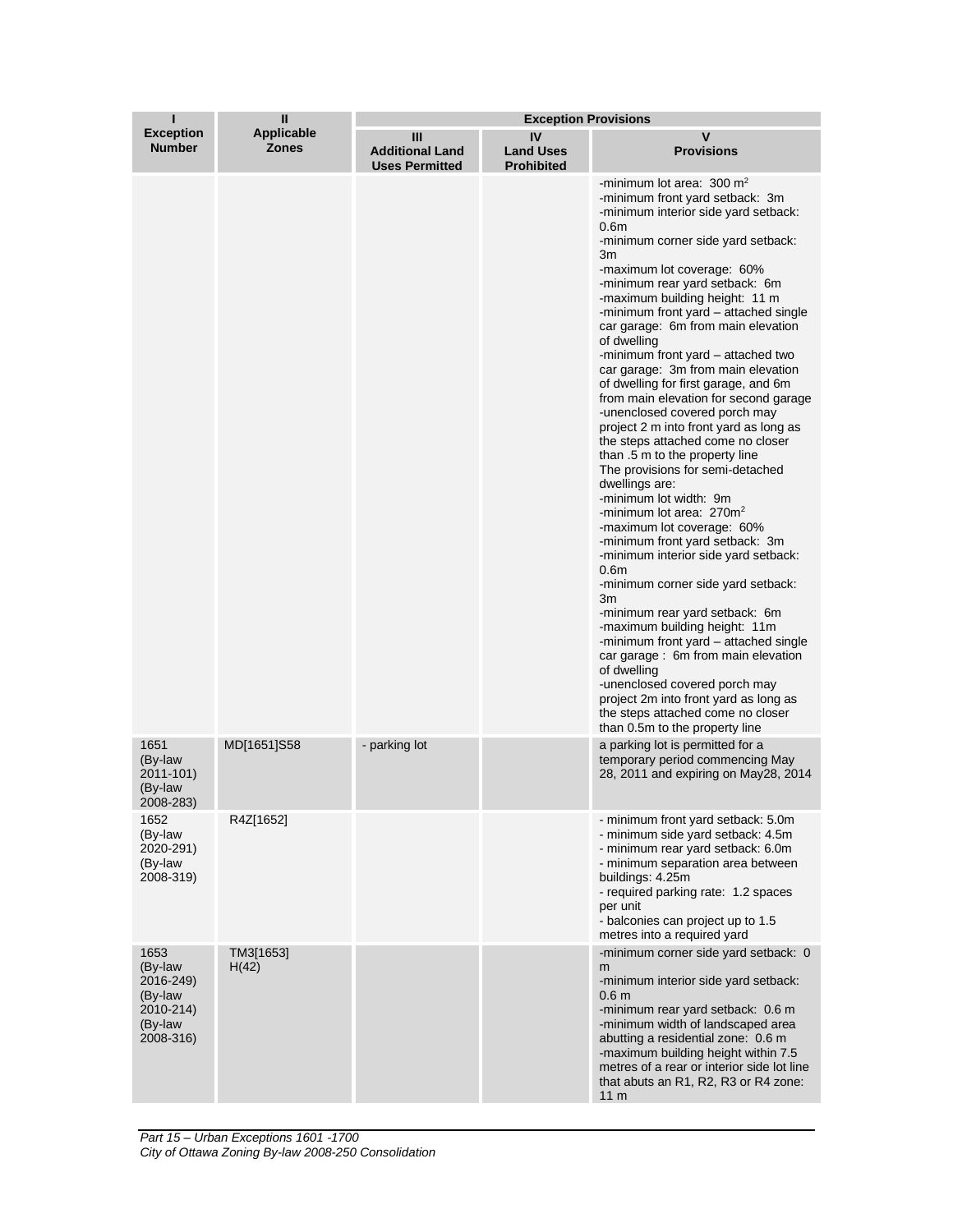| ī                                                                           | $\mathbf{I}$                      | <b>Exception Provisions</b>                                       |                                                                                                                                                                                                                                                                                                                                                                                                                                                                                   |                                                                                                                                                                                                                                                                                                                                                                                                                                                                      |
|-----------------------------------------------------------------------------|-----------------------------------|-------------------------------------------------------------------|-----------------------------------------------------------------------------------------------------------------------------------------------------------------------------------------------------------------------------------------------------------------------------------------------------------------------------------------------------------------------------------------------------------------------------------------------------------------------------------|----------------------------------------------------------------------------------------------------------------------------------------------------------------------------------------------------------------------------------------------------------------------------------------------------------------------------------------------------------------------------------------------------------------------------------------------------------------------|
| <b>Exception</b><br><b>Number</b>                                           | <b>Applicable</b><br><b>Zones</b> | $\mathbf{III}$<br><b>Additional Land</b><br><b>Uses Permitted</b> | IV<br><b>Land Uses</b><br><b>Prohibited</b>                                                                                                                                                                                                                                                                                                                                                                                                                                       | V<br><b>Provisions</b>                                                                                                                                                                                                                                                                                                                                                                                                                                               |
| 1654<br>(By-law<br>2008-342)                                                | R3X[1654]                         |                                                                   |                                                                                                                                                                                                                                                                                                                                                                                                                                                                                   | - balconies, porches or verandahs<br>above the floor height of the 1st storey<br>may project into a required yard a<br>distance of 3.0m but no closer than<br>0.6m to a lot line                                                                                                                                                                                                                                                                                     |
| 1655<br>(By-law<br>2008-321)                                                | R1UU[1655]                        |                                                                   |                                                                                                                                                                                                                                                                                                                                                                                                                                                                                   | -minimum lot width: 9.0m<br>- minimum front yard setback: 4.5m                                                                                                                                                                                                                                                                                                                                                                                                       |
| 1656<br>(By-law<br>2019-41)<br>(By-law<br>2017-148)<br>(By-law<br>2008-325) | LC[1656]                          |                                                                   | - animal care<br>establishment<br>- animal hospital<br>- bank<br>- bank machine<br>- community<br>health and social<br>services centre<br>- convenience<br>store<br>- day care<br>- instructional<br>facility<br>- municipal<br>service centre<br>-personal<br>brewing facility<br>- personal<br>service business<br>- recreational<br>and athletic<br>facility<br>- restaurant<br>- retail food store<br>- retail store<br>- service and<br>repair shop<br>-urban<br>agriculture |                                                                                                                                                                                                                                                                                                                                                                                                                                                                      |
| 1657<br>(By-law<br>2014-292)<br>(By-law<br>2008-338)                        | R5B[1657]                         |                                                                   | - all conditional<br>uses                                                                                                                                                                                                                                                                                                                                                                                                                                                         | - minimum lot width: 30m<br>- minimum lot area: $13600m^2$<br>- maximum building height, apartment<br>dwelling, mid rise and apartment<br>dwelling, high rise: 44m<br>- minimum front yard setback: 18.0m<br>- minimum rear yard setback: 3.0m<br>- minimum northerly interior side yard<br>setback: 0.0m<br>- minimum southerly interior side yard<br>setback: 2.0m<br>- minimum of 50 visitor parking spaces<br>must be provided for a planned unit<br>development |
| 1658<br>(By-law<br>2008-338)                                                | AM[1658]                          | - warehouse                                                       |                                                                                                                                                                                                                                                                                                                                                                                                                                                                                   | - minimum front yard setback for<br>warehouse: 75.0m from St. Laurent<br>Blvd.<br>- minimum rear yard setback for<br>warehouse: 20.0m<br>- despite subsection 163(9)<br>landscaped area must be provided for<br>warehouse use as follows:<br>(i) minimum width of rear yard<br>landscaped area: 3.5m<br>(ii) minimum width of side yard<br>landscaped area abutting north lot<br>line: 0.0m                                                                          |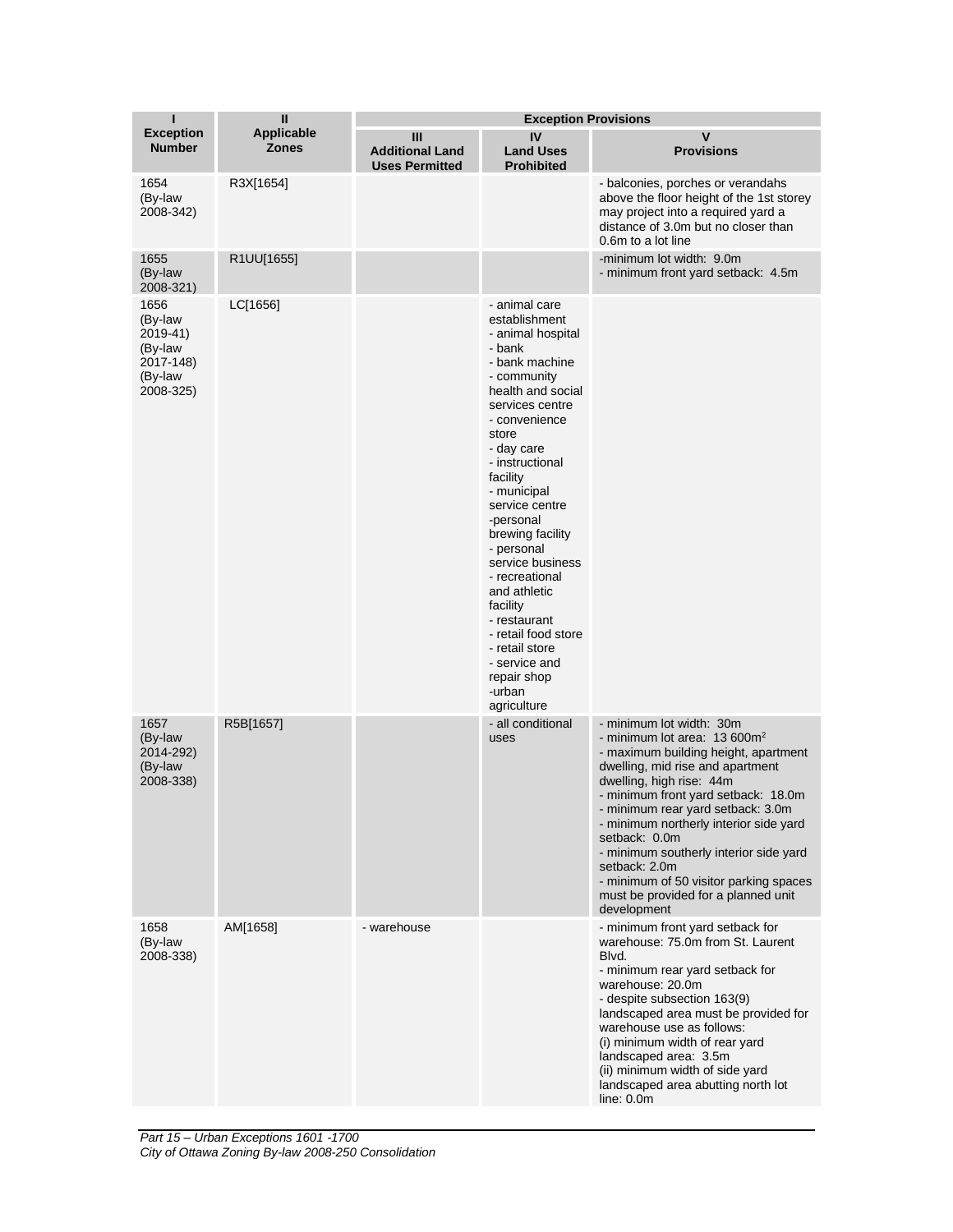|                                                                             | $\mathbf{I}$               | <b>Exception Provisions</b>                                                                                                                               |                                             |                                                                                                                                                                                                                                                                                                                                                                                                                                                                                                                                                                                                                                                                                                                                                                                                                                       |  |
|-----------------------------------------------------------------------------|----------------------------|-----------------------------------------------------------------------------------------------------------------------------------------------------------|---------------------------------------------|---------------------------------------------------------------------------------------------------------------------------------------------------------------------------------------------------------------------------------------------------------------------------------------------------------------------------------------------------------------------------------------------------------------------------------------------------------------------------------------------------------------------------------------------------------------------------------------------------------------------------------------------------------------------------------------------------------------------------------------------------------------------------------------------------------------------------------------|--|
| <b>Exception</b><br><b>Number</b>                                           | <b>Applicable</b><br>Zones | Ш<br><b>Additional Land</b><br><b>Uses Permitted</b>                                                                                                      | IV<br><b>Land Uses</b><br><b>Prohibited</b> | V<br><b>Provisions</b>                                                                                                                                                                                                                                                                                                                                                                                                                                                                                                                                                                                                                                                                                                                                                                                                                |  |
|                                                                             |                            |                                                                                                                                                           |                                             | (iii) minimum width of side yard<br>landscaped area abutting south lot<br>line: 2.5m<br>- minimum width of landscaped area,<br>all other cases: 2.0m<br>- maximum height: 50m<br>- minimum parking rate for restaurant:<br>6 spaces per 100m <sup>2</sup> of gross floor<br>area                                                                                                                                                                                                                                                                                                                                                                                                                                                                                                                                                      |  |
| 1659<br>(OMB File<br>PL080155,<br>PL080446<br>issued<br>August 29,<br>2008) | LC5[1659]<br>H(10.5)       |                                                                                                                                                           |                                             | -the minimum lot area is $10,000m^2$<br>-the minimum lot width is 65 m<br>-the minimum rear yard setback is 6m<br>-the minimum side yard setback is 5m<br>-the minimum external side yard<br>setback is 4.5m<br>-the minimum parking rate is 1.28<br>spaces per unit, 15% of which must<br>be reserved for visitors<br>-despite section 109(2)(b) parking is<br>permitted in a required corner side<br>yard<br>-despite Table 110 - Landscaped<br>Buffer in a Parking Lot is not required<br>-required bicycle parking will be<br>entirely provided as exterior parking<br>-despite Section 189(4), garbage<br>storage may be permitted external to<br>a building<br>-despite Table 131- Provisions for<br>Planned Unit Development, the<br>minimum setback for any wall of a<br>residential use building to a private<br>way is 1.7m |  |
| 1660<br>(By-law<br>2008-337)                                                | R3XX[1660]                 | place of assembly                                                                                                                                         |                                             | place of assembly is subject to the<br>following requirements:<br>- minimum lot width: 9.0m<br>- minimum lot area: $240m^2$<br>- minimum front yard setback: 4.0m<br>- minimum side yard setback: 1.5m<br>- minimum rear yard setback: 25% of<br>the lot depth, not to exceed 7.5m<br>- maximum lot coverage: 55%<br>- maximum building height: 11m<br>- a place of assembly use will not<br>require any parking                                                                                                                                                                                                                                                                                                                                                                                                                      |  |
| 1661<br>(By-law<br>2008-326)                                                | O1L[1661]                  |                                                                                                                                                           |                                             | - marine facility includes the sale of<br>marine fuels and the servicing of<br>marine vehicles and equipment;<br>restaurant accessory to the marine<br>facility, and the retailing of products<br>accessory to the marine facility                                                                                                                                                                                                                                                                                                                                                                                                                                                                                                                                                                                                    |  |
| 1662<br>(By-law<br>2012-268)<br>(By-law<br>2008-326)                        | IG5[1662]                  | -automobile<br>dealership<br>- snow disposal<br>facility<br>- retail store where<br>products are<br>displayed and<br>stored for sale upon<br>the premises |                                             | - any single retail store permitted<br>under Column III (Additional Land<br>Uses Permitted) may occupy a<br>minimum gross floor area of 140<br>square metres and a maximum gross<br>floor area of 7500 square metres, and<br>may not include the sale of food or<br>pharmaceutical products<br>-maximum gross floor area of an<br>automobile dealership: 2,000 m <sup>2</sup><br>-clause 199(2)(c) does not apply to an<br>automobile service station when<br>contained in the same building as an                                                                                                                                                                                                                                                                                                                                    |  |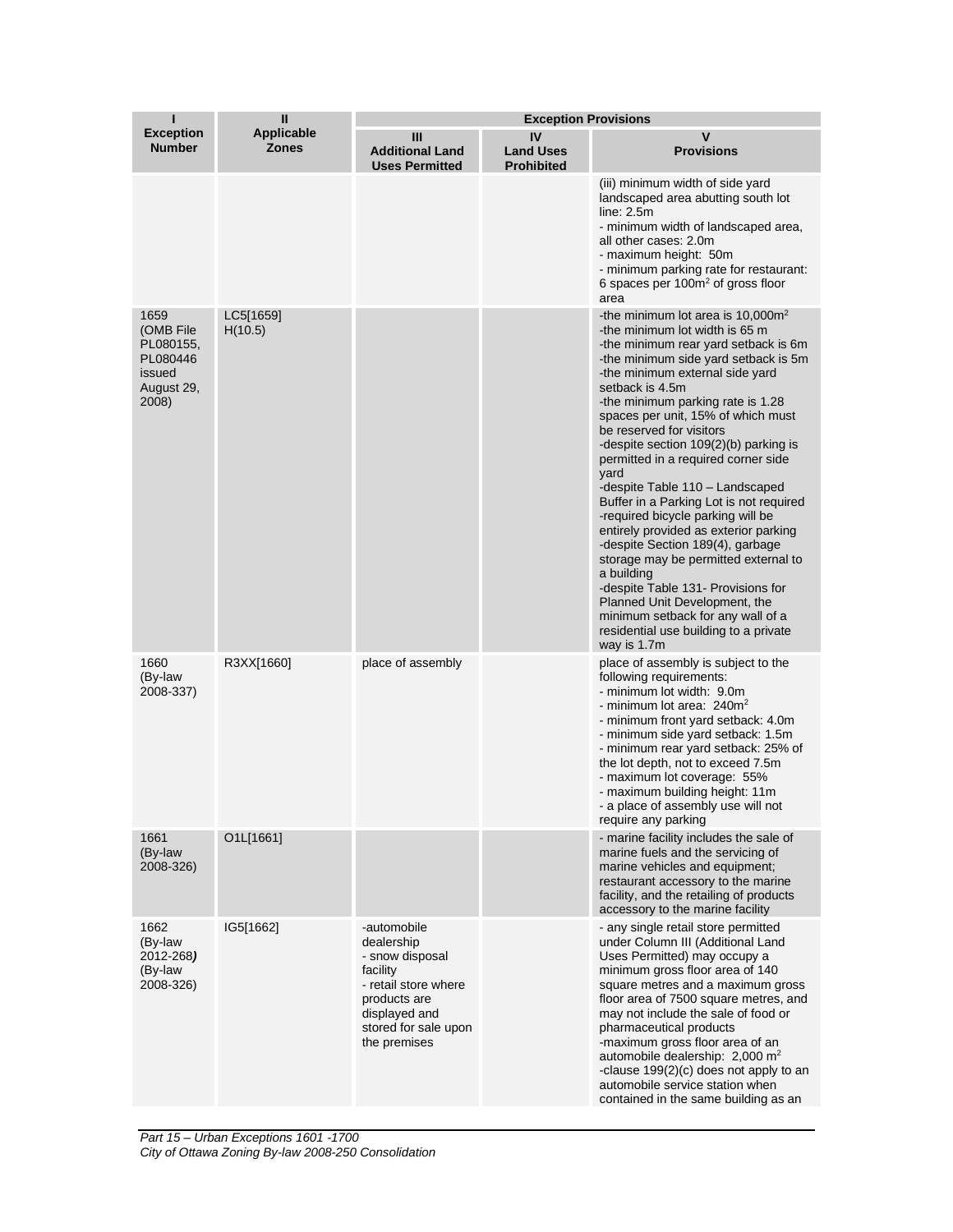| ı                                                                                                                   | Ш                                                                | <b>Exception Provisions</b>                                                   |                                             |                                                                                                                                                                                                                                                                                                                                                                                                                                                                                                      |  |
|---------------------------------------------------------------------------------------------------------------------|------------------------------------------------------------------|-------------------------------------------------------------------------------|---------------------------------------------|------------------------------------------------------------------------------------------------------------------------------------------------------------------------------------------------------------------------------------------------------------------------------------------------------------------------------------------------------------------------------------------------------------------------------------------------------------------------------------------------------|--|
| <b>Exception</b><br><b>Number</b>                                                                                   | <b>Applicable</b><br><b>Zones</b>                                | Ш<br><b>Additional Land</b><br><b>Uses Permitted</b>                          | IV<br><b>Land Uses</b><br><b>Prohibited</b> | $\mathbf v$<br><b>Provisions</b>                                                                                                                                                                                                                                                                                                                                                                                                                                                                     |  |
|                                                                                                                     |                                                                  |                                                                               |                                             | automobile dealership<br>-maximum total cumulative gross floor<br>area of an automobile dealership and<br>automobile service station when<br>contained in the same building: 2,000<br>m <sup>2</sup><br>-maximum building setback for an<br>automobile dealership from the lot<br>lines abutting West Hunt Club and<br>Laser Street: 15 m                                                                                                                                                            |  |
| 1663<br>(By-law<br>2014-189)<br>(By-law<br>2008-326)                                                                | GM1[1663]<br>F(1.5)<br>H(13.5)<br>GM2[1663]<br>F(1.5)<br>H(13.5) | - detached dwelling<br>- semi-detached<br>dwelling<br>- three-unit dwelling   |                                             |                                                                                                                                                                                                                                                                                                                                                                                                                                                                                                      |  |
| 1664<br>(By-law<br>2008-326)                                                                                        | IL[1664]                                                         | - hotel                                                                       |                                             |                                                                                                                                                                                                                                                                                                                                                                                                                                                                                                      |  |
| 1665<br>(By-law<br>2017-302)<br>(By-law<br>2008-326)                                                                | MC[1665]<br>F(2.0)<br>H(18)<br>IL1[1665]                         | - bank<br>-payday loan<br>establishment                                       |                                             | - office uses defined as being<br>accessory to that of the primary use in<br>a building will not be bound by the<br>gross floor area restriction for offices<br>of 5,500m2<br>- an attendant booth to an accessory<br>parking lot is permitted in all yards                                                                                                                                                                                                                                          |  |
| 1666<br>(By-law<br>2018-206)<br>(By-law<br>2014-189)<br>(OMB<br>Order<br>#PL070604,<br>issued<br>August 6,<br>2008) | R4T[1666]                                                        | - office<br>- dwelling unit                                                   |                                             | - maximum gross floor area of an<br>office is 160 square metres<br>- office must be located within a<br>building listed on the City's Heritage<br>References List as a Category One<br>heritage building<br>- no parking required<br>- minimum floor area of a dwelling unit<br>is 35 square metres<br>- office use is permitted conditional<br>upon the maintenance of a dwelling<br>unit within a building listed on the<br>City's Heritage References List as a<br>Category One heritage building |  |
| 1667<br>(By-law<br>2009-164)<br>(By-law<br>2008-341)                                                                | R5S[1667] S77<br>R5N[1667] S74<br>R4T[1667]S77                   | - community health<br>and resource<br>centre                                  |                                             |                                                                                                                                                                                                                                                                                                                                                                                                                                                                                                      |  |
| 1668<br>(By-law<br>2008-322)                                                                                        | R3A[1668]<br>H(8.0)                                              |                                                                               |                                             | - maximum of nine units are permitted<br>- minimum rear yard setback: 6.1m<br>- minimum interior side yard setback<br>from the east lot line: 6.1m except for<br>the rear 25m of the east lot line the<br>yard setback is 4.3m<br>- minimum interior side yard setback<br>from the west lot line: 1.2m                                                                                                                                                                                               |  |
| 1669<br>(By-law<br>2008-324)                                                                                        | TM[1669]<br>S237                                                 |                                                                               |                                             | - all yard setbacks and building<br>heights must be in accordance with<br>Schedule 237<br>- a minimum of 78 parking spaces for<br>commercial uses must be provided                                                                                                                                                                                                                                                                                                                                   |  |
| 1670<br>(By-law<br>2012-334)<br>(By-law<br>2008-347)                                                                | IG6[1670]                                                        | - apartment<br>dwelling<br>- detached dwelling<br>- semi-detached<br>dwelling |                                             | (a) on any land zoned IG6[1670] that<br>is subject to a holding (h) symbol<br>identified on the Zoning Map, the<br>holding symbol may only be removed<br>when the following conditions have                                                                                                                                                                                                                                                                                                          |  |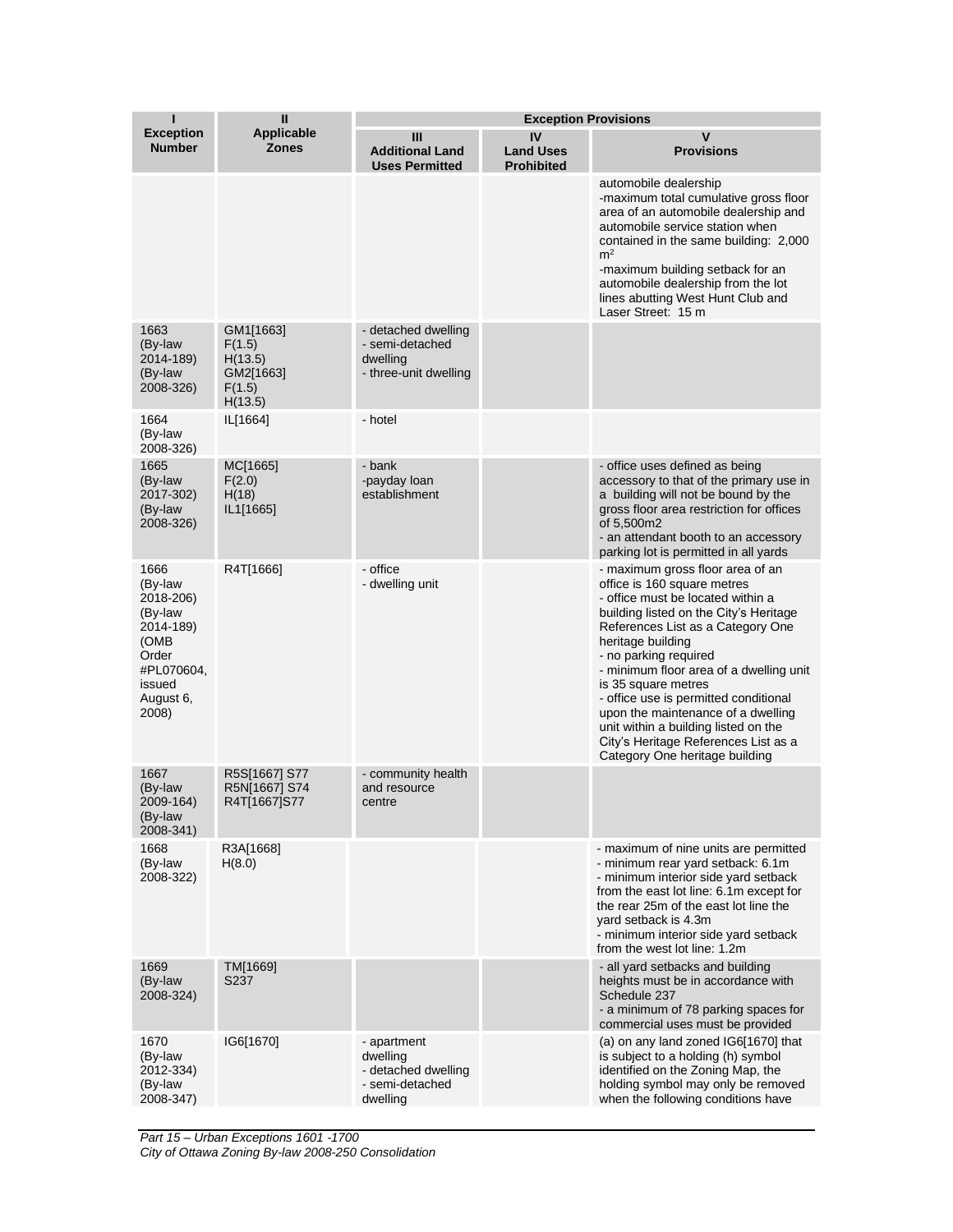| $\mathbf{I}$<br>ı<br><b>Exception Provisions</b>                                              |                                   |                                                                                             |                                             |                                                                                                                                                                                                                                                                                                                                                                                                                                                                                                                                                                                                                                                                                                                                                                                                                                                                                                                                                          |
|-----------------------------------------------------------------------------------------------|-----------------------------------|---------------------------------------------------------------------------------------------|---------------------------------------------|----------------------------------------------------------------------------------------------------------------------------------------------------------------------------------------------------------------------------------------------------------------------------------------------------------------------------------------------------------------------------------------------------------------------------------------------------------------------------------------------------------------------------------------------------------------------------------------------------------------------------------------------------------------------------------------------------------------------------------------------------------------------------------------------------------------------------------------------------------------------------------------------------------------------------------------------------------|
| <b>Exception</b><br><b>Number</b>                                                             | <b>Applicable</b><br><b>Zones</b> | Ш<br><b>Additional Land</b><br><b>Uses Permitted</b>                                        | IV<br><b>Land Uses</b><br><b>Prohibited</b> | v<br><b>Provisions</b>                                                                                                                                                                                                                                                                                                                                                                                                                                                                                                                                                                                                                                                                                                                                                                                                                                                                                                                                   |
|                                                                                               |                                   | - townhouse<br>dwelling<br>- stacked dwelling                                               |                                             | been fulfilled:<br>- road access to the lands must be<br>provided;<br>- servicing to the lands must be<br>provided;<br>- an Environmental Impact Statement<br>as defined by clause 4.7.8 of the<br>Official Plan for the City of Ottawa<br>must be submitted to and approved<br>by Mississippi Valley Conservation<br>- a draft Plan of Subdivision or Site<br>Plan must be submitted to and<br>approved by the City of Ottawa;<br>(b) where the land use is for low to<br>moderate impact, light industrial uses,<br>the zone provisions of the IG6 zone<br>apply:<br>(c) where the land use is an apartment<br>dwelling, a detached dwelling, a semi-<br>detached dwelling, a townhouse<br>dwelling or a stacked dwelling, the<br>zone provisions of the R5N zone<br>apply;<br>(d) no minimum frontage is required<br>for a lot on a public street or highway,<br>provided that the lot abuts a private<br>right-of-way for a minimum of 6.0<br>metres |
| 1671<br>(By-law<br>2011-183)                                                                  |                                   |                                                                                             |                                             |                                                                                                                                                                                                                                                                                                                                                                                                                                                                                                                                                                                                                                                                                                                                                                                                                                                                                                                                                          |
| 1672<br>(By-law<br>2012-360)<br>(OMB<br>Order<br>#PL080959,<br>issued<br>November<br>5, 2008) | GM15[1672]<br>H(8)                | - automobile rental<br>establishment<br>-warehouse limited<br>to a self storage<br>facility |                                             | -maximum building height: 17.5<br>metres<br>-minimum front yard setback: 1.75<br>metres<br>-maximum floor space index: 2.15<br>-minimum width of landscaped area<br>abutting a street: 1.75 metres<br>-minimum parking spaces required for<br>the warehouse use: 9 spaces                                                                                                                                                                                                                                                                                                                                                                                                                                                                                                                                                                                                                                                                                |
| 1673<br>(OMB<br>Order, File<br>#PL090029<br>issued June<br>9, 2009<br>(By-law<br>2008-433)    | GM[1673]H(15)                     | -storage use limited<br>to storage of<br>automobiles for<br>saie                            |                                             | -maximum height within 20m of a<br>residential zone: 11m<br>-in all other cases maximum height:<br>ndri                                                                                                                                                                                                                                                                                                                                                                                                                                                                                                                                                                                                                                                                                                                                                                                                                                                  |
| 1674<br>(OMB<br>Order, File<br>#PL090029<br>issued June<br>9, 2009)<br>(By-law<br>2008-433)   | GM[1674]                          |                                                                                             |                                             | -maximum height within 20m of a<br>residential zone: 11m<br>-in all other cases maximum height:<br>18 <sub>m</sub>                                                                                                                                                                                                                                                                                                                                                                                                                                                                                                                                                                                                                                                                                                                                                                                                                                       |
| 1675<br>(OMB<br>Order, File<br>#PL090029<br>issued June<br>9, 2009)<br>(By-law<br>2008-433)   | TM[1675]<br>H(24)                 |                                                                                             |                                             | -minimum yard setback from lot line<br>abutting Madison Avenue: 3.0m                                                                                                                                                                                                                                                                                                                                                                                                                                                                                                                                                                                                                                                                                                                                                                                                                                                                                     |

*Part 15 – Urban Exceptions 1601 -1700 City of Ottawa Zoning By-law 2008-250 Consolidation*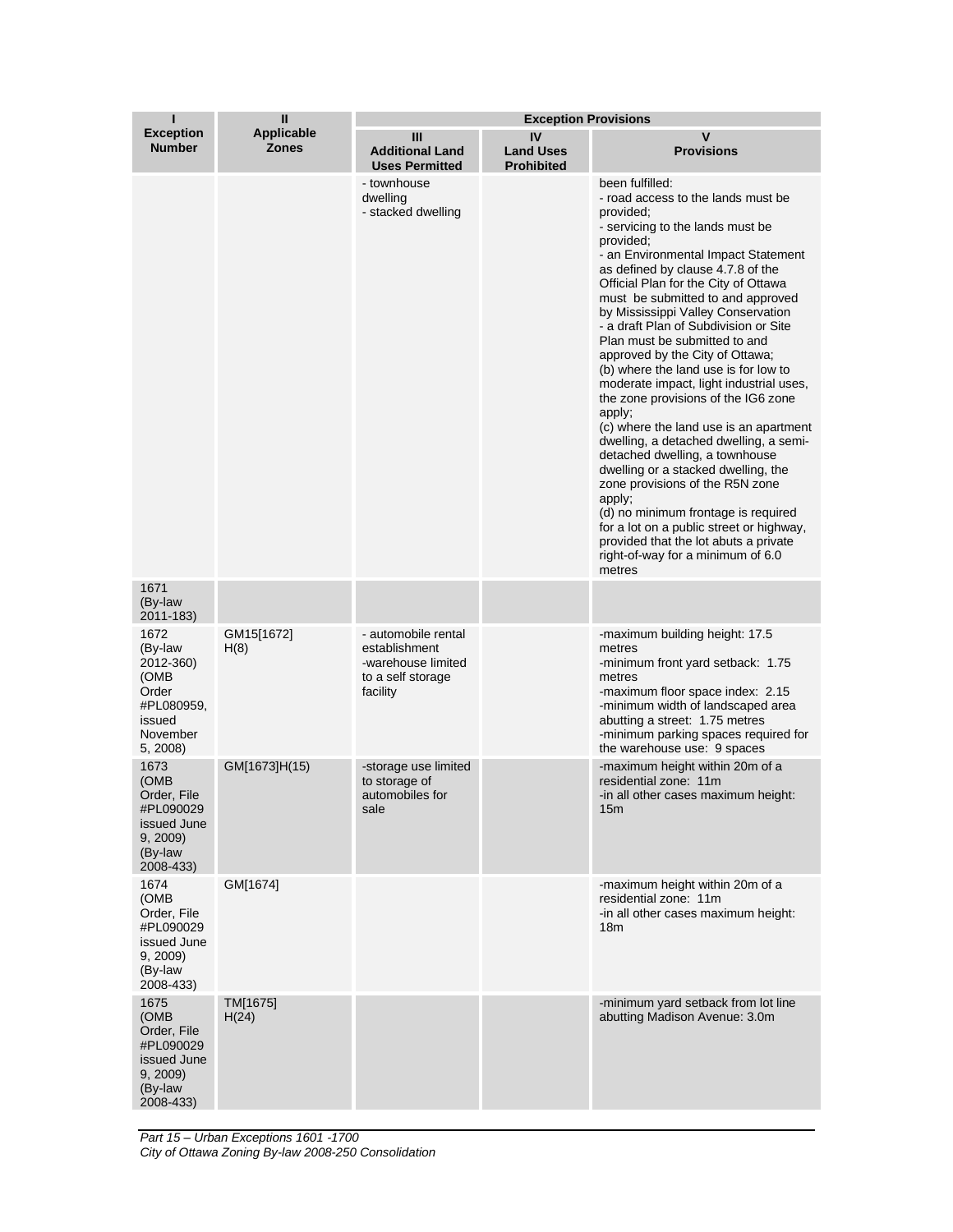| п                                                    | Ш                                 | <b>Exception Provisions</b>                                    |                                             |                                                                                                                                                                                                                                                                                                                                                                                                                                                                                                                                                                                                                                                                                                                                                            |
|------------------------------------------------------|-----------------------------------|----------------------------------------------------------------|---------------------------------------------|------------------------------------------------------------------------------------------------------------------------------------------------------------------------------------------------------------------------------------------------------------------------------------------------------------------------------------------------------------------------------------------------------------------------------------------------------------------------------------------------------------------------------------------------------------------------------------------------------------------------------------------------------------------------------------------------------------------------------------------------------------|
| <b>Exception</b><br><b>Number</b>                    | <b>Applicable</b><br><b>Zones</b> | Ш<br><b>Additional Land</b><br><b>Uses Permitted</b>           | IV<br><b>Land Uses</b><br><b>Prohibited</b> | v<br><b>Provisions</b>                                                                                                                                                                                                                                                                                                                                                                                                                                                                                                                                                                                                                                                                                                                                     |
| 1676<br>(By-law<br>2008-371)                         | AM10[1676]                        |                                                                |                                             | -drive-through facility is not permitted<br>-a building may be set back a<br>minimum of 0.0 metres from the lot<br>line abutting Merivale Road<br>-parking lots and parking spaces must<br>be set back a minimum of 3.0 metres<br>from any lot line<br>-minimum setback of 2.5 metres from<br>the lot line abutting Burris Lane<br>-the minimum required length of<br>parking spaces is 5.2 metres<br>-ingress and egress directly to and<br>from every parking space must be by<br>means of a driveway, land or aisle<br>having a minimum width of 6.7 metres<br>-the minimum required parking space<br>rate is 1 space per $10m^2$ of gross floor<br>area                                                                                                |
| 1677<br>(By-law<br>2008-388)                         | R3Z[1677]                         |                                                                |                                             | -minimum setback between the<br>vehicular entrance to a private garage<br>or carport and an existing or planned<br>sidewalk: 6.2m<br>-maximum distance the front wall of a<br>private garage may extend beyond the<br>building front wall, sidewall, covered<br>porch or veranda: 2.7m                                                                                                                                                                                                                                                                                                                                                                                                                                                                     |
| 1678<br>(By-law<br>2008-388)                         | R3Z[1678]                         |                                                                |                                             | -minimum setback between the<br>vehicular entrance to a private garage<br>or carport and an existing or planned<br>sidewalk: 6.2m<br>-maximum distance the front wall of a<br>private garage may extend beyond the<br>building front wall, sidewall, covered<br>porch or veranda: 2.7m<br>-required parking for and access to<br>land zoned R4Z[1679] H(13) is<br>permitted on land zoned R3Z[1678]<br>until such time as the land zoned<br>R3Z[1678] are developed.                                                                                                                                                                                                                                                                                       |
| 1679<br>(By-law<br>2020-289)<br>(By-law<br>2008-388) | R4Z[1679] H(13)                   |                                                                |                                             | -required parking for and access to<br>land zoned R4Z[1679 H(13) is<br>permitted on land zoned R3Z[1678]<br>until such time as the land zoned<br>R3Z[1678] are developed.<br>-maximum permitted height above<br>finished grade of steps projecting into<br>any required yard: 1.8m<br>-minimum distance between a<br>permitted projection and a lot line is<br>1.0 <sub>m</sub><br>-minimum rear yard: 6.0m<br>Despite Table 162B:<br>-in the case of building walls less than<br>or equal to 11.0 m in height, the yard<br>setback is 1.5 m for the first 21.0 m<br>back from a street lot line, and<br>-in the case of building walls greater<br>than 11.0 m in height, the yard<br>setback is 3.0 m for the first 21.0 m<br>back from a street lot line |
| 1680<br>(By-law<br>2017-302)<br>(By-law              | R5F[1680]<br>S70                  | -artist studio<br>-bank<br>-bank machine<br>-convenience store |                                             | -minimum front yard setback for that<br>portion of a building over 32m in<br>height: 7.5m<br>-minimum corner side yard setback:                                                                                                                                                                                                                                                                                                                                                                                                                                                                                                                                                                                                                            |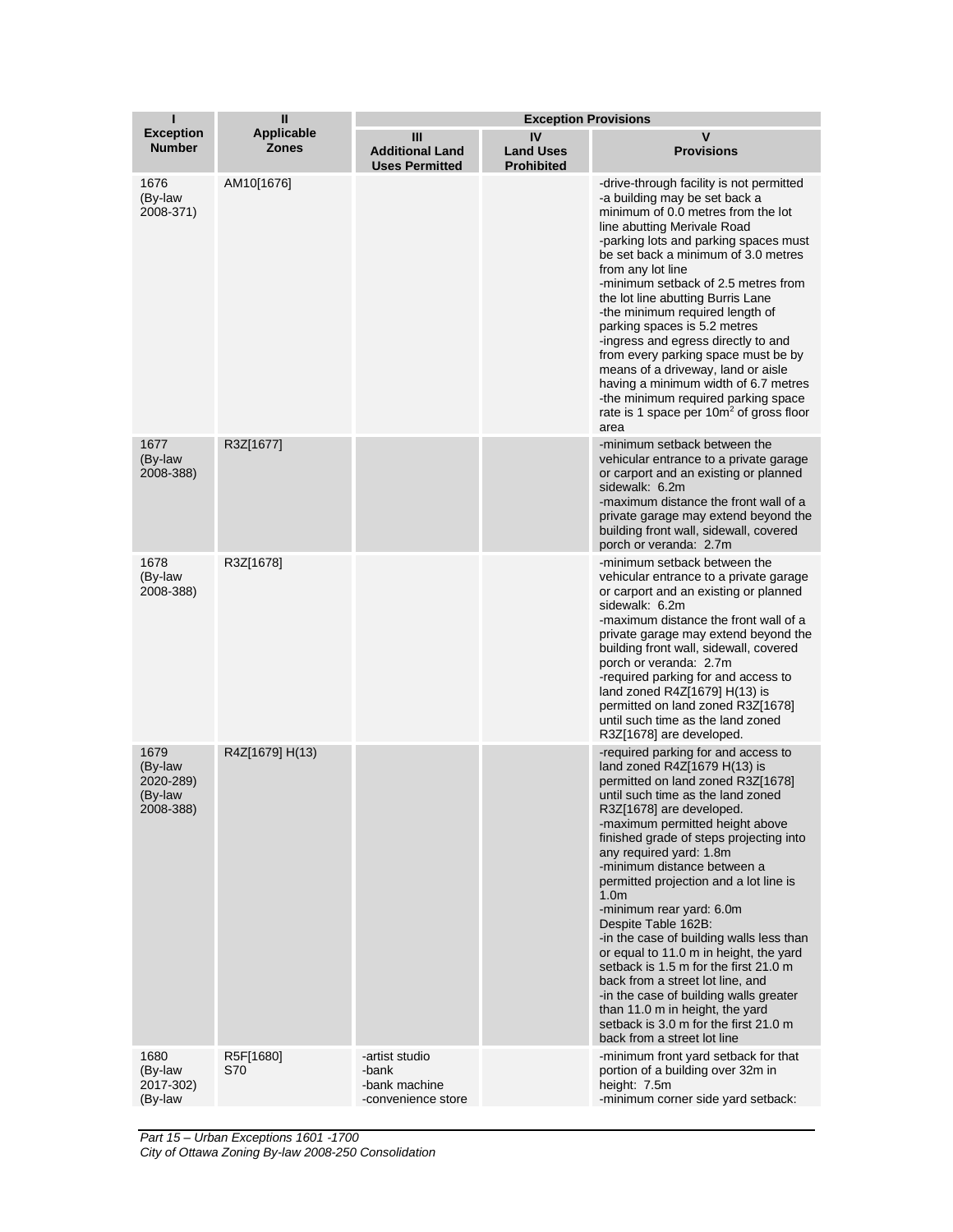| ı                                                                            | $\mathbf{I}$                      | <b>Exception Provisions</b>                                                                                                                                                                              |                                             |                                                                                                                                                                                                                                                                                                                                                                                                                                                                                                                                                                                                                                                                                                                                                                                                                                                                                                                                                                                                                                                                           |  |
|------------------------------------------------------------------------------|-----------------------------------|----------------------------------------------------------------------------------------------------------------------------------------------------------------------------------------------------------|---------------------------------------------|---------------------------------------------------------------------------------------------------------------------------------------------------------------------------------------------------------------------------------------------------------------------------------------------------------------------------------------------------------------------------------------------------------------------------------------------------------------------------------------------------------------------------------------------------------------------------------------------------------------------------------------------------------------------------------------------------------------------------------------------------------------------------------------------------------------------------------------------------------------------------------------------------------------------------------------------------------------------------------------------------------------------------------------------------------------------------|--|
| <b>Exception</b><br><b>Number</b>                                            | <b>Applicable</b><br><b>Zones</b> | Ш<br><b>Additional Land</b><br><b>Uses Permitted</b>                                                                                                                                                     | IV<br><b>Land Uses</b><br><b>Prohibited</b> | v<br><b>Provisions</b>                                                                                                                                                                                                                                                                                                                                                                                                                                                                                                                                                                                                                                                                                                                                                                                                                                                                                                                                                                                                                                                    |  |
| 2016-249)<br>(By-law<br>2010-239)<br>(By-law<br>2008-403)                    |                                   | -day care<br>-payday loan<br>establishment<br>-personal service<br>business<br>-post office<br>-retail store<br>-restaurant                                                                              |                                             | 0 <sub>m</sub><br>-minimum corner side yard setback for<br>that portion of a building over 36m in<br>height: 1.6m<br>-minimum rear yard setback: 3m<br>-minimum rear yard setback for that<br>portion of a building over 36m in<br>height: 7.7m<br>-minimum interior side yard setback<br>for that portion of a building over 25m<br>in height: 7m<br>-subsection 85(3) does not apply<br>-subsection 100(1) does not apply<br>-subsections $111(9)$ , $(10)$ and $(11)$ do<br>not apply<br>-despite Table 102, minimum required<br>visitor parking space rates for the<br>balance of the dwelling units: 0.043<br>spaces per dwelling unit<br>-despite Table 107(1)(a) a driveway<br>providing access to a parking lot or<br>parking garage must have a minimum<br>width of 6.3m<br>-despite clause 107(1)(c) and Table<br>107 an aisle providing access to a<br>parking space in a parking lot or<br>parking garage may have a minimum<br>width of 3.6m<br>-the uses in Column III (Additional<br>Land Uses Permitted) are limited to<br>the ground floor of a building |  |
| 1681<br>(By-law<br>2018-206)<br>(By-law<br>2014-189)<br>(By-law<br>2008-402) | R4T[1681]                         | - dwelling unit<br>- artist studio<br>- club<br>- instructional<br>facility<br>- office<br>- personal service<br>business<br>- research and<br>development centre<br>- retail store<br>- training centre |                                             | - Sections 100, 101 and 102 do not<br>apply to non-residential uses in<br>Column III (Additional Land Uses<br>Permitted)<br>- the non-residential uses in Column<br>III Additional Land Uses Permitted)<br>are only permitted in the building that<br>existed at 340 Gladstone Avenue on<br>October 22, 2008<br>- no parking is required for the non-<br>residential uses in Column III<br>(Additional Land Uses Permitted)                                                                                                                                                                                                                                                                                                                                                                                                                                                                                                                                                                                                                                               |  |
| 1682                                                                         | Reserved for future<br>use        |                                                                                                                                                                                                          |                                             |                                                                                                                                                                                                                                                                                                                                                                                                                                                                                                                                                                                                                                                                                                                                                                                                                                                                                                                                                                                                                                                                           |  |
| 1683<br>(By-law<br>2009-84)                                                  | R1V[1683]                         |                                                                                                                                                                                                          |                                             | -minimum lot width: 11.0m<br>-minimum front yard setback: 6.0m<br>-minimum rear yard setback: 6.8m<br>-maximum lot coverage:<br>For building height at one storey: 55%<br>For building height greater than one<br>storey: 50%                                                                                                                                                                                                                                                                                                                                                                                                                                                                                                                                                                                                                                                                                                                                                                                                                                             |  |
| 1684<br>(By-law<br>2012-334)<br>(By-law<br>2009-190)<br>(By-law<br>2009-84)  | R3Z[1684]                         |                                                                                                                                                                                                          |                                             | <b>Detached Dwellings:</b><br>-minimum front yard setback: 6.0<br>metres<br>-minimum rear yard setback: 6.8<br>metres<br>-minimum total interior side yard<br>setbacks: 1.8 metres with no yard less<br>than 0.6 metres<br>Semi-detached dwellings:<br>-minimum front yard setback: 6.0<br>metres                                                                                                                                                                                                                                                                                                                                                                                                                                                                                                                                                                                                                                                                                                                                                                         |  |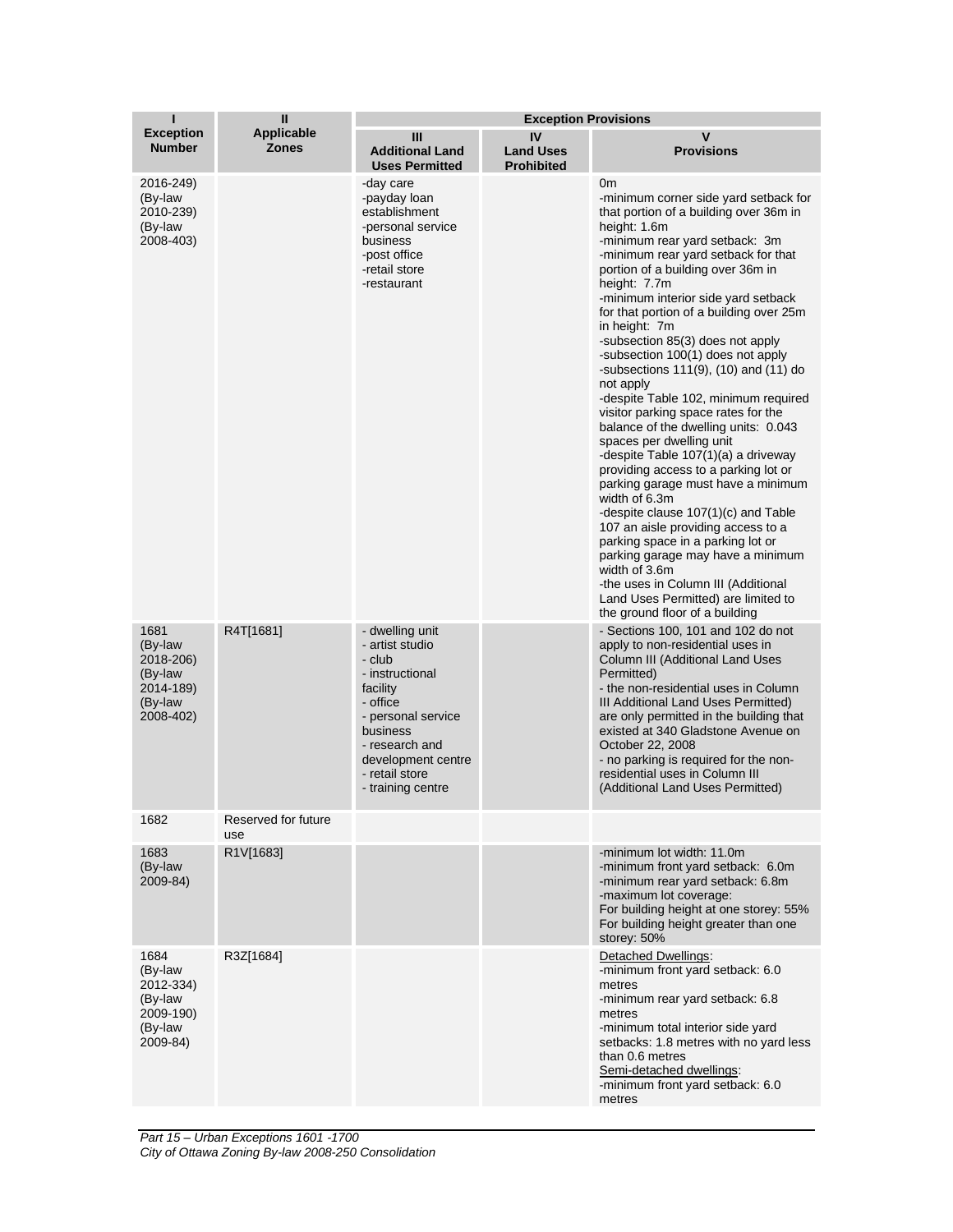| ī                                                                   | $\mathbf{I}$                      | <b>Exception Provisions</b>                          |                                             |                                                                                                                                                                                                                                                                                                                                                                                                                                                                                                                                                                                                                                                                                                                                                                                                                                                                                      |
|---------------------------------------------------------------------|-----------------------------------|------------------------------------------------------|---------------------------------------------|--------------------------------------------------------------------------------------------------------------------------------------------------------------------------------------------------------------------------------------------------------------------------------------------------------------------------------------------------------------------------------------------------------------------------------------------------------------------------------------------------------------------------------------------------------------------------------------------------------------------------------------------------------------------------------------------------------------------------------------------------------------------------------------------------------------------------------------------------------------------------------------|
| <b>Exception</b><br><b>Number</b>                                   | <b>Applicable</b><br><b>Zones</b> | Ш<br><b>Additional Land</b><br><b>Uses Permitted</b> | IV<br><b>Land Uses</b><br><b>Prohibited</b> | $\mathbf v$<br><b>Provisions</b>                                                                                                                                                                                                                                                                                                                                                                                                                                                                                                                                                                                                                                                                                                                                                                                                                                                     |
|                                                                     |                                   |                                                      |                                             | -minimum rear yard setback: 6.8<br>metres<br>Townhouse dwellings:<br>-minimum lot width: 5.0 metres<br>-minimum front yard setback: 6.0<br>metres<br>-minimum rear yard setback: 6.8<br>metres<br>-minimum interior side yard setback:<br>1.5 metres                                                                                                                                                                                                                                                                                                                                                                                                                                                                                                                                                                                                                                 |
| 1685<br>(By-law<br>2009-87)                                         | R5A[1685]                         |                                                      |                                             | -minimum front yard setback: 3m<br>-minimum corner side yard setback:<br>3m<br>-minimum rear yard setback: 5m<br>-notwithstanding subsection 111 (1)<br>and Table 111A(b) the minimum<br>number of required bicylcle parking<br>spaces is 40                                                                                                                                                                                                                                                                                                                                                                                                                                                                                                                                                                                                                                         |
| 1686<br>(By-law<br>2009-85)                                         | 12[1686]                          |                                                      |                                             | -despite Table 171(8), the minimum<br>width of landscaped area is not<br>required along the westerly lot line<br>until such time as the private access<br>road has been reconstructed to public<br>road standards and dedicated as a<br>public road                                                                                                                                                                                                                                                                                                                                                                                                                                                                                                                                                                                                                                  |
| 1687<br>(By-law<br>2017-148)<br>(By-law<br>$2009 - 85$              | O1[1687]                          |                                                      | -park<br>-urban<br>agriculture              |                                                                                                                                                                                                                                                                                                                                                                                                                                                                                                                                                                                                                                                                                                                                                                                                                                                                                      |
| 1688<br>(By-law<br>2009-88)                                         | AM[1688] H(34)                    |                                                      |                                             | The minimum interior side yard<br>abutting a residential zone is:<br>-4.5 metre setback for the first 9.5<br>metres of building height, and<br>-11.0 metre setback for any part of a<br>building above 9.5 metres in height.                                                                                                                                                                                                                                                                                                                                                                                                                                                                                                                                                                                                                                                         |
| 1689<br>(By-law<br>2009-98)                                         | GM12[1689]<br>F(0.5) H(11)        |                                                      |                                             | -the Bank Street lot line shall be<br>deemed to be the front lot line for<br>zoning purposes                                                                                                                                                                                                                                                                                                                                                                                                                                                                                                                                                                                                                                                                                                                                                                                         |
| 1690<br>(OMB<br>Order<br>PI 080959<br>issued on<br>May 15,<br>2009) | AM[1690]-h                        |                                                      |                                             | -uses not permitted until the "h"<br>symbol has been removed<br>-the removal of the "h" symbol is<br>conditional on:<br>(i) the submission of a Transportation<br><b>Impact Study</b><br>(ii) an agreement between the City<br>and the property owners regarding<br>cost sharing and implementation of a<br>schedule for the construction of road<br>infrastructure improvements<br>generated by the development of the<br>lands as recommended by the<br>Transportation Impact Study; and<br>(iii) the submission and approval of a<br>site plan.<br>-minimum landscaped area: 10%<br>-in the case of a lot with a depth<br>greater than 100m, a minimum<br>landscaping strip of 9m must be<br>provided along the Nepean Creek<br>-the utility easement along Colonnade<br>Road North may be used for<br>calculating minimum lot frontage, lot<br>area, lot coverage and front yard |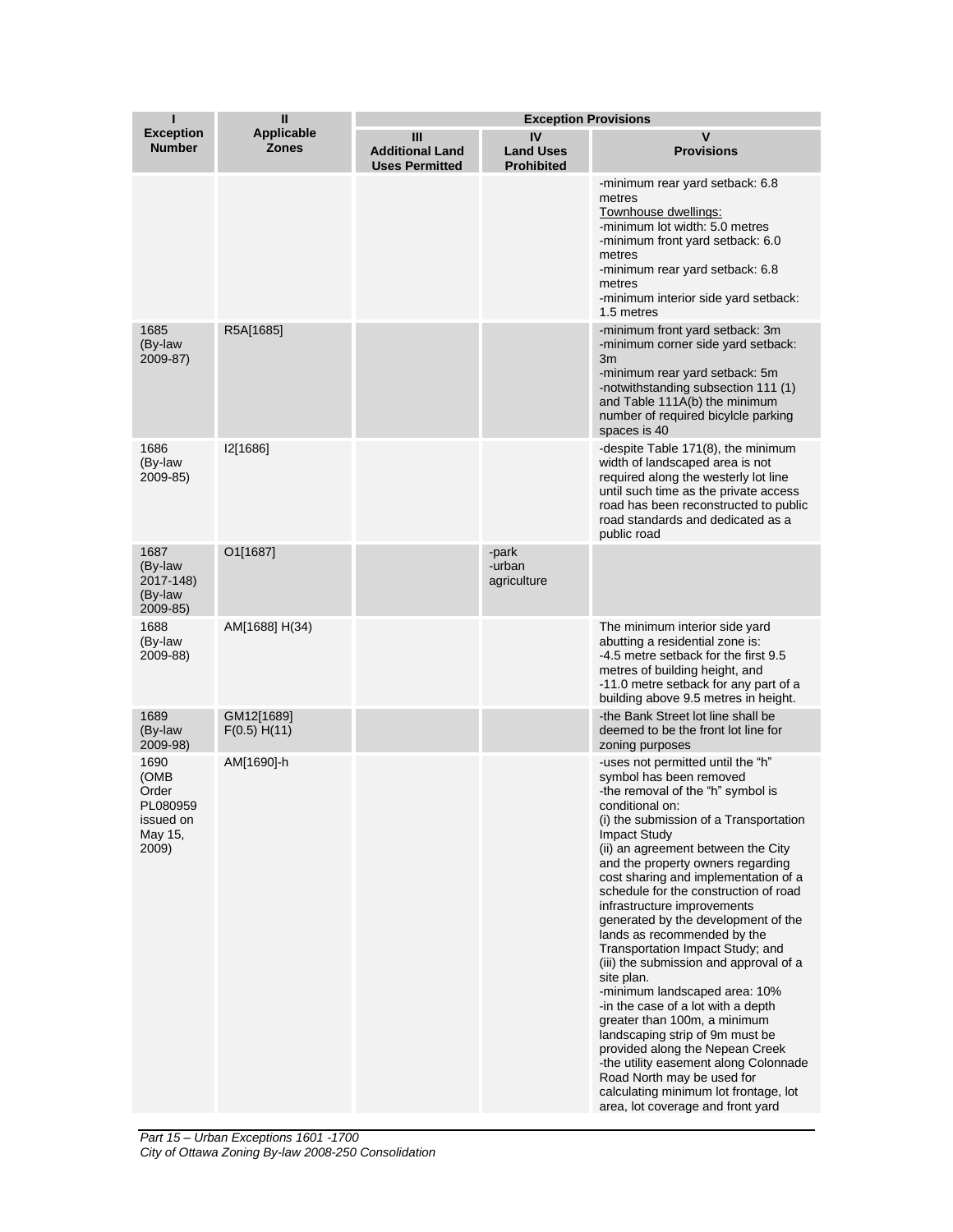|                                                                                                                      | $\mathbf{I}$                            | <b>Exception Provisions</b>                                                       |                                                                                                                                                                                                                                                                                                                                          |                                                                                                                                                                                                                                                                                                                                                                                                                                                                                                                                                                                                                                                                                                                                                                                                                                                                                                     |
|----------------------------------------------------------------------------------------------------------------------|-----------------------------------------|-----------------------------------------------------------------------------------|------------------------------------------------------------------------------------------------------------------------------------------------------------------------------------------------------------------------------------------------------------------------------------------------------------------------------------------|-----------------------------------------------------------------------------------------------------------------------------------------------------------------------------------------------------------------------------------------------------------------------------------------------------------------------------------------------------------------------------------------------------------------------------------------------------------------------------------------------------------------------------------------------------------------------------------------------------------------------------------------------------------------------------------------------------------------------------------------------------------------------------------------------------------------------------------------------------------------------------------------------------|
| <b>Exception</b><br><b>Number</b>                                                                                    | <b>Applicable</b><br><b>Zones</b>       | Ш<br><b>Additional Land</b><br><b>Uses Permitted</b>                              | IV<br><b>Land Uses</b><br><b>Prohibited</b>                                                                                                                                                                                                                                                                                              | $\mathbf v$<br><b>Provisions</b>                                                                                                                                                                                                                                                                                                                                                                                                                                                                                                                                                                                                                                                                                                                                                                                                                                                                    |
| 1691<br>(By-law<br>2009-127)                                                                                         | I1B[1691]                               |                                                                                   |                                                                                                                                                                                                                                                                                                                                          | -minimum front yard setback: 6m<br>- minimum required width of<br>landscaped buffer not abutting a<br>street: 1.5m<br>- minimum required width of<br>landscaped buffer abutting a street:<br>0.69 <sub>m</sub>                                                                                                                                                                                                                                                                                                                                                                                                                                                                                                                                                                                                                                                                                      |
| 1692<br>(By-law<br>2010-378)                                                                                         | I1B[1692]                               |                                                                                   |                                                                                                                                                                                                                                                                                                                                          | -maximum building height: 21 m,<br>limited to a place of worship<br>-minimum front yard setback: 7.5 m<br>-minimum interior side yard setback:<br>i. to north lot line: 3.5 m<br>ii. to south lot line: 5.0 m<br>-minimum width of driveway: 6.0 m<br>-minimum required aisle width: 6.0 m<br>-minimum width of landscaped buffer<br>on south side of parking lot: 5.0 m<br>- maximum gross floor area:<br>i. church – 300 m <sup>2</sup><br>ii. parish hall $-$ 1000 m <sup>2</sup>                                                                                                                                                                                                                                                                                                                                                                                                                |
| 1693<br>(By-law<br>2009-163)                                                                                         | GM9[1693]<br>H(18.5)                    | -retail store limited<br>to a drug store                                          |                                                                                                                                                                                                                                                                                                                                          |                                                                                                                                                                                                                                                                                                                                                                                                                                                                                                                                                                                                                                                                                                                                                                                                                                                                                                     |
| 1694<br>(OMB<br>Order, File<br>#PL080959<br>issued May<br>20, 2009)                                                  | LC7[1694]                               | - automobile<br>service station<br>- gas bar<br>- car wash<br>- convenience store |                                                                                                                                                                                                                                                                                                                                          |                                                                                                                                                                                                                                                                                                                                                                                                                                                                                                                                                                                                                                                                                                                                                                                                                                                                                                     |
| 1695<br>(By-law<br>2011-151)<br>(By-law<br>2010-231)<br>(OMB<br>Order, File<br>#PL080959<br>issued July<br>13, 2009) | AM7[1695]<br>AM7[1695]<br>H(35)         |                                                                                   |                                                                                                                                                                                                                                                                                                                                          | - 613 Hazeldean Road and 5585<br>Hazeldean Road are considered one<br>lot for zoning purposes.<br>- Despite clause 110(1)(a) and Table<br>110 a minimum 2.5 metre wide<br>landscaped buffer is required between<br>a parking lot and an interior side lot<br>line.                                                                                                                                                                                                                                                                                                                                                                                                                                                                                                                                                                                                                                  |
| 1696<br>(By-law<br>2012-277)<br>(By-law<br>2009-185)                                                                 | MC[1696]<br>F(2.0)<br>MC[1696] F(2.0)-h |                                                                                   | -where a holding<br>symbol has<br>been added to<br>the zone code of<br>the property,<br>because the<br>property is part<br>of the Carp<br>River<br>Restoration<br>Policy Area all<br>permitted uses,<br>except those<br>that existed on<br>July 11, 2012,<br>are prohibited<br>until such time<br>as the holding<br>symbol is<br>removed | -a minimum 2m. wide landscaped<br>buffer is required, in a parking lot,<br>abutting a street<br>-no loading spaces are required for<br>office use with less than 12,000<br>square metres of gross floor area<br>-despite Section 58(1), a maximum of<br>8 parking spaces may be located<br>within the regulatory flood plain of the<br>Carp River subject to approval by the<br>Mississippi Valley Conservation<br>Authority<br>-where a holding symbol has been<br>added to the zone code of the<br>property, because the property is part<br>of the Carp River Restoration Policy<br>Area, the holding symbol can only be<br>removed at such time as the following<br>conditions are met:<br>a. The Minister of the Environment will<br>have approved the Carp River, Pool<br>Creek and Feedmill Creek Restoration<br>Class EA;<br>b. The Kanata West Landowners<br>Group, or the City, will have |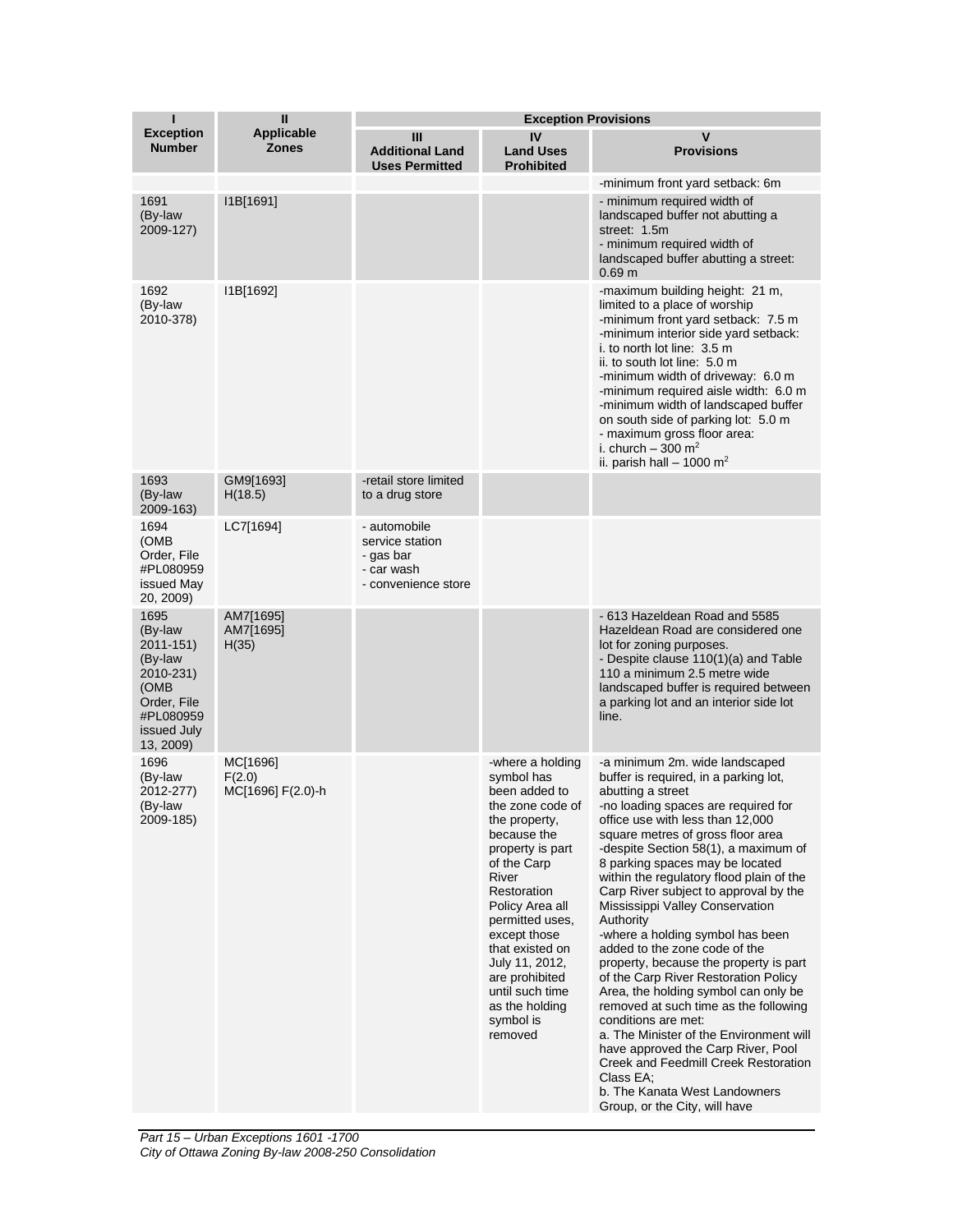| ı<br><b>Exception</b><br><b>Number</b>                                       | $\mathbf{I}$<br><b>Applicable</b><br><b>Zones</b> | <b>Exception Provisions</b>                          |                                             |                                                                                                                                                                                                                                                                                                                                                                                                                                                                                                                                                                                                                                                                                                                                                                                                                                                                                                                                                                                                                                                                                                                                                                                                                                                                                                                                                                                                                                                                                                                                                                                                                                                                                                                                    |  |
|------------------------------------------------------------------------------|---------------------------------------------------|------------------------------------------------------|---------------------------------------------|------------------------------------------------------------------------------------------------------------------------------------------------------------------------------------------------------------------------------------------------------------------------------------------------------------------------------------------------------------------------------------------------------------------------------------------------------------------------------------------------------------------------------------------------------------------------------------------------------------------------------------------------------------------------------------------------------------------------------------------------------------------------------------------------------------------------------------------------------------------------------------------------------------------------------------------------------------------------------------------------------------------------------------------------------------------------------------------------------------------------------------------------------------------------------------------------------------------------------------------------------------------------------------------------------------------------------------------------------------------------------------------------------------------------------------------------------------------------------------------------------------------------------------------------------------------------------------------------------------------------------------------------------------------------------------------------------------------------------------|--|
|                                                                              |                                                   | Ш<br><b>Additional Land</b><br><b>Uses Permitted</b> | IV<br><b>Land Uses</b><br><b>Prohibited</b> | $\mathbf v$<br><b>Provisions</b>                                                                                                                                                                                                                                                                                                                                                                                                                                                                                                                                                                                                                                                                                                                                                                                                                                                                                                                                                                                                                                                                                                                                                                                                                                                                                                                                                                                                                                                                                                                                                                                                                                                                                                   |  |
|                                                                              |                                                   |                                                      |                                             | commenced Phase I of the Carp River<br>restoration works:<br>c. Mississippi Valley Conservation<br>Authority will have issued a permit<br>under Section 28 of the Conservation<br>Authorities Act for the placement and<br>removal of fill in accordance with the<br>Carp River Restoration Plan and the<br>EA.<br>d. Filling of the property and an as-<br>built survey will have been completed<br>to demonstrate that the area is entirely<br>removed from the flood plain; and<br>e. At all times, the flood storage<br>capacity of the corridor will be<br>maintained at or above existing<br>conditions.                                                                                                                                                                                                                                                                                                                                                                                                                                                                                                                                                                                                                                                                                                                                                                                                                                                                                                                                                                                                                                                                                                                     |  |
| 1697<br>(By-law<br>2014-292)<br>(By-law<br>2012-334)<br>(By-law<br>2009-184) | TM6[1697]<br>F(3.0)<br>$H(22)$ -h                 | apartment dwelling,<br>mid rise                      |                                             | -maximum permitted height for<br>apartment dwelling, mid rise is 7<br>storeys,<br>-no front yard setback is required for<br>the first 6 storeys, however a<br>minimum front yard setback of 2<br>metres is required above the 6th<br>storey, and<br>-where an outdoor commercial patio is<br>located at the corner of a corner lot,<br>the maximum front yard setback is 4<br>metres but only in any area directly in<br>front of the restaurant use that the<br>outdoor commercial patio is accessory<br>to and only for a maximum total length<br>of 6 metres,<br>-any outdoor commercial patio is<br>subject to Section 85,<br>-an additional 3-metre interior side<br>yard setback is required above the<br>sixth storey where the maximum<br>building height is more than 16<br>metres,<br>-the minimum rear yard setback is<br>7.5m with an additional 3 metre rear<br>yard setback required above the sixth<br>storey where the maximum building<br>height is more than 16 metres<br>-dwelling units may occupy a<br>maximum of 45% of the ground floor<br>level, provided that no dwelling unit on<br>the ground floor level is located within<br>9.5 metres of Rideau Street,<br>-non-residential uses located on the<br>ground floor of a building on a lot<br>abutting Rideau Street must provide<br>direct pedestrian access to the street,<br>- a minimum of 18.5 m 2 total amenity<br>area must be provided for each<br>dwelling unit, of which half must be<br>provided as uncovered outdoor<br>amenity area,<br>-the holding symbol "h" on the lands<br>zoned TM6[1697] F(3.0) H(22)-h on<br>the zoning map, may only be lifted<br>when:<br>(i) the combined sewer system serving<br>the site has been improved or |  |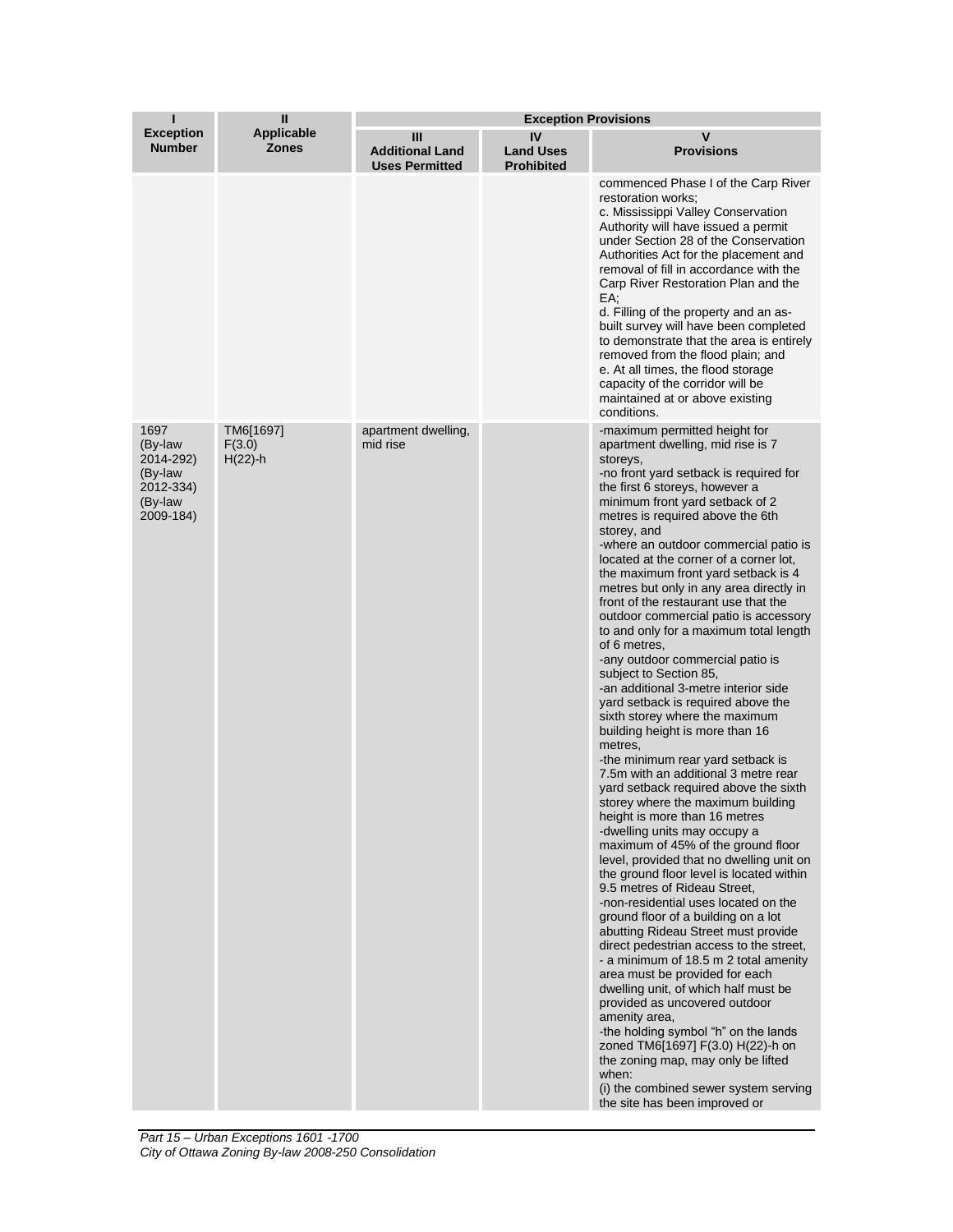| п<br><b>Exception</b><br><b>Number</b>                                                                                       | $\mathbf{I}$<br><b>Applicable</b><br><b>Zones</b> | <b>Exception Provisions</b>                                                                                                                                                                                                          |                                             |                                                                                                                                                                                                                                                                                                                                                                                                                                                                                                                                                                                                                                                                                                                                                                                                                                                                                                                                                                                                                                              |  |
|------------------------------------------------------------------------------------------------------------------------------|---------------------------------------------------|--------------------------------------------------------------------------------------------------------------------------------------------------------------------------------------------------------------------------------------|---------------------------------------------|----------------------------------------------------------------------------------------------------------------------------------------------------------------------------------------------------------------------------------------------------------------------------------------------------------------------------------------------------------------------------------------------------------------------------------------------------------------------------------------------------------------------------------------------------------------------------------------------------------------------------------------------------------------------------------------------------------------------------------------------------------------------------------------------------------------------------------------------------------------------------------------------------------------------------------------------------------------------------------------------------------------------------------------------|--|
|                                                                                                                              |                                                   | Ш<br><b>Additional Land</b><br><b>Uses Permitted</b>                                                                                                                                                                                 | IV<br><b>Land Uses</b><br><b>Prohibited</b> | v<br><b>Provisions</b>                                                                                                                                                                                                                                                                                                                                                                                                                                                                                                                                                                                                                                                                                                                                                                                                                                                                                                                                                                                                                       |  |
|                                                                                                                              |                                                   |                                                                                                                                                                                                                                      |                                             | replaced to the extent necessary to<br>facilitate the increased sewer's<br>capacity requirements that would be<br>generated by development of the<br>property in accordance with the full<br>potential of the provisions of this<br>exception zone, and<br>(ii) a site plan control application has<br>been approved, including architectural<br>elevations, for a mixed use<br>development on the property, and the<br>extent of the right-of-way widening on<br>Rideau Street has been determined<br>and the land conveyed to the City.                                                                                                                                                                                                                                                                                                                                                                                                                                                                                                    |  |
| 1698<br>(By-law<br>2014-289)<br>(By-law<br>2009-188)                                                                         | Reserved for future<br>use                        |                                                                                                                                                                                                                                      |                                             |                                                                                                                                                                                                                                                                                                                                                                                                                                                                                                                                                                                                                                                                                                                                                                                                                                                                                                                                                                                                                                              |  |
| 1699<br>(By-law<br>2011-151)<br>(By-law<br>2010-231)<br>(By-law<br>2009-208)                                                 | GM[1699]<br>$H(11)-h$                             |                                                                                                                                                                                                                                      |                                             | The following conditions must be<br>satisfied prior to removal of the<br>holding symbol:<br>(a) it must be demonstrated that the<br>Jackson Trails pumping station has<br>sufficient capacity to accept flows from<br>the development at 6111 Hazeldean<br>Road to the satisfaction of the City,<br>and<br>(b) it must be demonstrated that<br>sufficient capacity downstream of the<br>Jackson Trails pumping station is<br>available for the development at 6111<br>Hazeldean Road.                                                                                                                                                                                                                                                                                                                                                                                                                                                                                                                                                        |  |
| 1700<br>(By-law<br>2016-279)<br>(By-law<br>2013-176)<br>(By-law<br>2012-181)<br>(By-law<br>2010-315)<br>(By-law<br>2009-361) | R5A[1700]<br>S247,]<br>282                        | -bank machine<br>- convenience store<br>-instructional facility<br>-medical facility<br>- office<br>- personal service<br>business<br>-recreational and<br>athletic facility<br>- restaurant<br>- retail food store<br>-retail store |                                             | -maximum number of dwelling units:<br>400<br>-maximum gross floor area permitted:<br>34 000 m <sup>2</sup><br>-yard setbacks are as per Schedule<br>247<br>-maximum building heights as per<br>Schedule 247<br>-a floor or storey of a building that<br>accommodates amenity space such<br>as a gym and party room but does not<br>include dwelling units may project<br>above the height limit to a maximum<br>of 4.0 metres<br>-minimum required parking for<br>residential use: 1.0 parking space per<br>dwelling unit<br>-Despite Table 164B Endnote 1 the<br>additional land uses permitted are<br>permitted subject to:<br>i) the maximum gross leasable floor<br>area for each individual tenancy is<br>325.15 square metres, except for a<br>medical facility which has a maximum<br>gross leasable floor area of 242.5<br>square metres<br>ii) the total maximum gross leasable<br>floor area is 1115 $m2$<br>iii) the uses are only permitted on the<br>ground floor of buildings that are<br>consistent with Buildings E and F as |  |